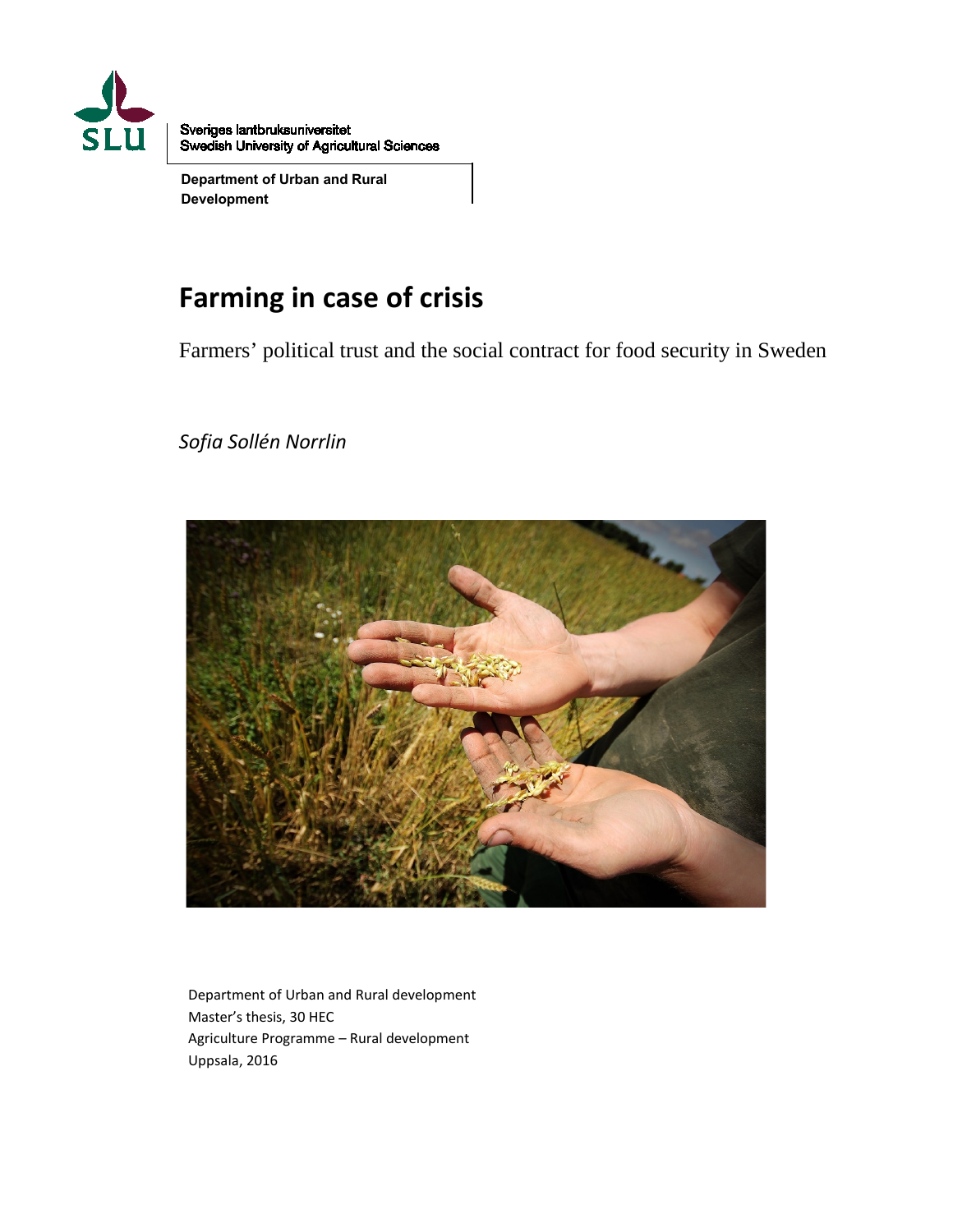# **Farming in case of crisis – farmers' political trust and the social contract of food security in Sweden**

Jordbruk i kris – lantbrukares politiska förtroende och samhällskontraktet kring livsmedelsberedskap i Sverige.

*Sofia Sollén Norrlin*

- **Supervisor:** Camilla Eriksson, Swedish University of Agricultural Sciences, Department of Urban and Rural development.
- **Examiner:** Örjan Bartholdson, Swedish University of Agricultural Sciences, Department of Urban and Rural development.

**Credits:** 30 HEC **Level:** Second cycle, A2E **Course title:** Master thesis in Rural Development and Natural Resource Management **Course code:** EX0777 **Programme:** Agriculture Programme – Rural Development **Place of publication:** Uppsala **Year of publication:** 2016 **Cover picture:** https://pixabay.com/ Copyright approved by the website pixabay **Online publication: WEXBEX6X?** 

**Keywords:** Farmers, social contract, political trust, responsibility, food security, cooperation, crisis preparedness, civil defense.

**Sveriges lantbruksuniversitet Swedish University of Agricultural Sciences**

Faculty of Natural Resources and Agricultural Sciences Department of Urban and Rural Development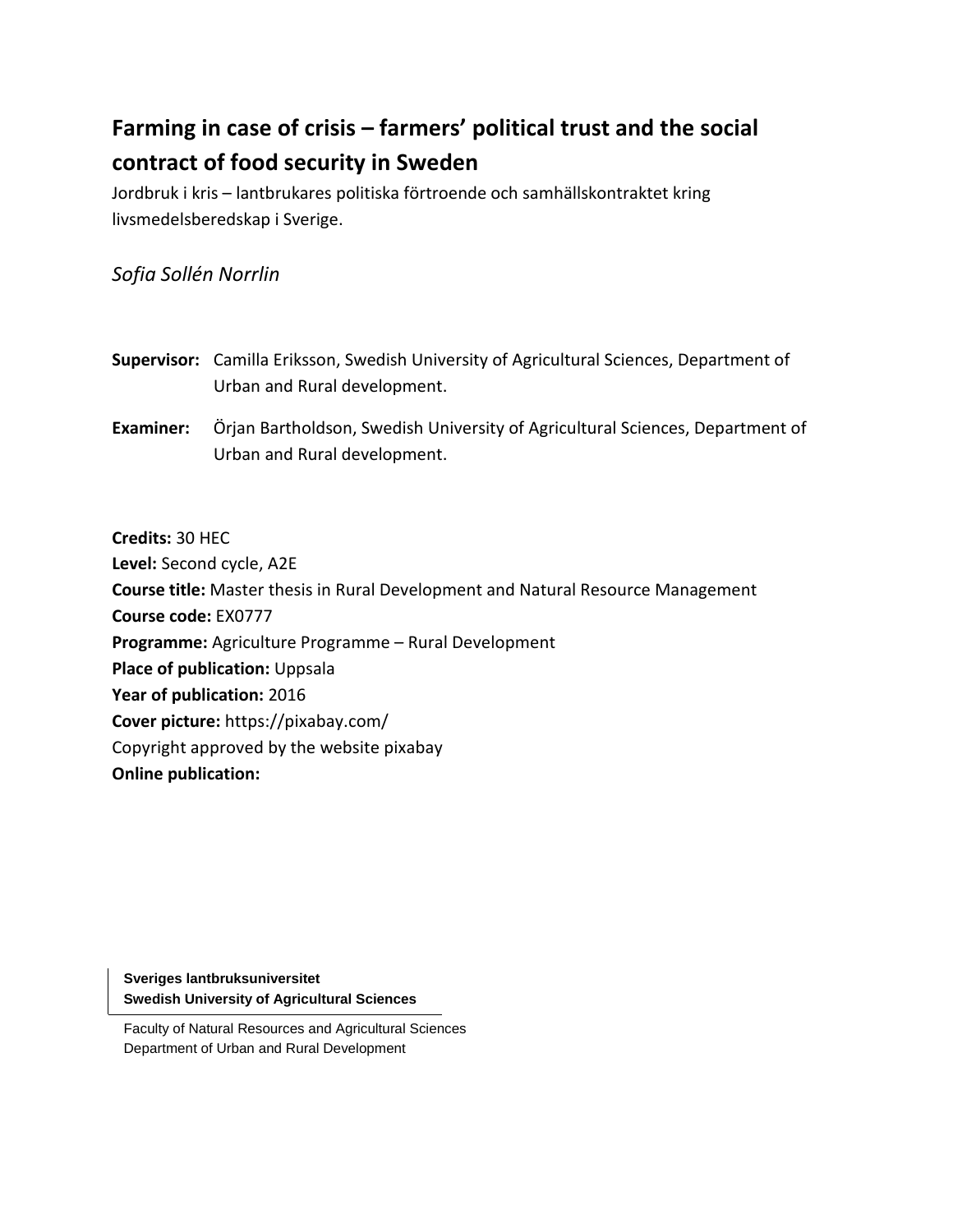## Acknowledgements

This thesis, particularly the field work, has been done as part of the research-project "Can we produce food in case of crisis?" led by Camilla Eriksson at SLU. The project is financed by the Swedish Civil Contingency Agency (MSB) and the research platform Future Agriculture, SLU. Without them and this project it would never have been possible to perform the field work for this thesis. I am therefore very grateful for their support.

If it wasn't for Camilla who trusted me to join her project, this thesis would never have been written. We shared materials and findings and planned and performed the interviews jointly, together with my friend and colleague Josefin Heed. I am truly grateful for all both of you have meant for me during this work, from academic insights to the inspiration to move forward. I will never forget the many discussions and laughter on the long travels from farm to farm, or the sauna-experience for that matter - but that has to be another thesis one day.

But if I would dedicate this thesis to someone, it would be all the 20 farmers who happily gave of their time, experiences and insights for the research. The ones also, every day, struggle to get the food production going. I thank you three times a day, and I thank you now.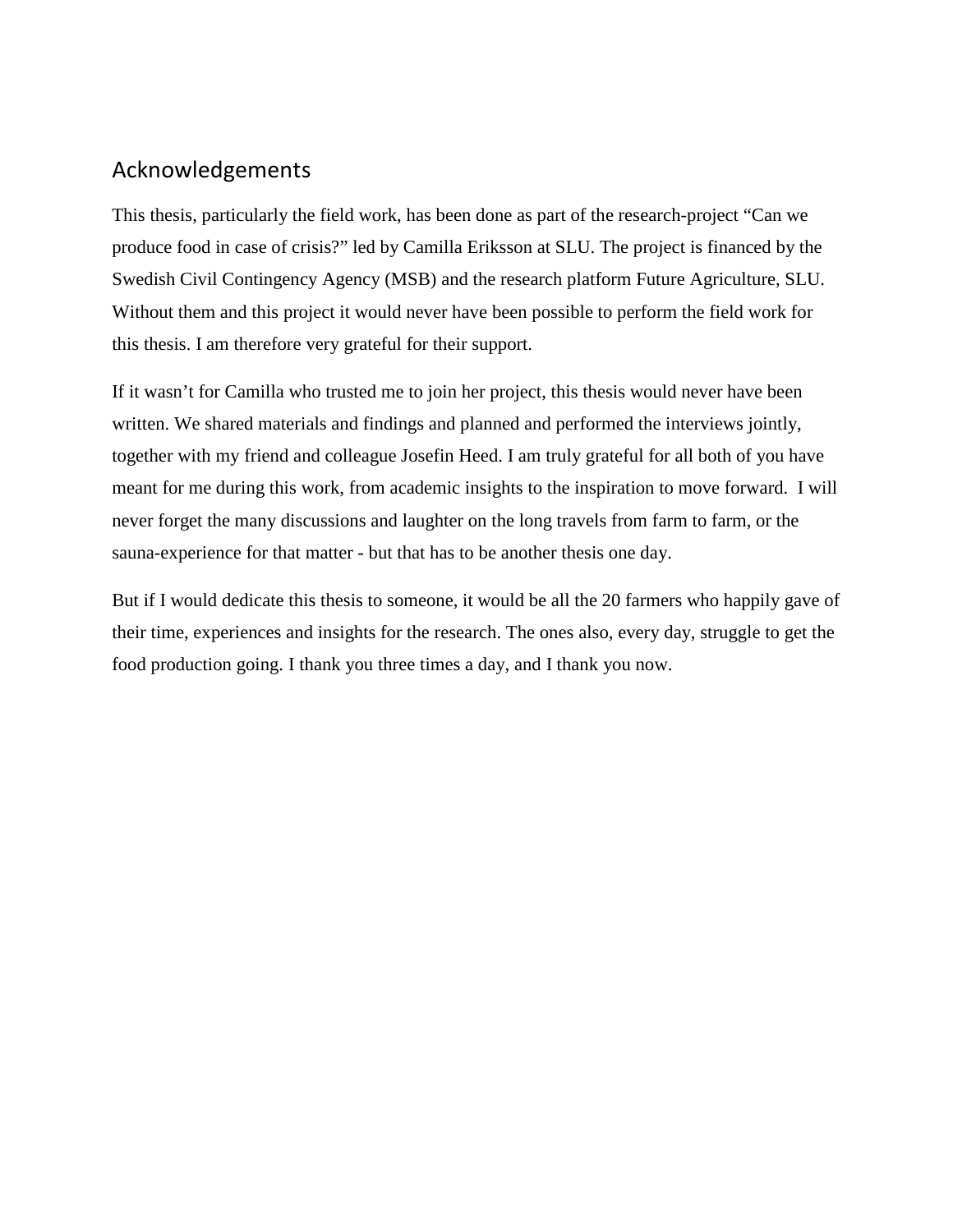## ABSTRACT

This thesis addresses the role of agriculture and Swedish national food security in the event of a crisis in the food chain. The focus is on farmers' political trust and the relationship between farmers and government, mainly regarding crisis management. The main empirical data consists of 20 interviews with farmers in the county of Västra Götaland.

Food security is one of five focus areas in the recently restarted Civil defense planning, which since 2015 is taking place among central authorities in Sweden. The foodstuff preparedness as part of the Civil defense planning is about the access of food for every citizen during a major crisis or war. Food security has been a central part of the welfare state building with a direct state-responsibility. With a perceived reduced threat against Sweden after the Cold War and since Sweden joined the EU and the Common Agricultural Policy, the governmental control of the food supply both in peacetime and as a part of national defense has ended. However, the conditions for farmers in Sweden today are to a high degree controlled and regulated by European and national politics and law. Therefore the trust between farmers and the state becomes central to understand agriculture's role in food security management. The objective of this thesis is to explore the farmers' perspective on their and the state's role and responsibility for food security in case of crisis. The understanding of the relationship of trust between the farmers and the central authorities, namely the *political trust,* is central in this thesis and is analysed with the central concepts of *reciprocity* and as part of a changing *social contract.*

The farmers were interviewed about their attitudes and abilities to maintain food production both in a short and a long term crisis perspective. Farmers are expressing and relating to two common ideals when it comes to what agriculture is and its role in society: the businessman farmer ideal and the lifestyle farmer ideal. Drawing from this, the trust farmers express for the society in general, and specifically for state institutions for agriculture and food security, is analysed. Experiences of agriculture as not appreciated by the rest of society for its role in food production, rather as recreation or landscape management, or only in negative terms, leads to a low feeling of responsibility for society's food supply among the farmers. Political trust is discussed in terms of the importance of a functioning legal system and that the authorities are perceived to be acting with integrity and based on shared values. Farmers show a weakened trust in the central authorities important for agriculture, particularly linked to negative experiences of public law and controls. The authorities are perceived not to share farmers' values. At the same time however, the overall political trust is high among Swedish citizens, including the farmers. In terms of preparedness, the farmers trust that the state somehow will solve a crisis when needed. These two tendencies of political trust both contributes to a "wait and see" approach to crisis prevention, and can be seen as a major challenge for efficient emergency cooperation.

Keywords: Farmers, social contract, political trust, responsibility, food security, cooperation, crisis preparedness, civil defense.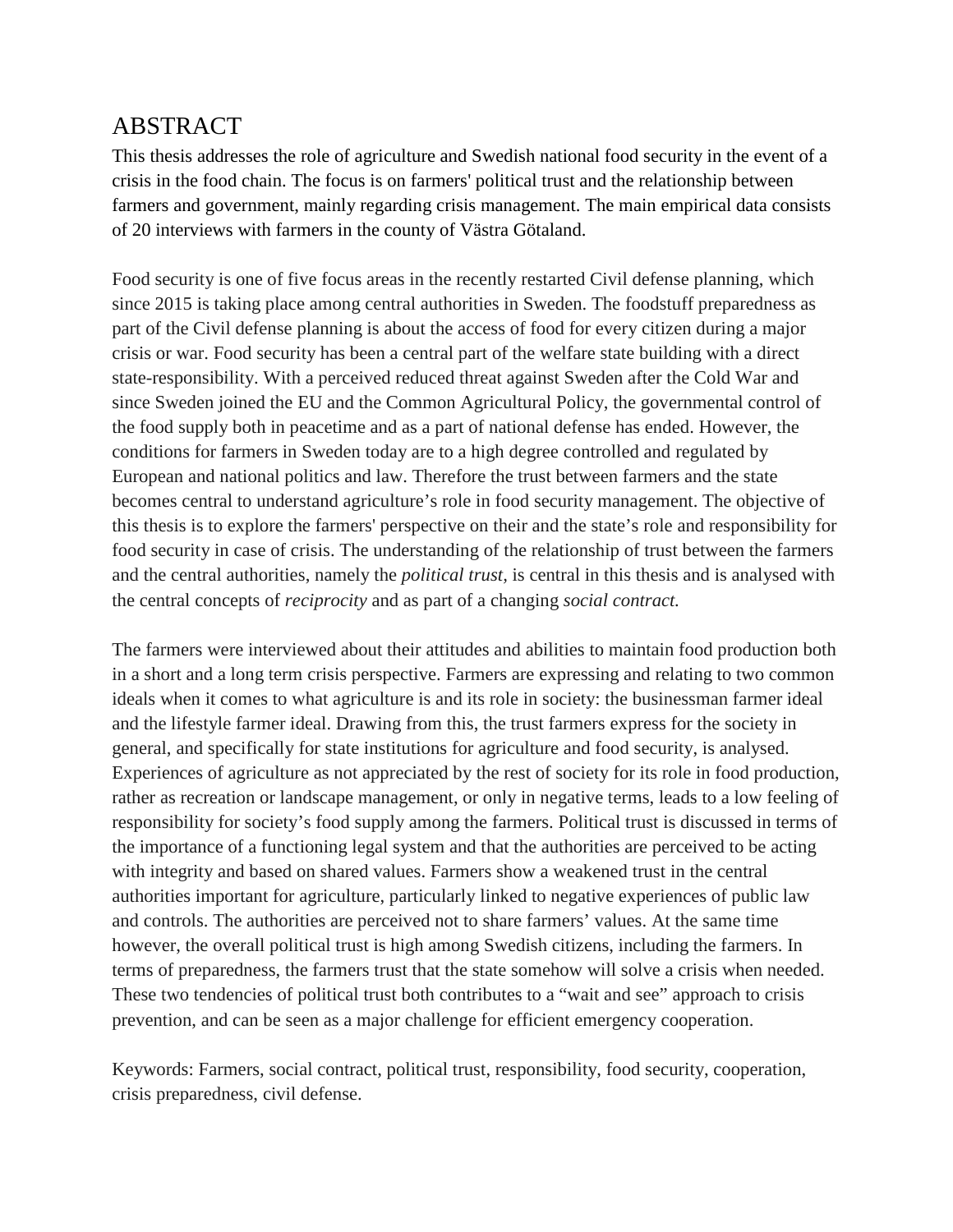## SAMMANFATTNING

Denna uppsats handlar om lantbrukets roll för livsmedelsförsörjning i händelse av kris utifrån aktiva lantbrukares upplevelser av ansvarsrelationen mellan stat och lantbruk. Den huvudsakliga empirin består i 20 samtalsintervjuer med lantbrukare i Västra Götalands län.

Beredskap inom livsmedelsområdet är ett av fem fokusområden i arbetet med återupptagandet av totalförsvaret som sedan 2015 pågår bland bevakningsansvariga myndigheter. Livsmedel utgör en del av det civila försvaret och handlar om att trygga medborgares tillgång till mat vid kris eller krig. För samhällets livsmedelsförsörjning vid kris har ett statligt ansvarstagande varit en självklar del av välfärdsstatsbygget. I och med en upplevd minskad hotbild mot Sverige efter kalla krigets slut och sedan Sveriges inträde i EU och den gemensamma jordbrukspolitiken har den statliga styrningen för livsmedelsförsörjning såväl i fred som vid kris minskat. Jordbrukares generella villkor och situation i Sverige idag styrs och regleras dock i hög grad av europeisk och nationell politik och lagstiftning. Detta gör att förtroendet mellan lantbrukare och staten blir centralt för förståelsen av lantbrukets roll för livsmedelsberedskap. Syftet med detta arbete är att utforska lantbrukares perspektiv på sin respektive samhällets roll och ansvar för livsmedelsförsörjning i händelse av kris. Förståelsen av förtroenderelationen mellan stat och lantbrukare, det *politiska* förtroendet, är centralt i denna uppsats och analyseras utifrån grad av *reciprocitet* och som en del i ett *samhällskontrakt* i förändring.

Lantbrukarna har intervjuats om sin inställning till och förmåga att upprätthålla matproduktion dels i ett kortare och i ett längre krisperspektiv. Lantbrukare kan sägas ha olika hög grad av antingen företagarinställning eller livsstilsinställning till lantbruket, vilket påverkar hur de resonerar kring sin roll i samhället och ansvar för matproduktion. Vidare analyseras vilken tillit lantbrukare har till statliga institutioner för krisberedskap inom lantbruket. Detta politiska förtroende diskuteras framförallt utifrån betydelsen av ett fungerande rättssystem och att myndigheter upplevs agera legitimt och utifrån gemensamma värderingar. Upplevelser av att lantbruket inte uppskattas av samhället för sin matproducerande roll utan snarare som rekreation eller landskapsvård, alternativt inte alls utan bara i negativa termer, är utbredd. Detta gör att ansvarskänslan för samhällets livsmedelsförsörjning i stort är låg bland dagens lantbrukare. Lantbrukarna ger även uttryck för försvagat förtroende för centrala myndigheter viktiga för lantbruket, framförallt kopplat till negativa erfarenheter av myndighetsutövning och att myndigheter i minskande uppfattning upplevs dela lantbrukarnas värderingar. När det gäller krisberedskap finns dock en utbredd tillit till att samhället på något sätt löser det när det väl gäller. Dessa båda tendenser av politiskt förtroende medverkar båda till en "vänta och se" inställning till krisförebyggande åtgärder och kan ses som en stor utmaning för möjligheten till effektiv krissamverkan.

Nyckelord: Lantbrukare, samhällskontrakt, politiskt förtroende, ansvar, livsmedelsförsörjning, samverkan, krisberedskap, civilt försvar.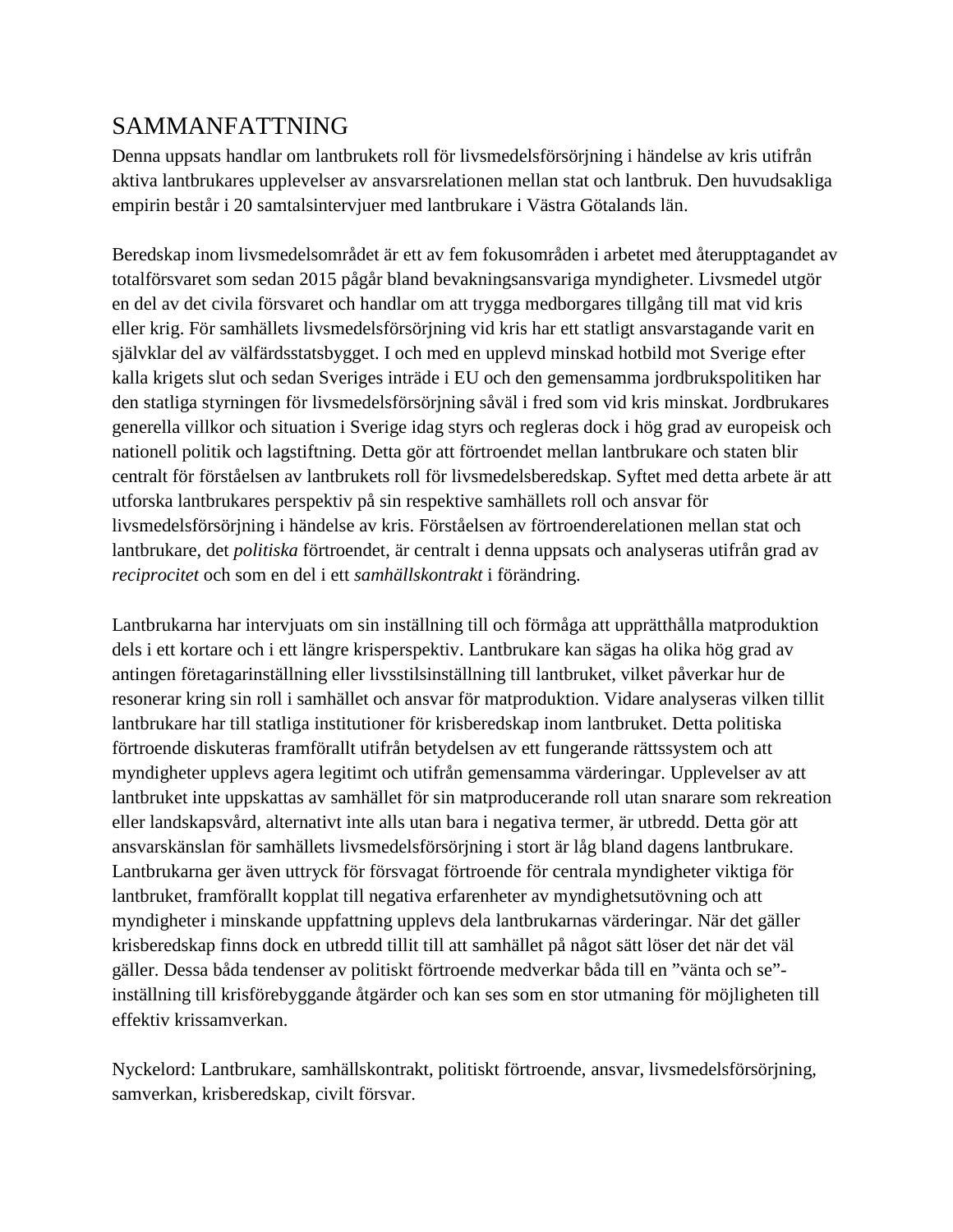## TABLE OF CONTENTS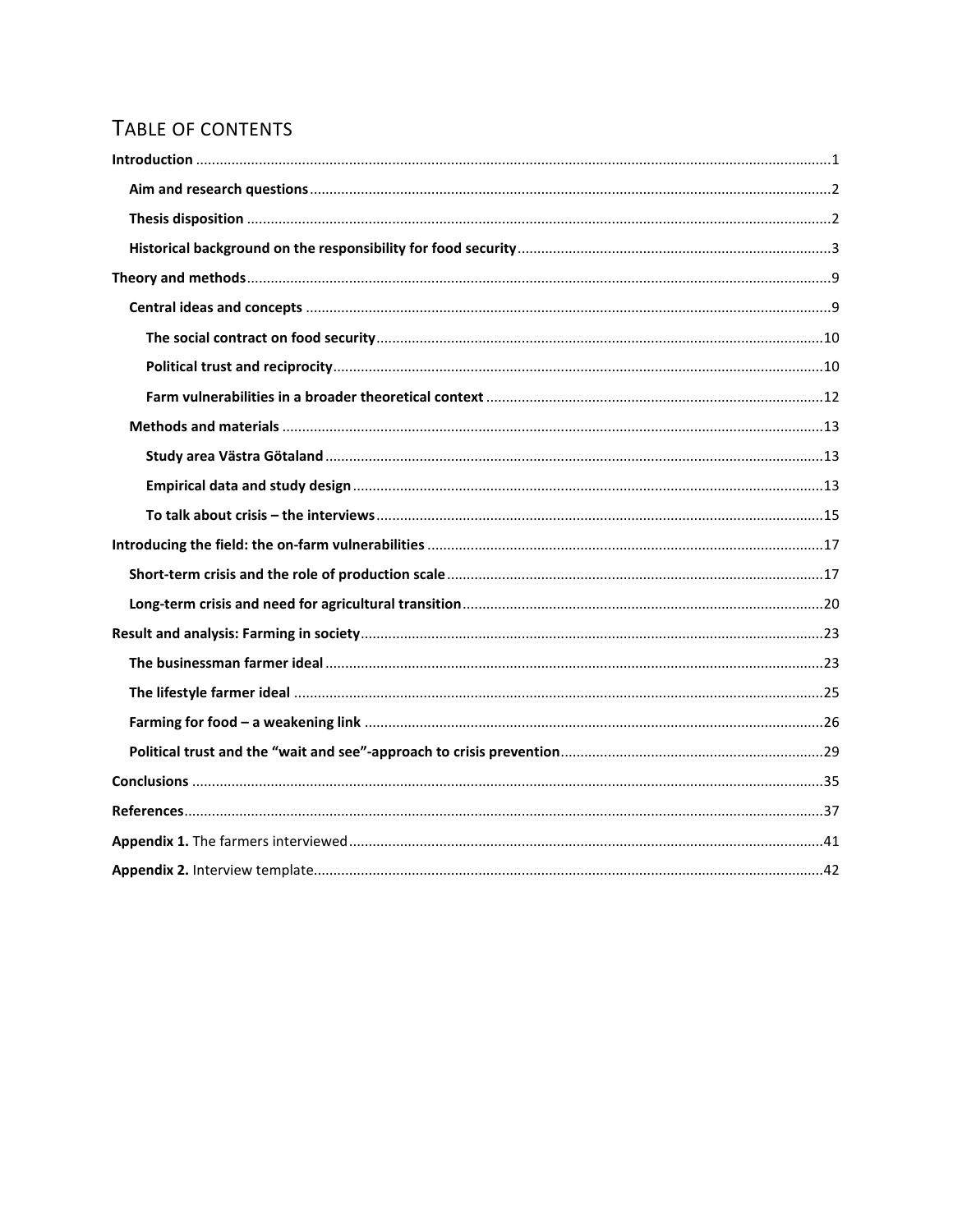#### <span id="page-6-0"></span>**INTRODUCTION**

Is food security an issue in Sweden? The literature on food security focuses mainly on if and how people in a specific region, country or at household level have "access to sufficient, safe, nutritious food to maintain a healthy and active life", as defined by The World Food Summit in 1996 (WHO 2016). In present day Sweden this must be seen as achieved for most citizens, but there is at the same time a high uncertainty regarding how the preparedness for food security in case of a larger crisis would affect the food supply chain. Recently a public debate on the role of agriculture and farmers in securing the food supply in Sweden has been raised, most commonly in terms of the growing dependency on imported foodstuff. This debate includes speculations about the amount of the food imported to Sweden and discussions concerning how many days it would take before the grocery stores run out of supplies if the trade and transport system stopped functioning. Regarding the self-sufficiency rate however, the only hard facts we have is that around half of the total monetary expenses for food in Sweden is used to buy imported foodstuffs (LRF 2010). This does not say anything about the actual amount of available food of national origin, only that half the money spent on food in Sweden goes to imported foods.

But why worry? Most Swedes cannot imagine a situation different from today, when you can get any food from almost anywhere in the world in the supermarket seven days a week. However, food security and the role of agriculture is an important political as well as scientific question in many parts of the world, especially in the field of rural development (c.f. Ashley and Maxwell 2001). For long the national food security has been seen as one of the most important security questions, and is still so today in many other western welfare states. Maybe even more important, there is the acute need to solve the big sustainability challenges of our time where food and food production play an important role both for social and ecological sustainability. In other words, understanding how farmers' view their role and the trust-relations with the rest of society for food security is important both for creating resilient food systems as for human security (c.f. O'Brien, Hayward and Berkes 2009). Farmers' perspective on food security has not been researched in the context of the foodstuff contingency situation in Sweden today.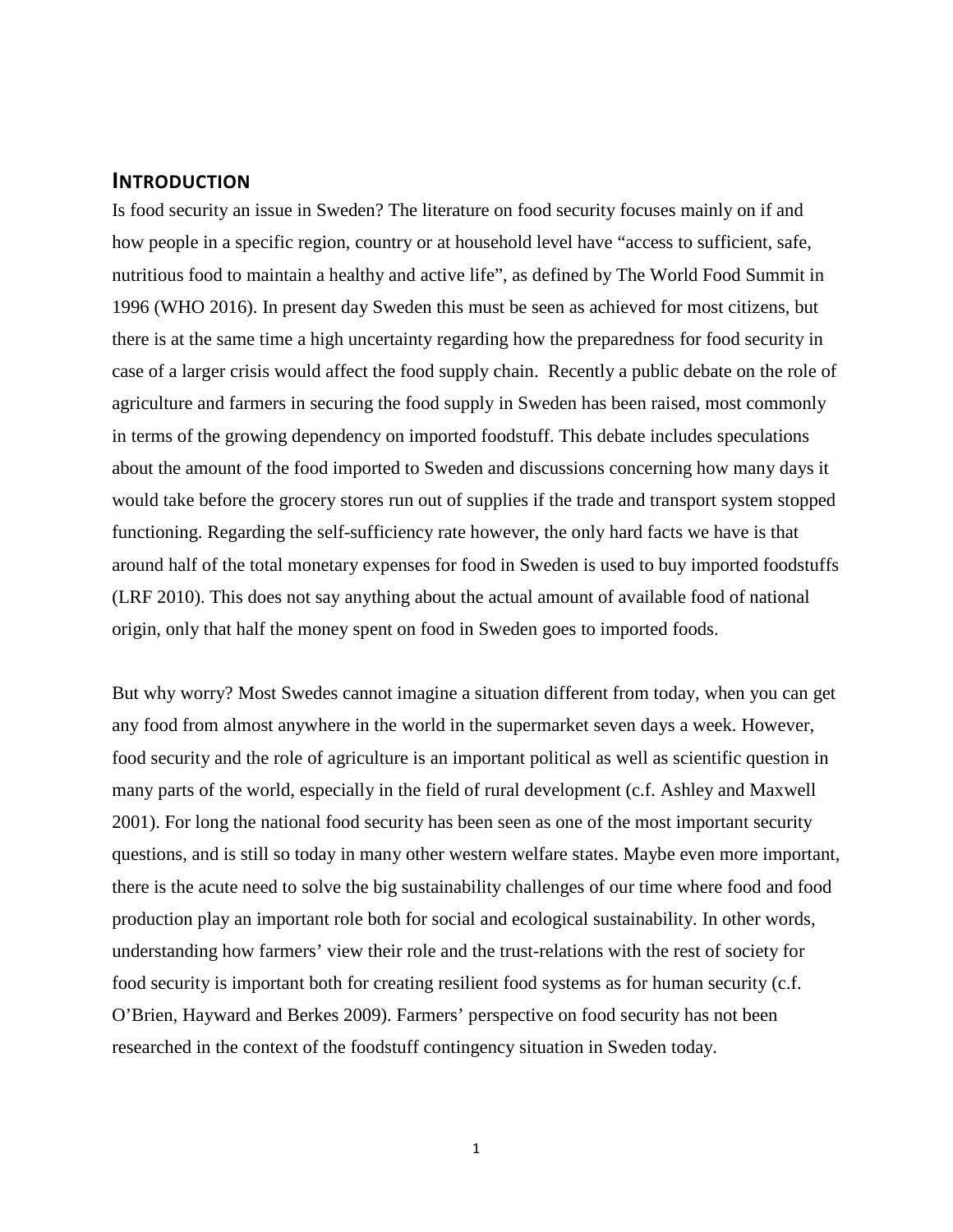#### <span id="page-7-0"></span>**AIM AND RESEARCH QUESTIONS**

This thesis aims to explore the farmers' perspective on their and society's role and responsibility for food security in case of crisis. Farmers' general view on their role in society as a whole relates to many different actors, e.g. wholesalers, the dairy industry, grain companies or consumers and media; however the main focus here is on the farmer-state trust-relation.

In order to achieve this overarching aim, the work has been guided by the following two research questions:

*How do today's farmers view their role and responsibilities in the society and the food chain?* 

*How do today's farmers trust public institutions on emergency preparedness for agriculture and food security?*

#### <span id="page-7-1"></span>**THESIS DISPOSITION**

To explore these research questions in a clear way, the thesis is organised as follows. I completely agree with the view that no societal phenomenon should be examined without its historical context, therefore the historical background in next chapter has been allowed to be relatively extensive. Thereafter follow the section where I show the theoretical framework guiding the research and analysis, and closely related to this the methods and material used are described and discussed. Before moving on to the results I then include a chapter where I introduce the field of on-farm vulnerabilities. I found this to be important since the farm vulnerabilities and the dependencies the farmers regard as most critical is what the understanding of the farmers' view of their role and responsibilities in society build on. The chapter is drawing mainly on the interviews and is needed as pre-understanding for the results, which follows in the fourth chapter. The result chapter is divided into four subheadings, where the first two are mainly answering the first research question and the last two subheadings focus on the second research question. With the results I throughout the text also discuss the empirical findings in relation to related studies. The concluding chapter then works as an elucidating summary of what I found as most important and interesting in the findings.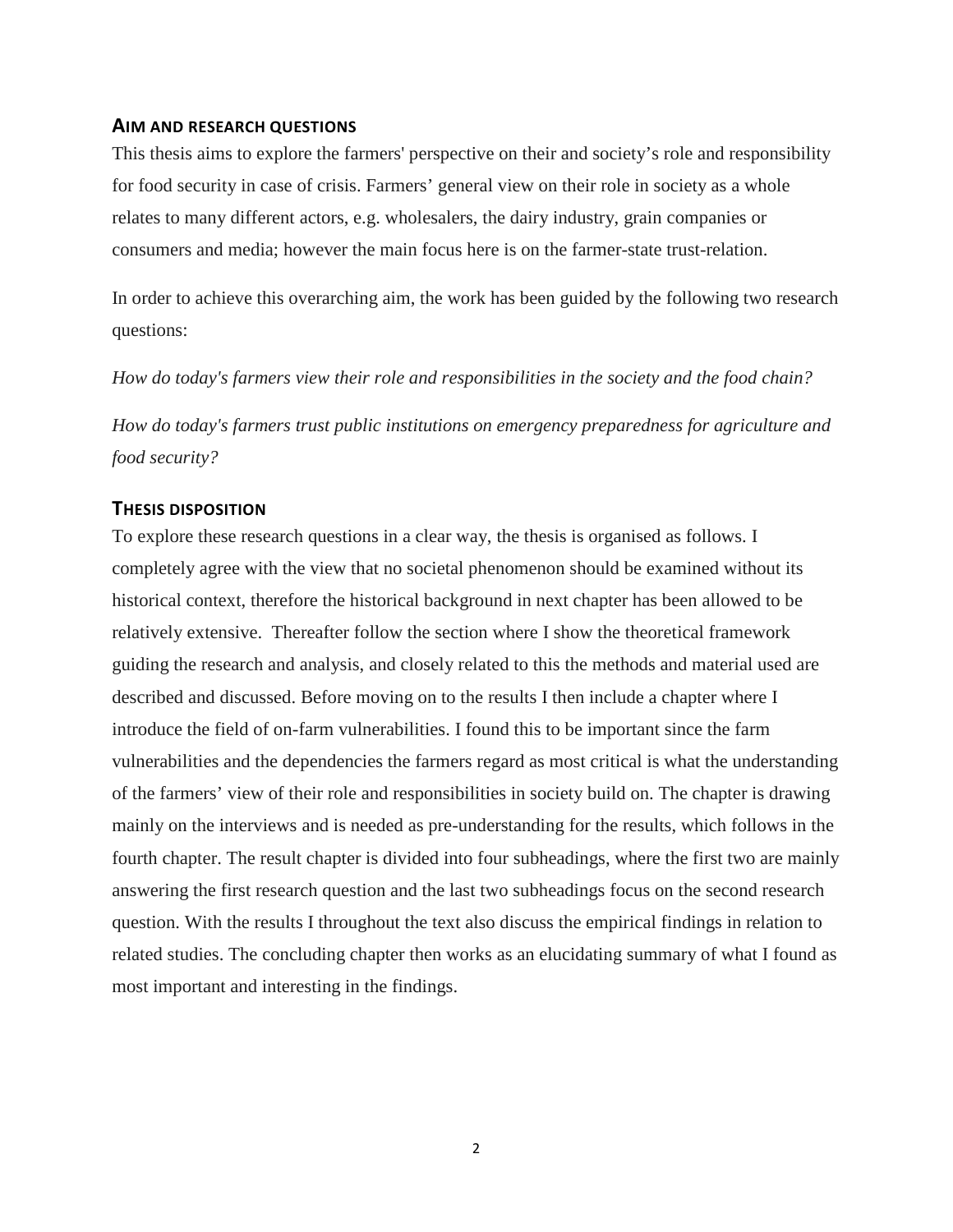#### <span id="page-8-0"></span>**HISTORICAL BACKGROUND ON THE RESPONSIBILITY FOR FOOD SECURITY**

The role of agriculture in securing the national food supply in a crisis has traditionally been part of the defence policy and not agricultural policy, even though the department of agriculture has handled the (in)stability and conditions of farming in peacetime. Historically, the responsibility and power over different societal functions and infrastructure has been in different hands in different societies. The key issue is what the responsibility of the state versus citizens or private operators should be, i.e. how the social contract is manifested when it comes to food security planning. Exactly what is meant with the social contract, and how it can be understood from a theoretical standpoint, is accounted for in the next chapter. In this chapter follows a brief overview of the conditions and politics of agriculture and food security, today and historically.

The most recent experience of an extensive shortage of food on a societal level in Sweden was during the Second World War, more than 70 years ago. Since then, the changes and development in agriculture as well as society at large were disruptive. Around 1990, 45 years after the war, the overall vulnerabilities at farm level had increased with the changes in farming (Andersson and Brorson 1991). At the outbreak of the Second World War in 1939, only parts of the Swedish farming sector was mechanized and more than half of the population were living in rural areas, a majority involved in farming or animal husbandry. The only vulnerabilities that then decreased was the crop production sensibility to weather changes (due to better drying techniques and the production of silage instead of hay) and amount of people needed for the farm work. This however, at the cost of technical development and size rationalization, making Sweden highly dependent on imported goods, like diesel, animal feed and spare parts. By the 1990s only 20 percent of the population still lived in rural areas and most farms were now run as a one person-business (ibid). This makes the number of knowledgeable labour much smaller, a development that has continued well into today where only two percent of the Swedish population is in any way involved in farming as a means of sustenance (SCB 2014, 238) and 85 percent live in a town or a larger city (SCB 2015).

During the period from the end of the 1940s to the 1990s, the development of agriculture and the Swedish food market were governed by national politics, working with a production goal, a consumption goal and an income goal. The ambition was to guarantee at least 80 percent of the national food demand through domestic production, to provide consumers with reasonably priced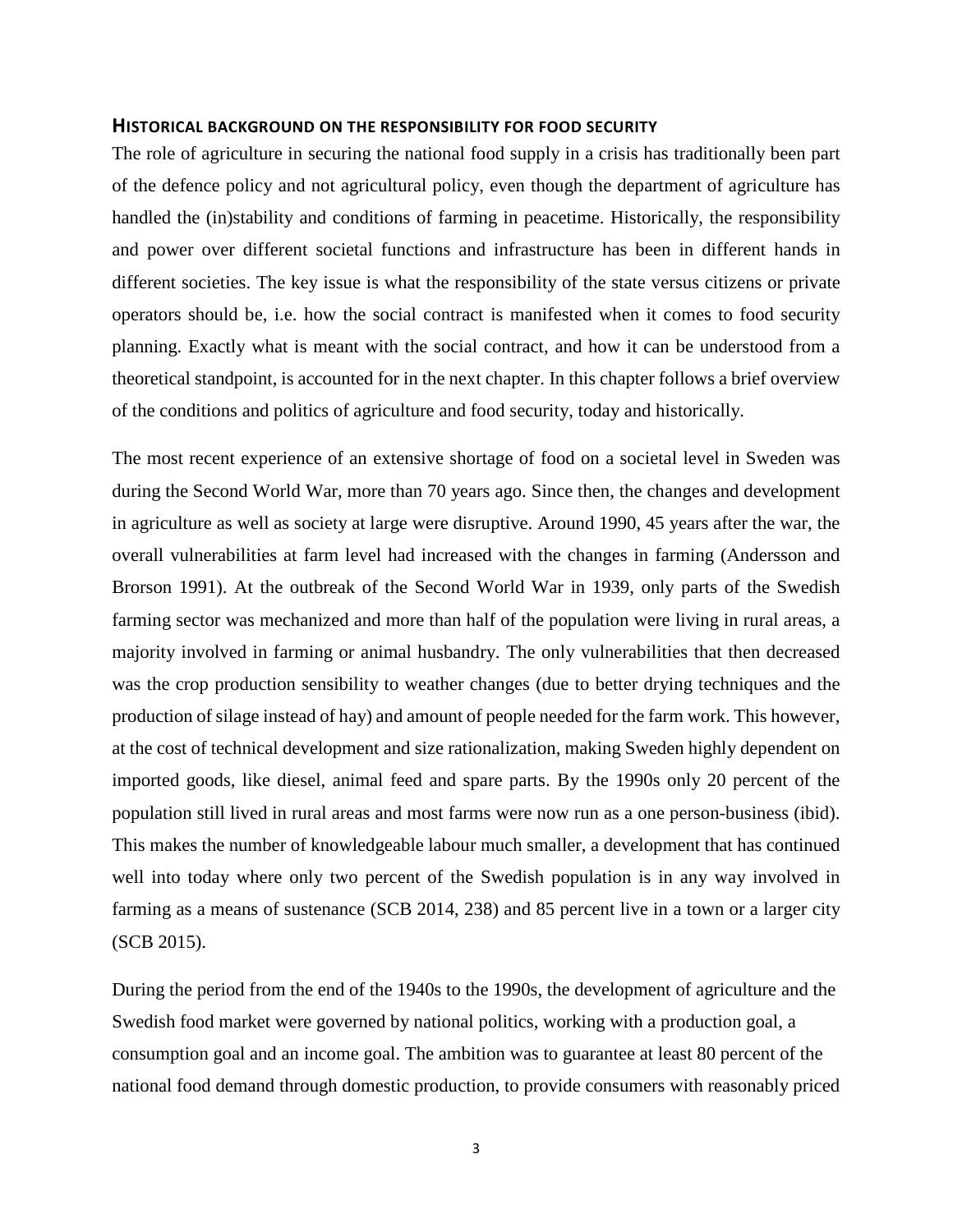food and to assure farmers fair wages as compared to industrial wages. Farmers, consumers and the state jointly negotiated price levels. Major streamlining in order to ensure efficiency and promote improved production methods led to a large increase in harvest and subsequent profit only a few decades after the Second World War. Not only was the production goal reached, but the over production that became a result of this was widely criticized. The surplus was sold at an under price and was criticized for creating unequal competition, especially for countries in the global South, trying to build their own market. Within Sweden this led to great economic difficulties for grain producers, large costs for the state and heavy critique from the environmental movement as well as others for leading to wasteful and environmentally hazardous production (Flygare & Isacsson 2003; Eriksson forthcoming).

In light of this, Sweden decided to change the course of agricultural policy in the 1990s, choosing what Eriksson (forthcoming) calls a radical turn in politics. During the following six years, the domestic food market would be de-regularized and the public subsidies and support of the agricultural sector completely shut off. This political endeavour was however never completely implemented since Sweden began its entry to the European Union (EU) during the same time and the domestic agricultural policy subsequently fell under the Common Agricultural Policy (CAP) (ibid).

Previous experience from the two world wars was the primary foundation for the development of a transnational trade and agricultural policy alliance within the EU. The common political vision was that a stable national food supply is a key in guaranteeing political stability and the supremacy of the state. Similar surplus problems within the agricultural sector were common within the EU before the Swedish entry in 1995. The reform work started in the 1990s eventually resulted in reduced production outlay, but there was no deregulation of the market. Today all agricultural policy is governed on EU level (McCormick 2008). Since 2015 the main support within the CAP is direct payments given on a hectare basis, hence not taking into account what or how much the farm produces. During the current programming period, 2014–2020, the support is becoming more and more streamlined so that the same amount is given in support regardless of geographic location or the fertility of the soil (European Commission 2013).

Within the CAP there are no production goals or joint plan in order to secure domestic food production in the EU. Quoting Madeleine Granvik, sustainable planning researcher:"today the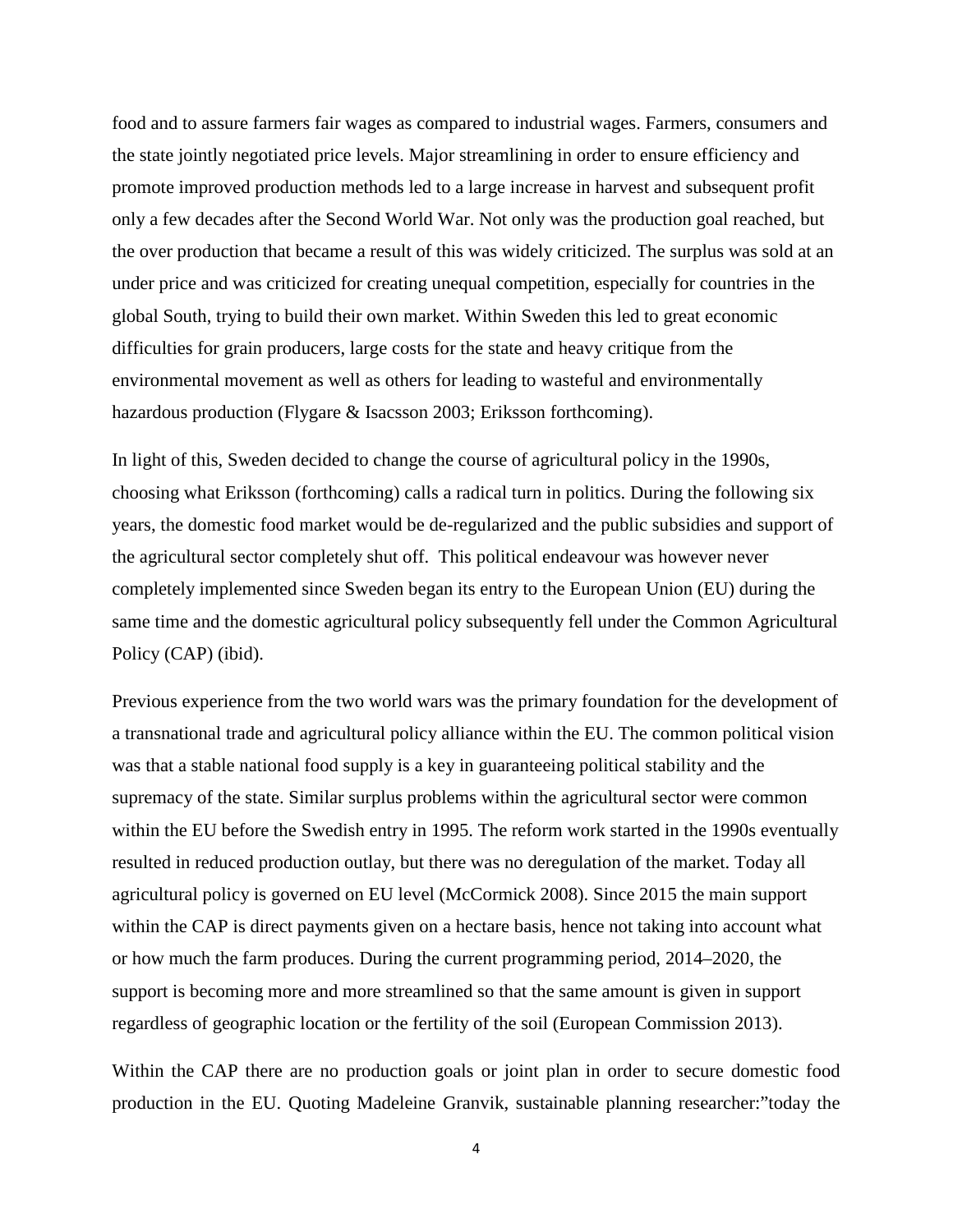Swedish back-up food supply is considered a part of the European open market" (Rytkönen et.al. 2013, 27, my translation). Hence, the connection between farming and food security is not a part of the political steering tools within the EU and in Sweden today. The idea is that the joint market will lead to a strong food sector across the union and that trade will resolve any regional or national weaknesses. Moreover, the EU decided on a solidarity clause in the latest treaty, stating that the union should act to "provide assistance to another EU country which is the victim of a natural or man-made disaster" (Eur-Lex 2016). However, this solidarity clause has primarily been used to counter terrorism; there is no focus on a shared food security plan.

The reduced role of agriculture and farmers in securing the national food supply during and after the 1990s is also related to the big changes in security policy during the same period. The abovementioned study on agriculture vulnerability in 1990 (Andersson and Brorsson 1991) was made by the then active "Working Group on Agriculture and Society - ALA" at the Swedish University of Agricultural Sciences. It is the most recent study known of on farm vulnerability in a food security perspective. After the Cold War the interest in crisis prevention and food security issues quickly diminished, both politically and in academia. Today it is difficult to find documentation on how and when emergency reserves, which previously existed for both seed, fuel and foodstuff were sold out. But the result was that towards the end of the 1990s, there was no longer any reserves left in the caverns and defense resources were reduced gradually (Livsmedelsverket 2016).

Emergency preparedness for both peacetime crisis and war situations in Sweden today is governed by three principles: the principle of subsidiarity, the principle of responsibility and the principle of equality (MSB 2015). The first two mean that the authorities responsible in peace time also, as far as possible, are in charge during war or crisis, and that any crisis shall be resolved as local as possible. This means that if a crisis occurs and affects only residents of a municipality then the municipality manages the crisis, while the County Boards are responsible when several municipalities within the same county are affected by a crisis (ibid). Governmental authorities are primarily responsible for coordination and planning before, during and after the crisis, not for the operational implementation. Although existing foodstuffs is identified as so-called essential services, the agricultural production of food at farm level is not. Hence, it is not clear who is responsible for minimizing vulnerabilities and having an operational readiness for primary production in a crisis situation.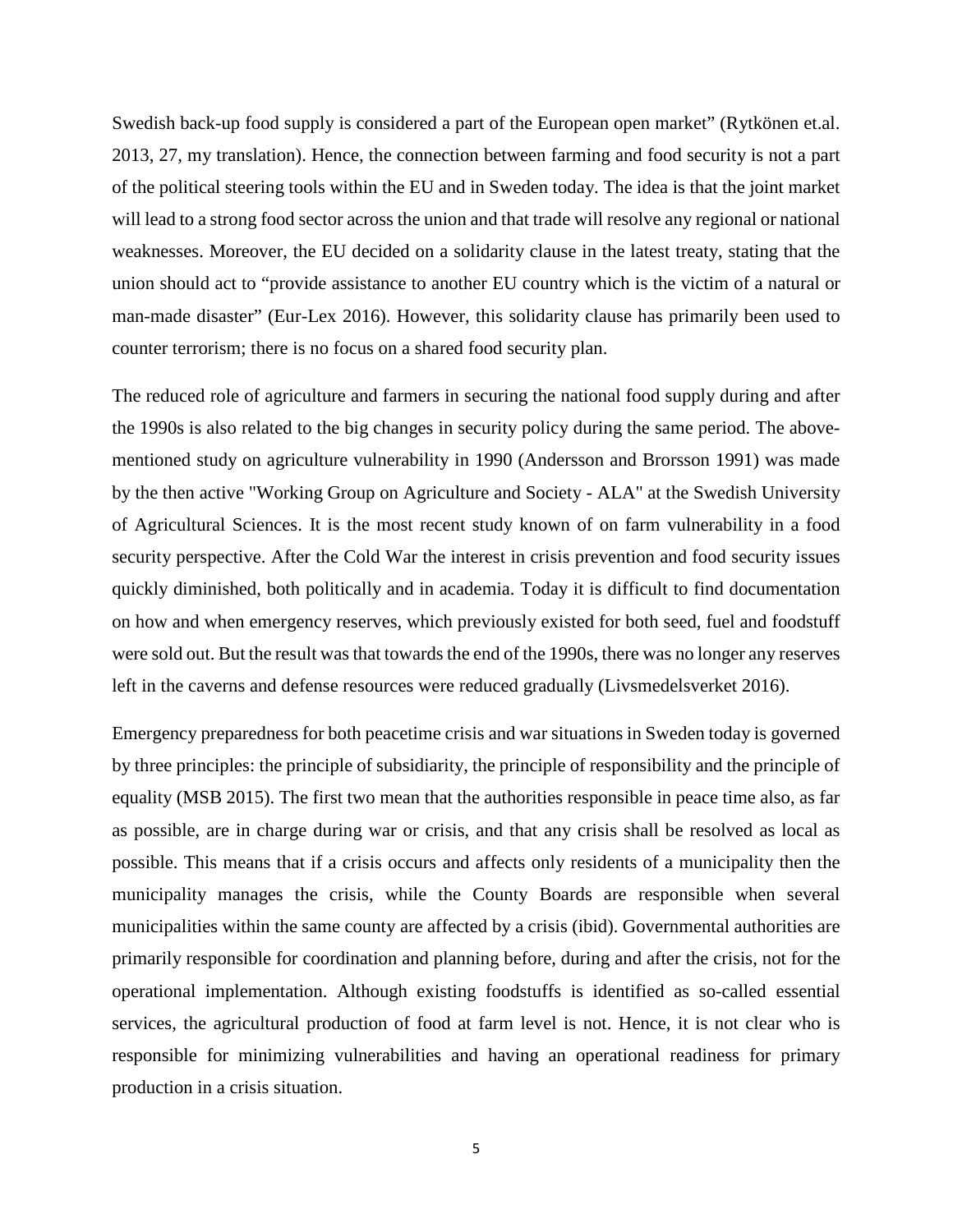What is meant by essential services are those needed for the life and health of the population as well as those maintaining the fundamental values of democracy and freedom of expression, etc., as well as the functionality of society (MSB 2016). Today, the department of agriculture has a clear responsibility in terms of coordination and planning for crises concerning animal disease, food contamination and pests. Furthermore, the National Veterinary Institute (SVA) is a central authority possessing knowledge on disease control and emergency preparedness within animal husbandry. However, SVA holds no responsibility in securing a certain amount of domestic agricultural production during times of disruption, and are not bound by the responsibility principle in case of a crisis (MSB 2015). In all stages *after* production the National Food Agency (NFA) is, since 2010, in charge of emergency planning of food and drinking water supply. However, no government agency has the overall responsibility for food security in a crisis (Livsmedelsverket 2016).

The solution is often spelled cooperation between the actors implementing the operational aspects of food and distribution under normal conditions. The government summarizes, in the bill "Strengthening emergency preparedness - for safety's sake" (2007/08: 92), that private operators own an increasing part of the critical infrastructure, which requires cooperation between government and business. Furthermore, they argue that relevant private actors should be involved in identifying reasonable demands on important activities and that this cooperation should be based on voluntary agreements as far as possible (ibid). The private actors referred to seem to be the major food companies and wholesalers controlling the market. Any agreements or formalized partnerships, in securing the Swedish food supply in crisis, between Swedish farmers' associations or individual companies and the government do not exist.

In the beginning of 2015 a defense policy bill (Regeringens proposition 2014/15: 109) was presented, which assigned the central authorities the task to recreate the planning of a total defense, which in addition to a military defense also includes a plan for civil emergency. This is the resumption of a national defense and a strengthening of preparedness efforts after years of decline in resources and objectives in the area. This is driven mainly by the change in the European security situation and Sweden's closeness to the Ukraine crisis and the aggressive Russian actions in the Baltic region. Food is included as one of five specific areas of planning in the instructions for civil defense given to the authorities in charge at the end of 2015 (Regeringens beslut 11:16, 2015). The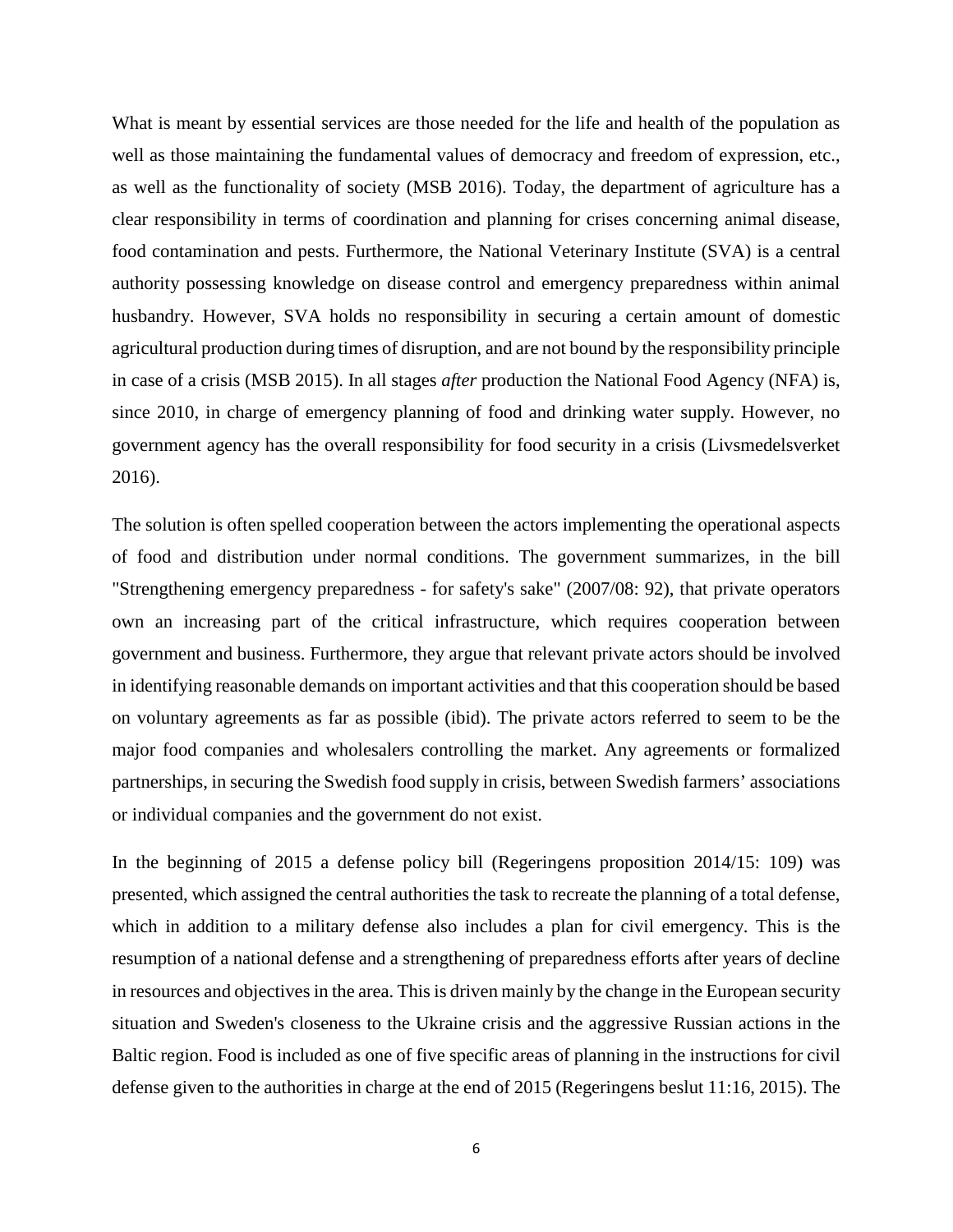central authorities for food and agriculture are therefore to identify vulnerabilities and the measures needed to ensure civil readiness in a crisis. What existed before is primarily a civilian emergency preparedness with a focus on rather short crisis scenarios such as storms that cause power failures, disease outbreaks in livestock and radioactive fallout from nuclear accidents. However, political unrest or disturbances in the trade routes hindering the import of agricultural inputs or foodstuff, has not been considered at all. A report from the Swedish Defence University (FHS) published in early 2016 found that the Swedish peacetime emergency planning is a good foundation, but not sufficient to meet the requirements of a functioning total defense. In order to continue this work the central authorities recommend the identification of critical infrastructure at different levels. They also stress the need to involve industry and retailers along with interest groups in the planning of the civil defense, as well as "further investigate the need for self-sufficiency planning (food production) from a crisis perspective" (FHS 261/2015, 29, my translation).

Even if governmental authorities are responsible for coordination in a crisis, it is at the farm level, by individual farmers, that production decisions are made and the actual work producing food or raw material is performed. Experiences summarized in 1946 on how the food supply was managed during the war shows that several new forms of cooperation between private and public actors began during the war years. Farmers took great responsibility, individually and collectively, to keep production going so that an adequate emergency food ration could be guaranteed to the population in a situation with severely limited imports into the country (Björnberg 1946). Sweden has a long and internationally unique tradition of freeholding farmers who have been an important social force and according to some even affected the so-called Swedish model, with a strong state alongside independent landowners and business owners as well as active unions and associations (see e.g. Trägårdh et al 2013). Agricultural cooperatives and interest organisations have in many ways contributed to the food sector, and historically had a major influence on agricultural policy in the 1900s (Flygare & Isacsson, 2003).

The farmers' role in the civil as well as military defense was active and partly voluntarily encouraged and created by farmers and their organisations. During World War II, farmers gathered on their own initiative to coordinate resources and together cope with wartime production in the so-called block-organisation. A block consisted of several farms that merged and operated as a unit when workers or horses were going into war service. These in turn were coordinated at the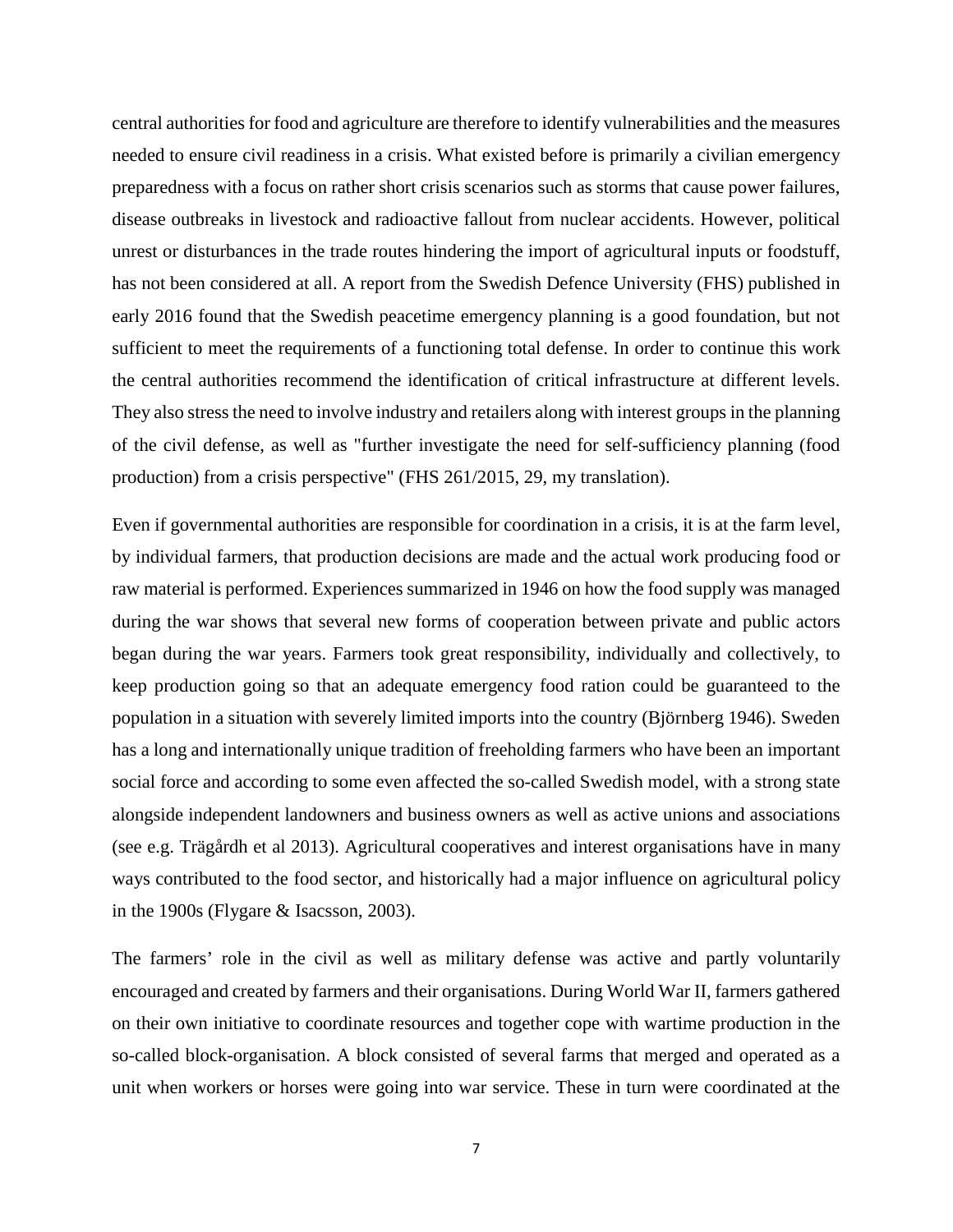local level by a block-leader, and regionally and nationally by the then existing County Board of Agriculture and the National Board of Agriculture. Worth noting is that the assembly was voluntary but almost all joined. In the report "The farmers' block-organisation" (Lantbruksstyrelsen 1991) the Board of Agriculture of that time found that 98% of the then cultivated soil in the country was part of a block during the war. The block organisation dissolved when the danger of war had blown over, but returned in a peacetime version in 1951. The idea was that a peacetime block organisation would work preventively and preparatory, under state and regional control but with a local management of a selected farmer who acted as block leader. The block organisation existed formally until the end of the 1980s, albeit in varying degrees active or well known among farmers (ibid).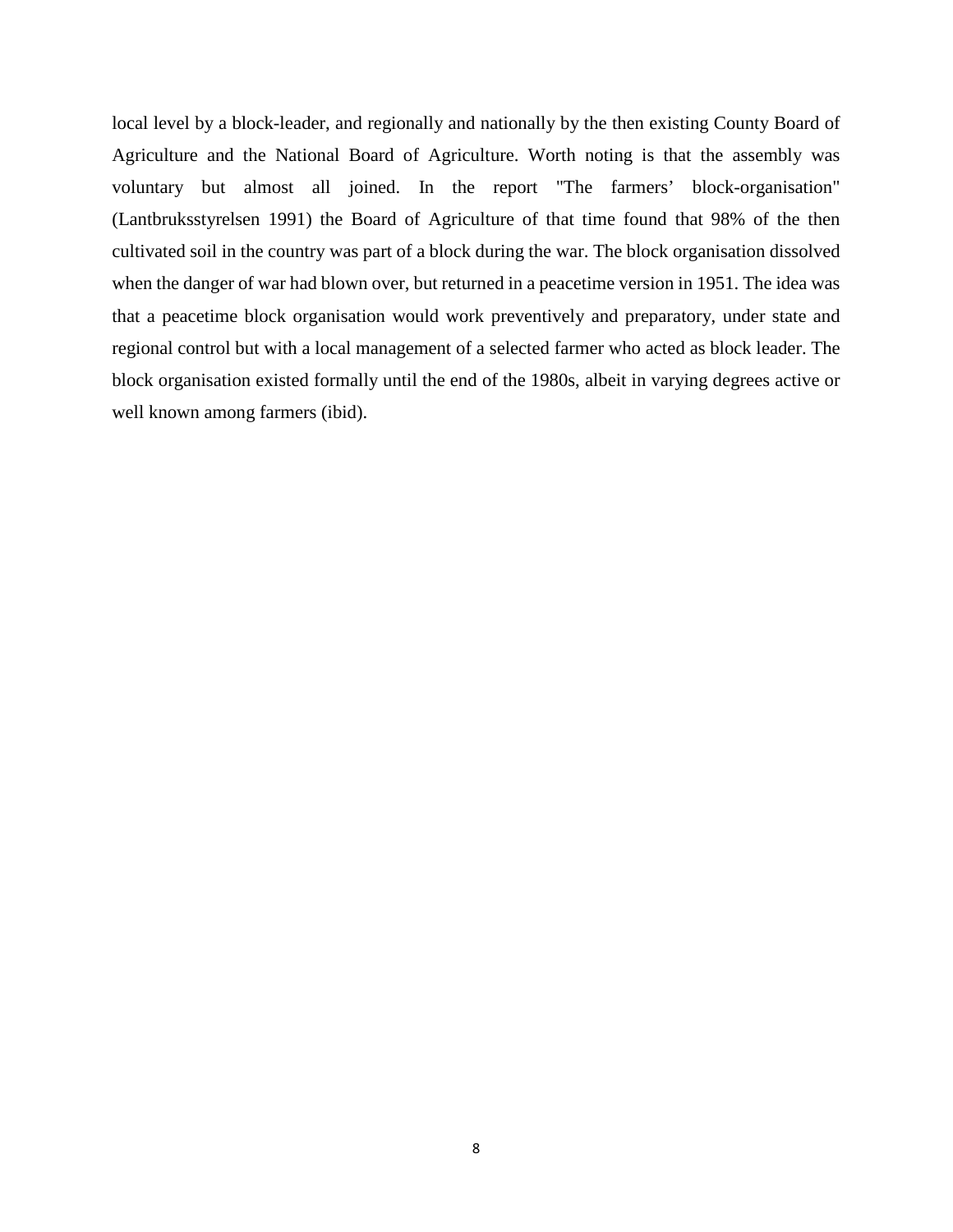#### <span id="page-14-0"></span>**THEORY AND METHODS**

In this chapter I introduce the central theoretical concepts used for the research and analysis, followed by a description and account for the methods and materials used.

#### <span id="page-14-1"></span>**CENTRAL IDEAS AND CONCEPTS**

 $\overline{a}$ 

The political changes in both agriculture and civil defense at the end of the 20th century follow a general trend in Western welfare states. After the Cold War ended, the liberal ideas alone were regarded victorious, which sparked a growing privatization of the welfare sector and an increased element of New Public Management<sup>[1](#page-14-2)</sup> in public areas. This altered form of government in the Western welfare states such as Sweden, has been called the "advanced liberal society" (Rose 1999). The governance model focuses on a minimal governing of society, but rather a constant pressure on individuals to become "responsible citizens" (Dahlstedt et al, in Dahlstedt and Neergard, ed. 2013). In liberal theory the individual is seen as the subject of interest in society, and politics should primarily protect the individual freedoms and rights against the collective interest. These ideas have long existed as a strong political force with aspirations for collective rights and social equality guaranteed by the state (Lindensjö 1996).

In short, a shift towards a more liberal governance is visible in Sweden from 1990 and onwards. This can be seen as a change in the Swedish *social contract*, a model described further below. Some economists have seen this as a "correction" of the social contract after the financial crisis in the early 1990s (see Ola Olsson, In: Ekonomisk debatt 2013: 42, 53). A central theoretical question is then what happens to the responsibility for common, collective rights and obligations when the state is reducing its direct responsibility (c.f. Rothstein 2005). In other words if, and if then how, the state's withdrawal affects how farmers perceive their and society's responsibilities. This is the central focus of the analysis in this thesis. In order to perform the analysis the concepts of *political trust* and *reciprocity* are highlighted, the former mainly based on the role of institutional integrity and perceived shared values with the authorities. These concepts are explained in more detail below.

<span id="page-14-2"></span><sup>&</sup>lt;sup>1</sup> That is, to introduce steering and management methods similar to those of companies in the management of the public sector.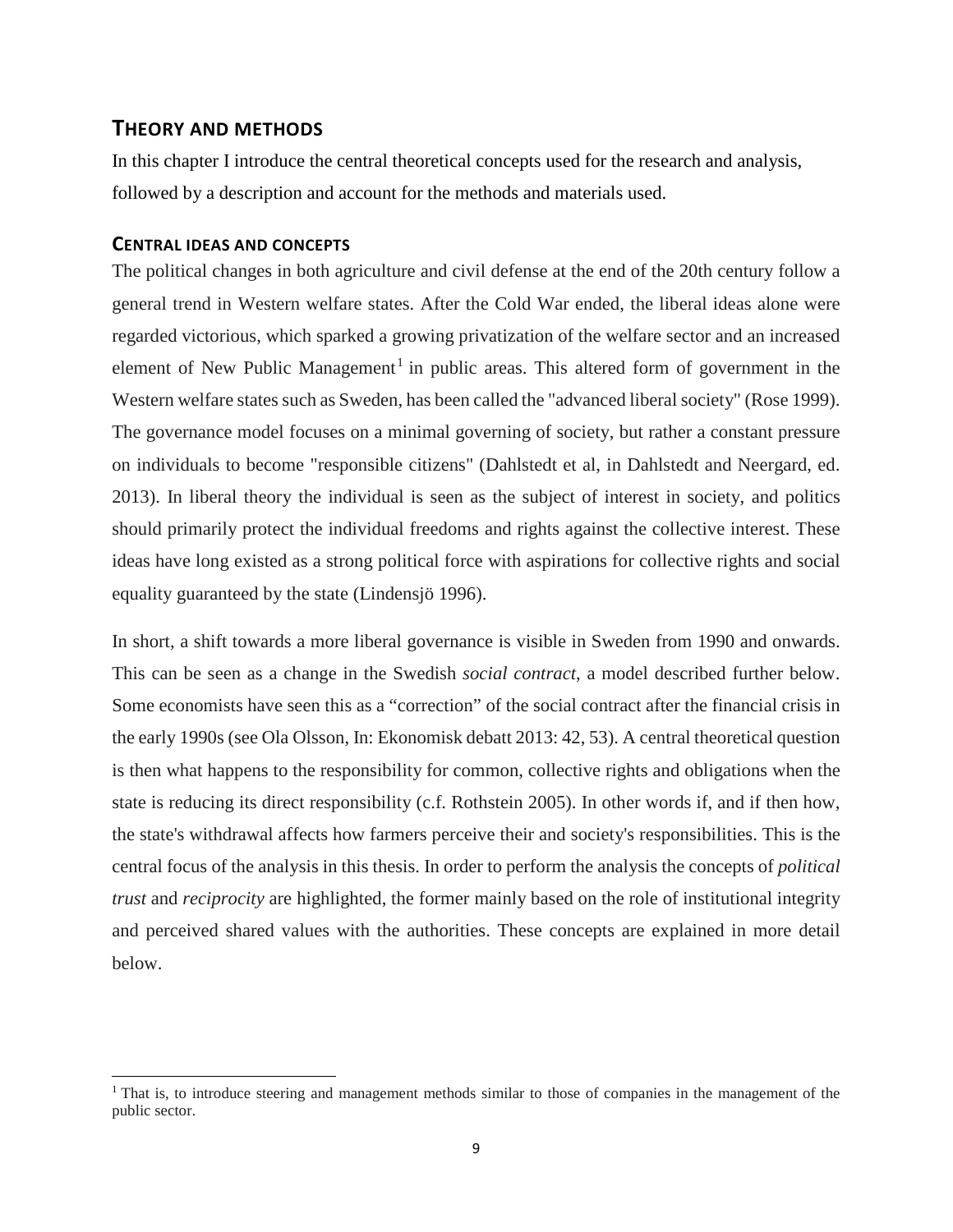#### <span id="page-15-0"></span>**THE SOCIAL CONTRACT ON FOOD SECURITY**

The understanding of the relationship between government and citizens in terms of trust has been central in political science drawing on the idea of the social contract. The idea was developed, based on early Greek philosophy, in the early stages of the nation-state formation. The social contract can be viewed as free individuals agreeing to give up part of their sovereignty to a political leadership, a government. For this the individual is guaranteed security and even individual freedoms and rights, along with services such as schools and hospitals in the modern welfare state. The rules constituting the model of government, and which rights and obligations are to be secured by the citizens or the state is also seen as agreed on in a compromise between free individuals' interests and the state as the public – but also the national state guarantee. The extent to which the state is entrusted the responsibility over the common interests, or how much that is up to individual citizens, private companies or non-profit organisations vary in different social systems and at different times (Olsson 2013; Trägårdh *et al* 2013; Rothstein 2005).

In Sweden, the social contract has been based on strong civic ideals. All citizens are guaranteed the welfare state security and services, to the price of having the duty to try to work, pay taxes and participate in the political processes (Trägårdh *et al* 2013). Food security in crisis, and as prevention of crisis, has for long been part of the welfare state security work, since the 1990s thus decreasing as a direct responsibility of the state in Sweden.

#### <span id="page-15-1"></span>**POLITICAL TRUST AND RECIPROCITY**

Food security in crisis is a common interest which with the withdrawal of the state has become an example of the idea in sociology of "the problem of collective action" as described by Rothstein (2005). For the common interest to be met, cooperation is required along with the organization of many different kinds of people and actors, and if not everyone involved is doing their part it does not work for anyone. If an actor does not feel that the other actors will do their share in the collective responsibility the incentive to do it by oneself is reduced, even if it negatively affects oneself or the group as a whole in the long run. Thus, for society to work, a high degree of trust between all actors is required (see also Lichbach 1997). In political science this social trust is often studied as either vertical or horizontal trust relationships, which refer to the trust between citizens and the state (vertical) or trust between individuals (horizontal) (see Rothstein 2005 for an extended discussion). The focus in this thesis is on the vertical relationship between farmers and the state, what I henceforth refer to as *political trust*. This limitation is partly motivated by the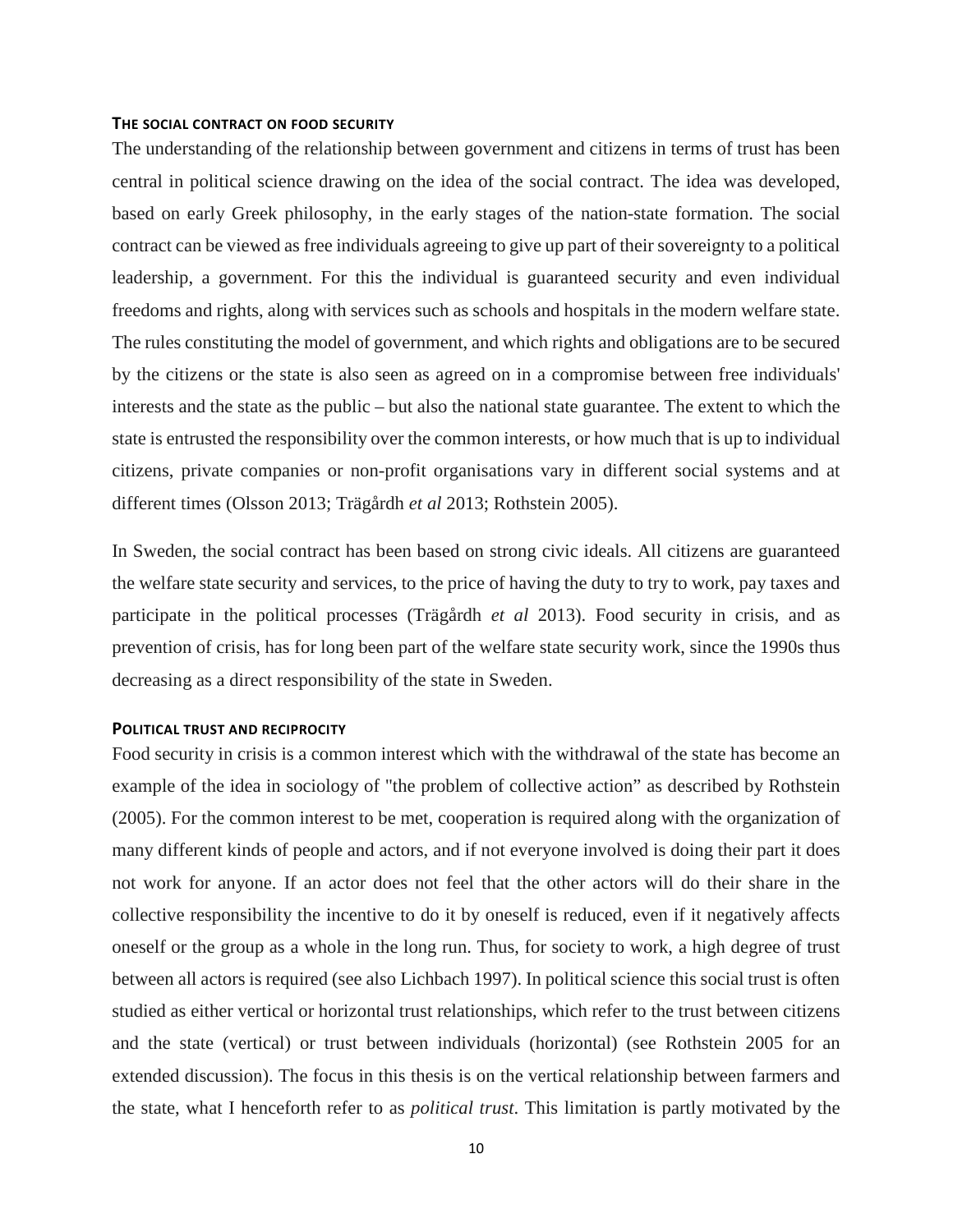findings in several studies that the vertical social trust in Sweden in general is decreasing, compared to the horizontal relatively unchanged social trust (Rothstein 2005, Norén Bretzer 2005; Weibull & Holmberg 2013).

Drawing on Holmberg and Weibull (in Weibull *et al*, ed. 2013), peoples' trust in institutions can normally be traced to either the personal characteristics of the subject, features of the object (i.e. how the institution perform its' task), characteristics of the media-created pictures about the institution, or context-features (i.e. when and where the trust-relation is taking place). This trustrelation is changeable and dynamic and defined by the subjective expectations of how the institution is supposed to act and the experiences of how they succeed in this. Four central features of the object (i.e. governmental institutions) have been outlined by earlier research as important for creating political trust: the institutions competence, integrity, empathy and transparency. This together with shared values between the subjective and the institution (ibid). All these factors matter, but to a varying degree which is difficult to estimate (see Trägårdh 2009 for further discussion).

In order to understand the farmers' political trust in this study, the themes of integrity and shared values have proven particularly useful. Integrity is understood as the institutions' perceived ability to make fair and neutral decisions (Rothstein & Teorell, 2012). This is a clear part of the task of public authorities and therefore important to keep in mind when studying political trust in the statecitizen perspective focused in this study. This is also called "procedural justice", expressed in terms of citizens trusting authorities' decisions and actions, even if they affect the citizens themselves negatively. The trust increases if the subject perceives that the authorities act based on fair and just principles, equal for all (Tyler 2001). In a study on political trust in Västra Götaland, Norén Bretzer (2005) shows that citizens' experience of state institutions as acting along the lines of this idea of integrity is of most importance for the general political trust. Another common way to study social trust, foremost horizontal trust, is in terms of social capital (see Putnam 1993), but it has proven not to have the same impact on the vertical political trust (Norén Bretzer 2005), and is not used for this thesis.

Shared, or common, values have to do with the fact that trust is easier developed between peers than between people who perceive themselves or the other person (or institution) as different from themselves. This is related to transparency, the more farmers know about the governmental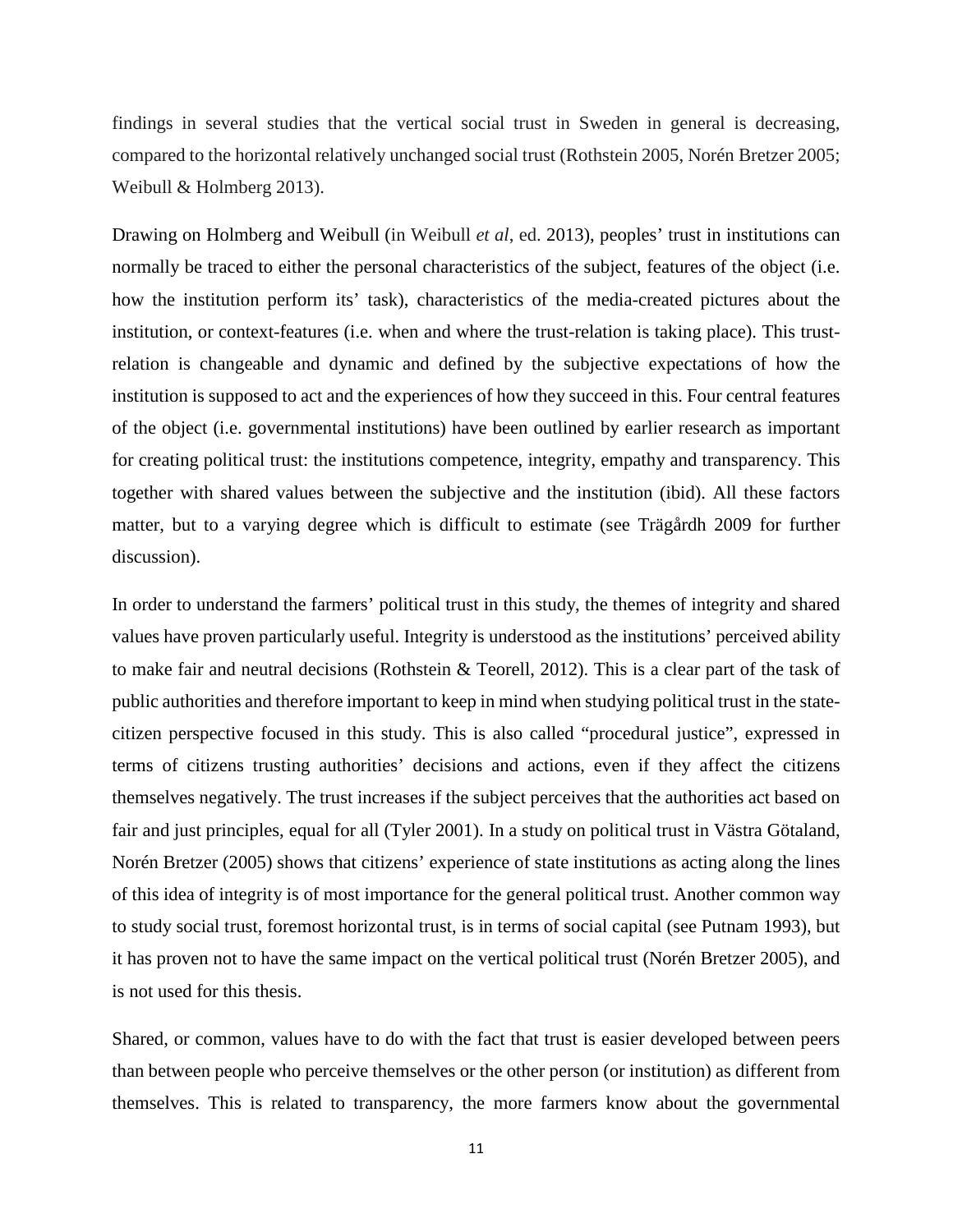institutions, which they are and how they work, and if they perceive them to be similar to themselves, the trust is likely to be higher. It has also to with closeness, if the authority works locally or the governments' officials seem to know the farmers' local reality, the political trust increases (Holmberg and Weibull in Weibull *et al*, ed. 2013).

Related to integrity and shared values among central authorities is the concept of *reciprocity.* It is a central concept in all types of trust-relations or contract-situations. All parties need to experience that the other(s) involved in the relation take mutual responsibility. How one thinks that the other will act is weighed into what one experiences as possible, or as ones' duty, to do. It also becomes interesting to study whether farmers see themselves as a participating party in a trust- or contractrelationship for food security at all, or if it is perceived as a non-issue. The maintenance of the public interests is consequently based on the vast majority participating in demanding accountability and fulfilling one's own obligations. It is, as Jacobsson (ed. 2011) stresses, through this participation that people's subjective perceptions of trust in others and society in general is developed and maintained. Political trust is thus both a sense of participation in society and the believing that the social apparatus works, the political leadership and governance will take responsibility.

#### <span id="page-17-0"></span>**FARM VULNERABILITIES IN A BROADER THEORETICAL CONTEXT**

Finally, it should be pointed out that the food chain is a complex system where the farm level and agricultural production is an important part, but also transports and logistics, wholesale, processing, foodservice, retail trade and importers, authorities and private households play a role for food security in both crisis and under normal circumstances (Livsmedelsverket, undated). A system's ability to cope with crises without central functions being destroyed, i.e. to be able to recover and change with crises, no matter how often they occur or how likely they are to happen, is often analysed in terms of the systems resilience. This thesis however, is not a resilience study since I have a more actor-oriented focus on the farmers' views and experiences. However the concept of vulnerabilities and risk is used similarly in resilience studies. Drawing on Tuler *et al* (2008) I understand vulnerability as closely linked to risks (i.e. the probability of the hazards). How people experience stress and risks and their own ability to cope with the outcomes of hazardous events or stresses define the actors' vulnerability (ibid). These vulnerabilities are linked to both material and natural factors as well as to the human, cultural, economic and political ones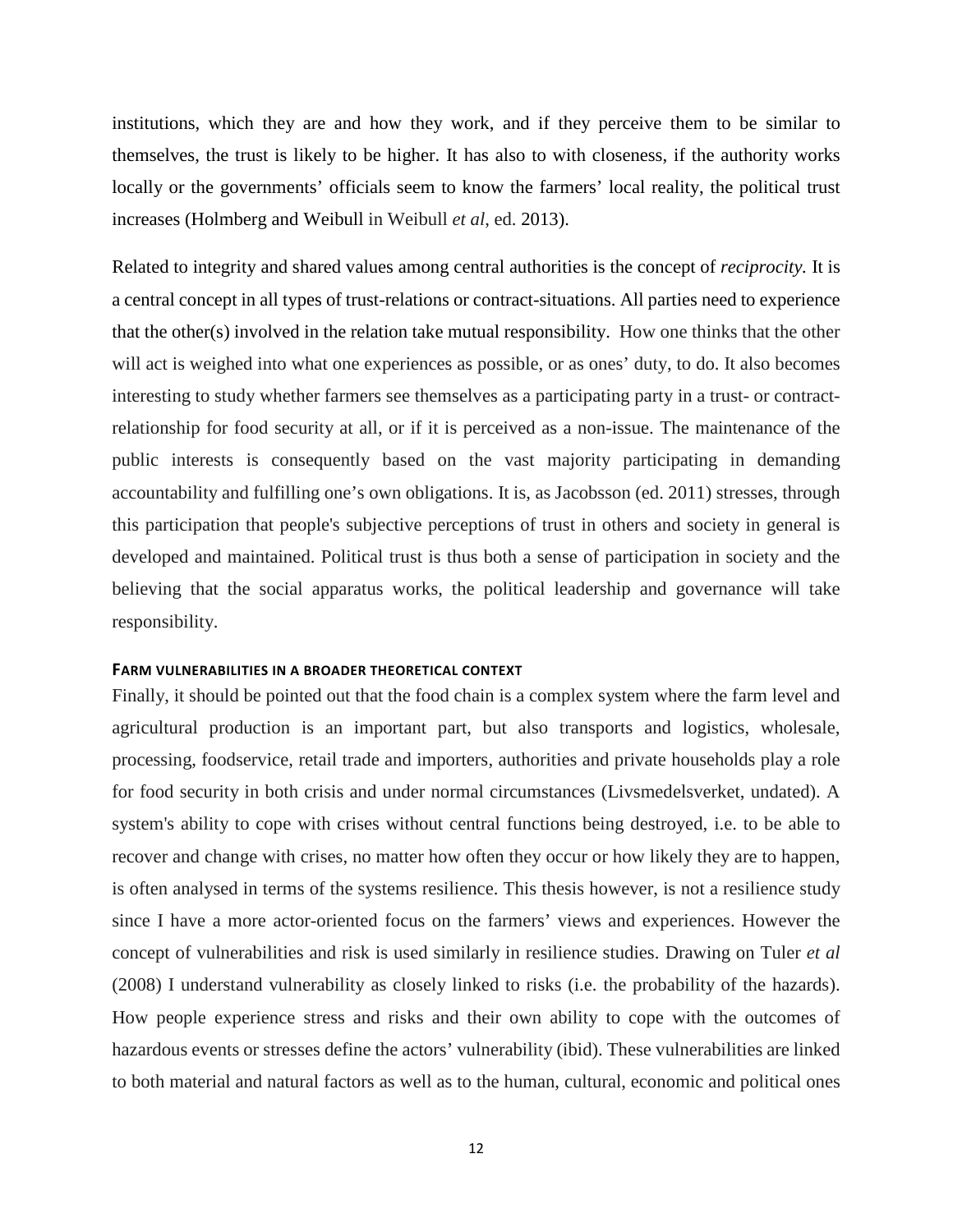(cf. Berkes 2007). Farming and farmers are more and more studied in its so-called time-spatial context; farmers' conditions are site-specific and change over time based on both the natural environment and the social, economic and political changes in society (cf. Milestad et al 2012). This process focused approach I add to in this thesis.

#### <span id="page-18-0"></span>**METHODS AND MATERIALS**

To research farmers' political trust, related to food security in case of crisis, a case study based primarily on interviews has been conducted. The research questions are qualitative; the subjective views, values and attitudes that the farmers express cannot be researched by statistics or simplified surveys. Interviews are suitable particularly when researching questions that focus on people's *attitudes* or *values* (Kvale & Brinkmann 2015). The research questions are not concerned with the informants' subconscious attitudes expressed only by acting, not possible to reflect upon in a conversation. Hence an observational study is neither needed nor possible to carry through since observations enquire the researcher to follow the studied proceedings when they happen (ibid). The specific interview method used will be explained further down. First follow a presentation of the study area and the selection of material and informants.

#### <span id="page-18-1"></span>**STUDY AREA VÄSTRA GÖTALAND**

The case study was conducted in the county of Västra Götaland, in south-west of Sweden. The region was selected because of the variety of farm districts, which enables a study on farms with different sizes, production types and geographical conditions. The differences in farming conditions in the county make the vulnerabilities described in the report to a relatively high extent transferable to other Swedish farmers, as is also suggested in a report which focused on sustainable agricultural production and distribution in Västra Götaland (SIK, 2014). This thesis, however, is primarily a qualitative case study, which rather shows deep-delving examples of complex phenomenon than an exact representation of all farmers. Generalizability is instead ensured as much as possible by the theorizing built on established theories and by relating the case study to other studies on related themes.

#### <span id="page-18-2"></span>**EMPIRICAL DATA AND STUDY DESIGN**

The study started with a general orientation in the field by an overview of recent literature and also older materials such as reports on crisis management and food contingency planning to get both the historical and academic context of the topic. The interview study was then planned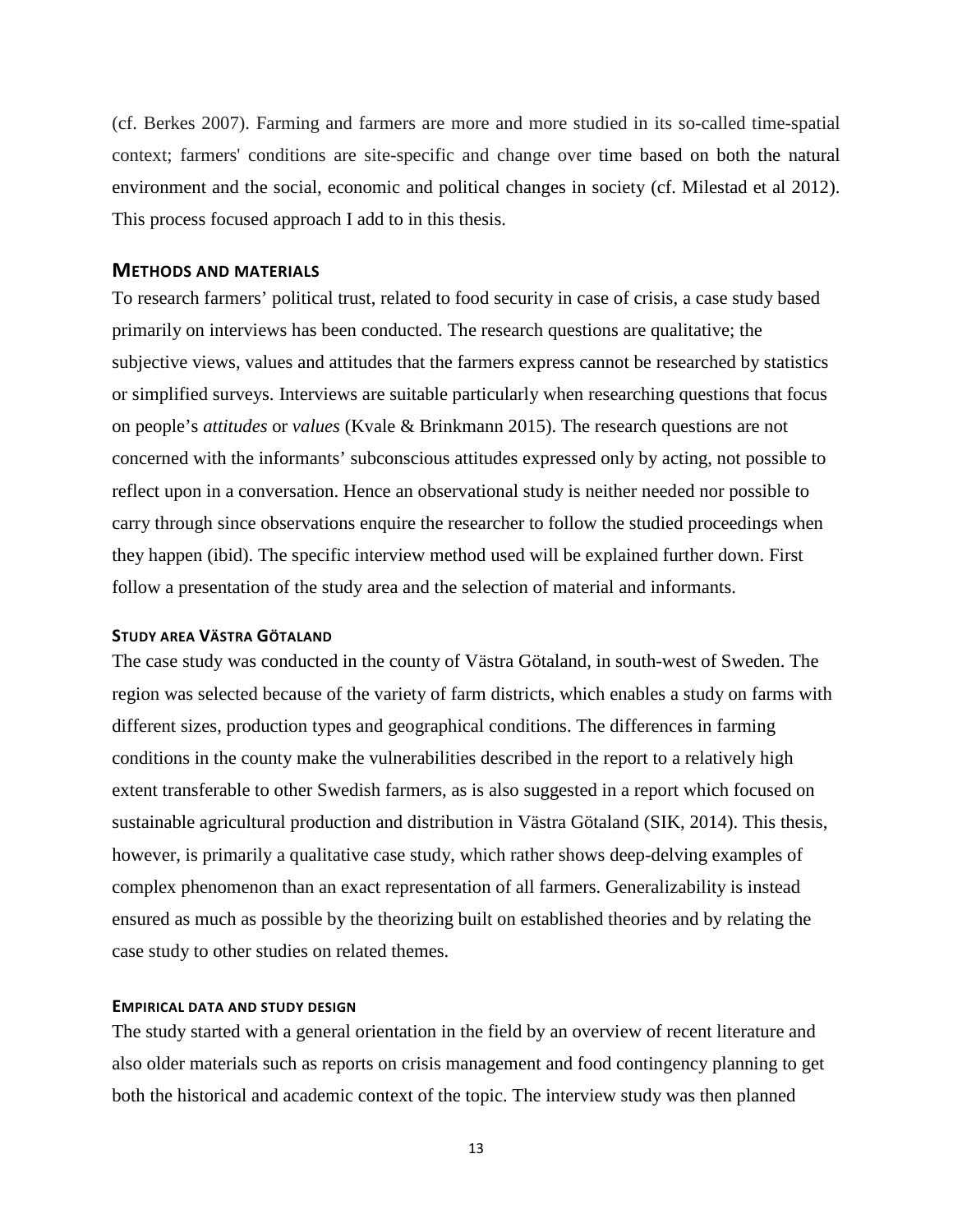together with the researcher Camilla Eriksson and the master student Josefin Heed. The interviews were performed during three weeks in February and March at the farm sites; normally we made two farm visits with interviews per day. In addition to farmers we also visited and interviewed key informants at the County Board, the University of Gothenburg and the SP-Science Partner in Gothenburg. All of these interviews or meetings were with experts or responsible persons in crisis prevention and management and farm production in the county. Interviewing these people served the purpose of covering the field and secure that we got the sources needed from the specific region as well as in the scientific and practical field in general. The material from these interviews is not referred to in this thesis but has been of help to orientate and find literature of use.

200 active farmers in Västra Götaland were randomly selected with help from the SCB – Statistics Sweden, (therefore called the SCB-sample from now on), out of approximately 12 000 active farms in the register of farms in the county. Out of these, the 20 informants were strategically selected based on farm size, production type, age and gender of the farmer, conventional and organic certified farms and geographic location in the county. We wanted to interview farmers with as different farm conditions as possible, to catch the complexity among farmers out of the data available. A strategic selection of informants is a trusted way to ensure that you get the differences and dispersion needed for a qualitative study based on few samples like this one (Teorell & Svensson 2007). We contacted in total 30 farmers, out of which nine no longer were active. Only one farmer we asked to join the study did choose not to join of other reason than retirement from farming. When booking the interviews we always asked for the one responsible for the production and company, and if they were two we tried to meet up with both. This resulted in that we totally talked with 27 persons in the 20 interviews.

Two of the farmers in the study were found by other means than the SCB-sample. One farm on an island were found through the interest organization for archipelago-farmers, and one were recommended by one of the other informants when we asked about someone who also processed at the farm and made a full time work out of a relatively small size farm. Except this, the farms classified by SCB as "smallholder" were not taken into account because we primarily wanted to have farmers who have part of their income from the farm. What the informants have in common is that at least part of the production and total income is food production. Although many of them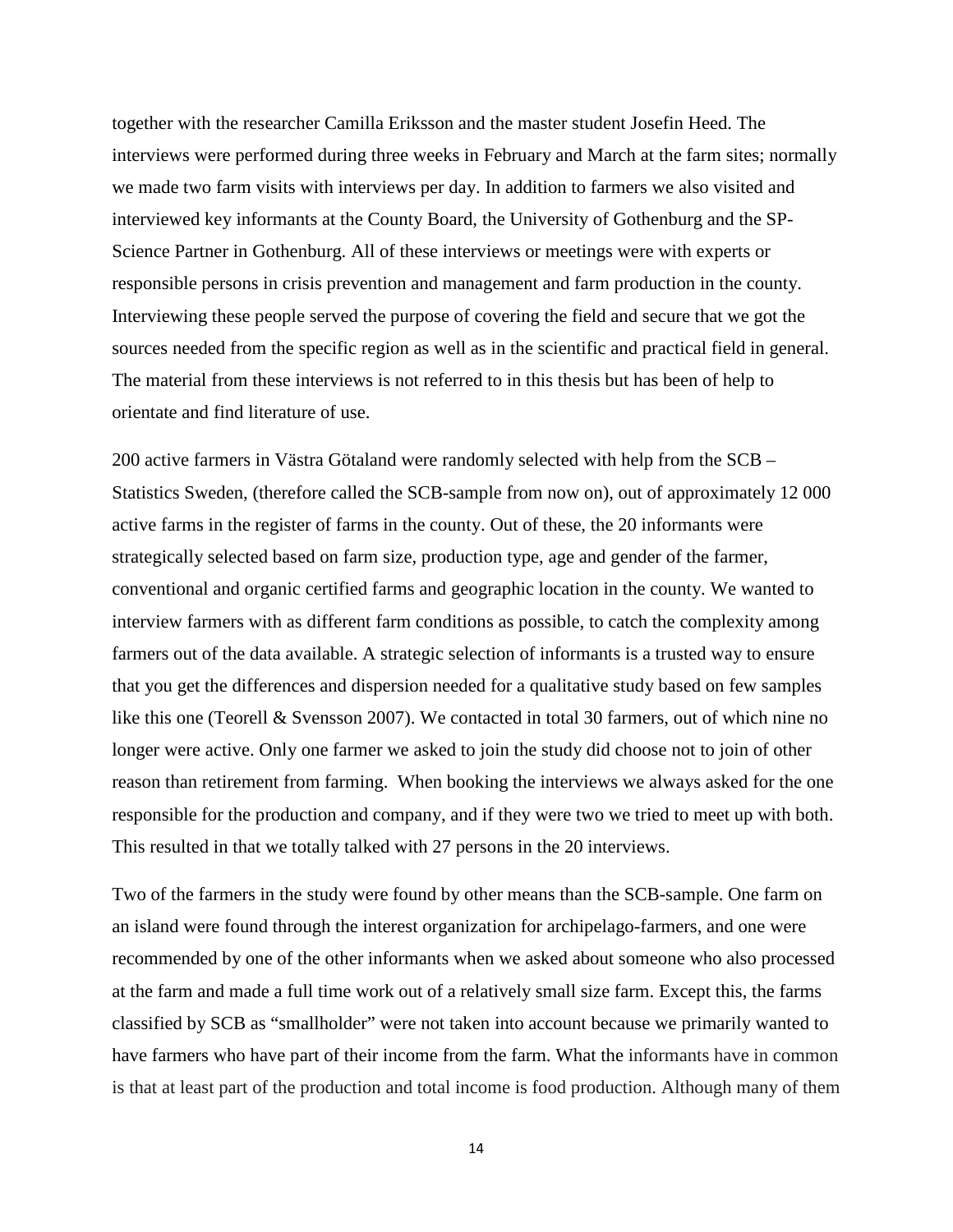partly earn their livelihood from off-farm work, tourism or other farm-based but non-food producing activities, it is mainly the food production role we focused on during the interviews.

The 20 farmers interviewed are listed in Appendix 1. They have been given other names and some unique farm information has been deleted or rewritten to ensure the anonymity. Before we met up for the interview the farmers got a small brochure with information about the project and contact details to Camilla Eriksson as research project leader, to make sure they were aware of the aim of the interview. Furthermore, the farmers were asked if they were fine with us recording the interviews before we started. The recordings have then been stored only on the computers of the three of us who use the material. All interviews was listened through by me and important parts or quotes needed for the aim of this study have been written down. A full transcription of the interviews has not been done, for time saving and because big parts of the interviews were not relevant for my research question. The documents with the notes have been stored with anonymous numbers instead of the interviewees' real names. Adhering to these research practices ensures participants the possibility to be open and contribute to science without risking their reputation or having to take responsibility for the result of the researcher.

#### <span id="page-20-0"></span>**TO TALK ABOUT CRISIS – THE INTERVIEWS**

The interviews were held at the farm site, in the farmers' private kitchen or at the farm office, which serves two main purposes. First, it is most convenient for the interviewee not having to spend time and energy traveling to a second location. This also helps preventing the informant from feeling nervous or insecure. The interviewer has already set the agenda and is normally more comfortable than the informant who has not been planning the interview. The more wellknown the context is the better for the conversation to run smoothly (Kvale & Brinkmann 2015). Second, doing the interviews at the farms we wanted the farmers to talk about gave us the possibility to look at the production. We tried to make time for the farmers to show us around on the farm if they agreed to that, which most of them more than happily did. Often new aspects of already discussed topics came up when showing the production and walking around on the site.

We always started the interviews with asking the farmer(s) about the basics of the farm and the current as well as former production. Then we let the interview move on as a conversation, but steering it successively into the topics of dependencies (e.g. production-inputs or need of transportation from the farm), experiences of crisis and whom and how they trust to "fix it" in a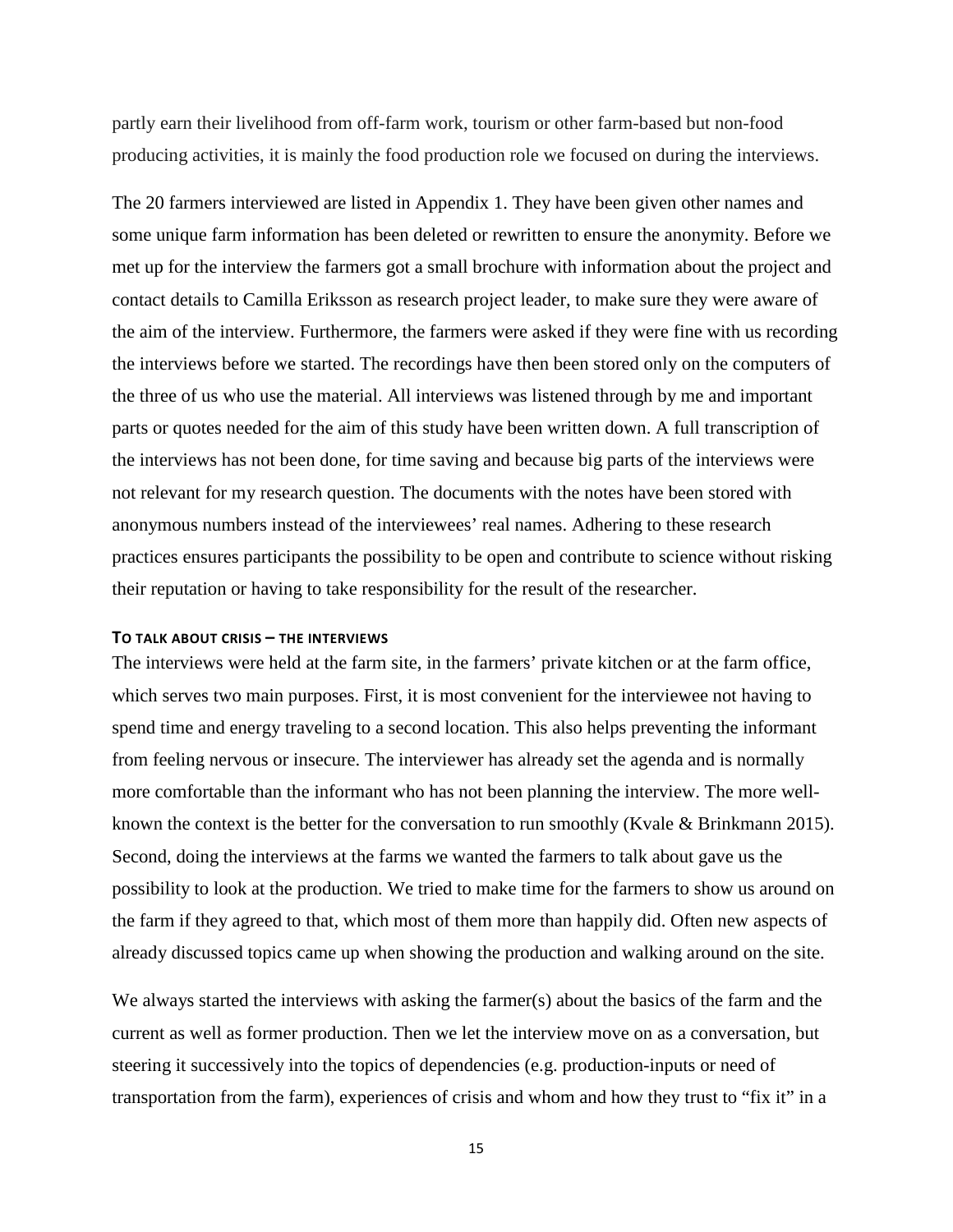case of crisis. This interview method is typical for semi-structured qualitative research interviews; the interview is similar to an everyday conversation but covers certain important topics that are the same for all the interviews in the study. Furthermore the qualitative research interview focuses on the *meaning, attitudes* and *values,* questions are asked to get the interviewee to reason about feelings and subjective perceptions rather than plainly report facts or short answers (Kvale & Brinkmann 2015). In order to remember to cover the important areas in the interviews, we developed an interview template, not for reading questions from but for checking during the interview that we covered the areas we should (see the full template in Appendix 2). Since we were three researchers performing the interviews there were more questions to cover than needed for only this thesis. We also shared the talking during the interviews, normally asking a bit more on the areas of interest for our specific research questions.

The farmers where asked about crisis in two time-perspectives, a shorter and a longer one. They are used mainly as a way of getting the farmers to reason around the farm production vulnerabilities and their role and responsibility for society's food supply. The shorter time crisis focuses on a situation close to the official crisis management definition used by central governmental agencies in Sweden. Its characteristics are that it happens unexpectedly, rapidly and affects many people and big parts of the society (MSB 2014). The time span was from a couple of days up to a week, but with the added uncertainty of not knowing for sure when it would be solved. The longer perspective then is when the whole food sector and society faces a longer period of limited or blocked import of foodstuff as well as supplies of importance for the food production or distribution. The farmers where here asked about a situation going on for a whole season up to several years.

The county has also experienced sudden and unexpected crisis relatively recently with the big storms called Gudrun and Per. The experience of crisis management from these storms can be discussed with regard to if it has affected how they view their vulnerabilities or what they see as their responsibility to do or not for society in a crisis. It is one of the biggest drawbacks with interviews that there is always a risk of discrepancy between what people say that they would do if this or that happens, and what they actually do in real life. This risk with the interview as method increases somewhat of the fact that a crisis is hard to imagine and not part of the normal life.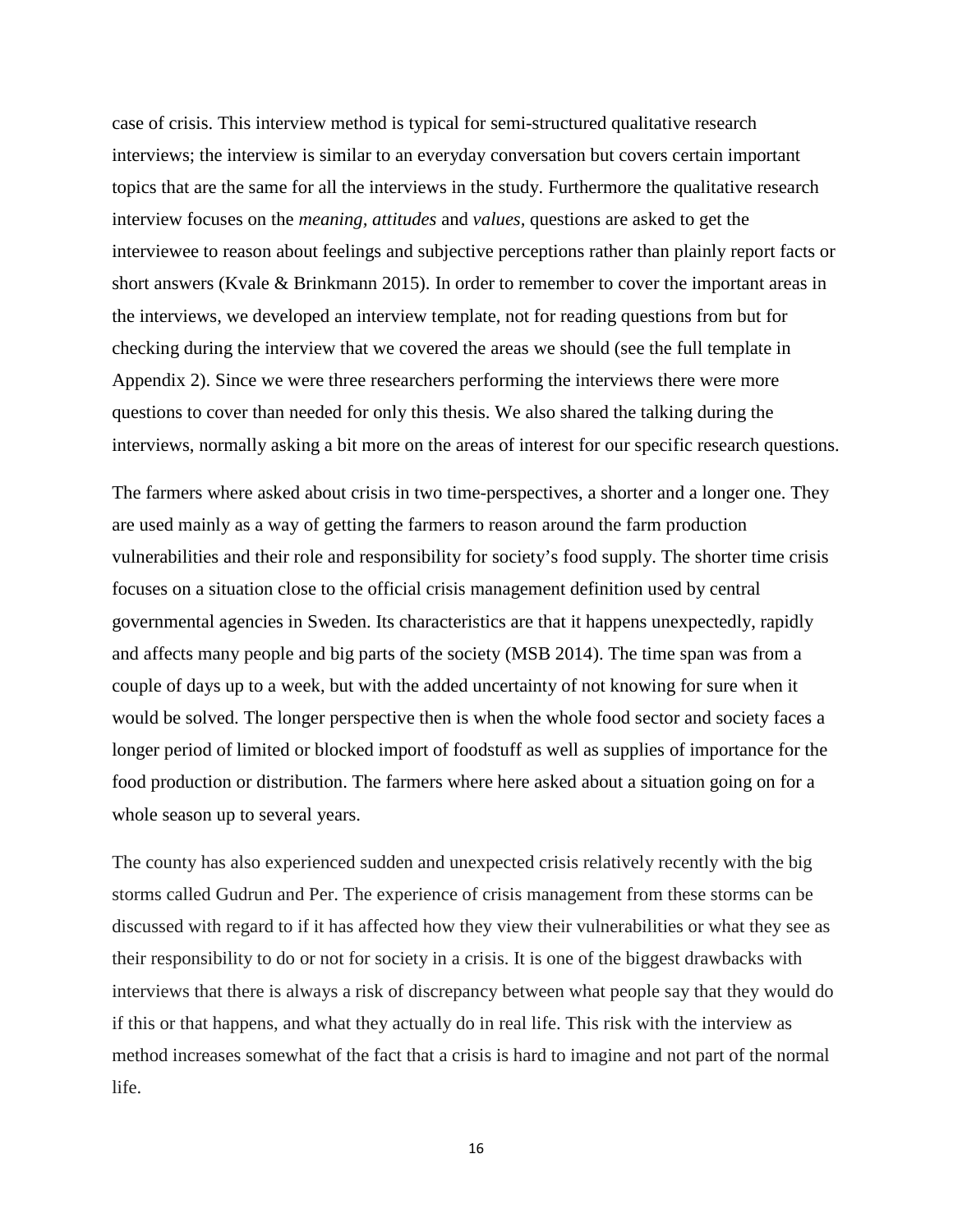#### <span id="page-22-0"></span>**INTRODUCING THE FIELD: THE ON-FARM VULNERABILITIES**

This chapter is a review of how the farmers see their production abilities in the short-term and the considerably longer crisis perspective respectively. This is described along with the main dependencies and vulnerabilities shortly outlined. These concrete crisis aspects are included mainly to further on understand the results and discussion on the farmers' political trust and role for food security in crisis in next chapter. Hence I do not aim to make a full report on all vulnerabilities or crisis aspects of on-farm production dependencies.

In the sectoral risk and vulnerability analysis the NFA – National Food Agency (Livsmedelsverket undated) noted for the agricultural production a high dependency on inputs and capital, transport, machinery and functioning deliveries. For some production types access to infrastructure such as electricity and water, existing seasonal workers and the surrounding community where also identified as dependencies (ibid). All of these dependencies and vulnerabilities came up in different degrees in all the interviews related to crisis in the two timeperspectives.

#### <span id="page-22-1"></span>**SHORT-TERM CRISIS AND THE ROLE OF PRODUCTION SCALE**

The farmers where asked about a situation when the central functions in society such as transports, municipal water and/or electricity are out of operation for at least a couple of days, but with the risk of continuing for weeks. This kind of crisis for a couple of days is quite easy for the farmers to imagine. Some of the interviewees also have real life experiences from one or both of the two bigger storms that affected the area in the past decade (Gudrun and Per). The electricity were out and the roads in many areas where blocked with fallen trees. But, longer time than a few days have no farmers experienced and it soon becomes hard to find solutions on farm.

In the report from 1990 (ALA, 1991) it is assumed that the rural residents would cope better in a crisis than urban dwellers, referring to a supposed widespread practice of producing vegetables and maybe some eggs for the household on all farms. But today, only two of the farmers interviewed in this study had gardening that produced more than some fresh potatoes for midsummer. In a short-term crisis, citizens in Sweden are recommended to have a preparedness to be able to take care of oneself for at least 72 hours (Civilförsvarsförbundet, undated). Many farmers were thus not aware of this and were not sure if they would have food enough or the possibility to prepare it even for those hours.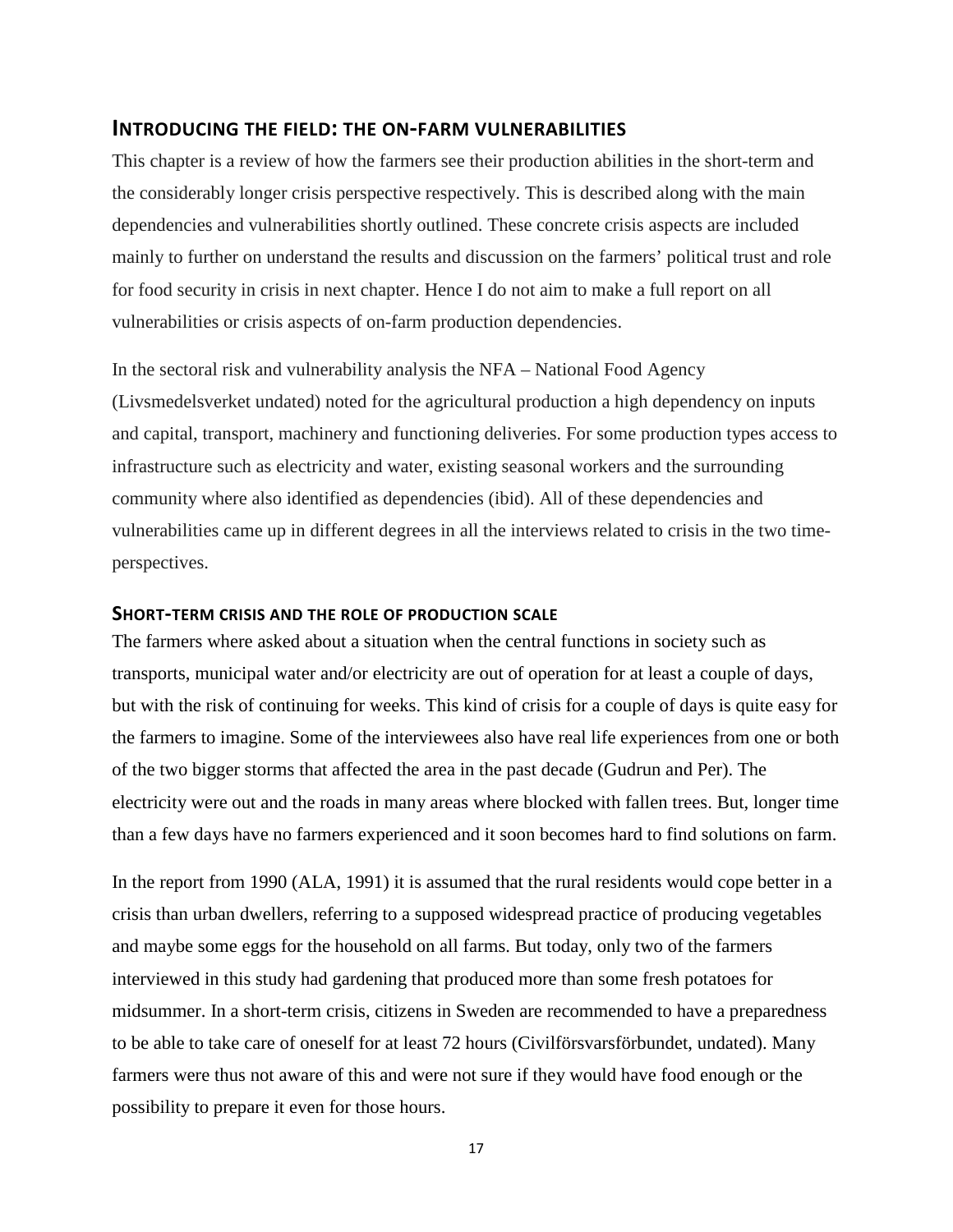For the farm production, the most important vulnerabilities in the short-term perspective are electricity, transport to and from the farm and to some extent fuel. This is the case for all farms, but to varying degrees and depending on when during the year the crisis occurs. Especially all animal production, except beef, is facing acute problems within a day or two if central functions are out; they are particularly dependent on transports to- and from the farm. The last week before slaughter the broiler production gets delivery of feed every second day, the volumes of fodder needed is simply too big to store on-farm longer than that. Also, if the animal-transport from the farm to the slaughterhouse is delayed more than a day or two, both poultry and pig production are facing big troubles securing the welfare and health of the animals. Likewise the dairy farms do not have capacity to store the milk for more than the two days between the milk truck visits. But in the dairy case, the farmers could easily pour the exceeding amount of milk out to be able to continue to milk the cows to keep them in good health.

When it comes to electricity the crisis prevention on farm seem to be better today than in the latest report on farm vulnerabilities from the 1990s (ALA, 1991). Since a power failure in almost all types of poultry as well as pig production would endanger the life of the animals within hours (mainly because of the need of functioning ventilation), they are obliged by law to have access to functioning back-up generators. This is also the case for dairy production since the milking machines run on electricity and the cows soon get health problems (foremost mastitis) if not milked in time. These generators normally run on diesel, and all farmers were sure that they had stored diesel for a couple of days, if the crisis did not occur on the exact day when the diesel trunk was supposed to arrive with refill. But not one of the farmers interviewed knew how much diesel the back-up generator uses and they had never had to have it running for longer than a couple of hours, up to maximum a day or two.

The timing is central to how a crisis hit at farm level. Especially all types of plant production are much more vulnerable during a couple of weeks in the spring and during harvest in the fall than during the rest of the year. Many grain producing farms dry the wheat or other cereals on farm, a process that needs a lot of energy and if not done in time the harvested grain rots or germinates due to the moisture. But if a short-term crisis as described above occurs in winter, even for a couple of weeks, the crop producing farmers are only affected at household level.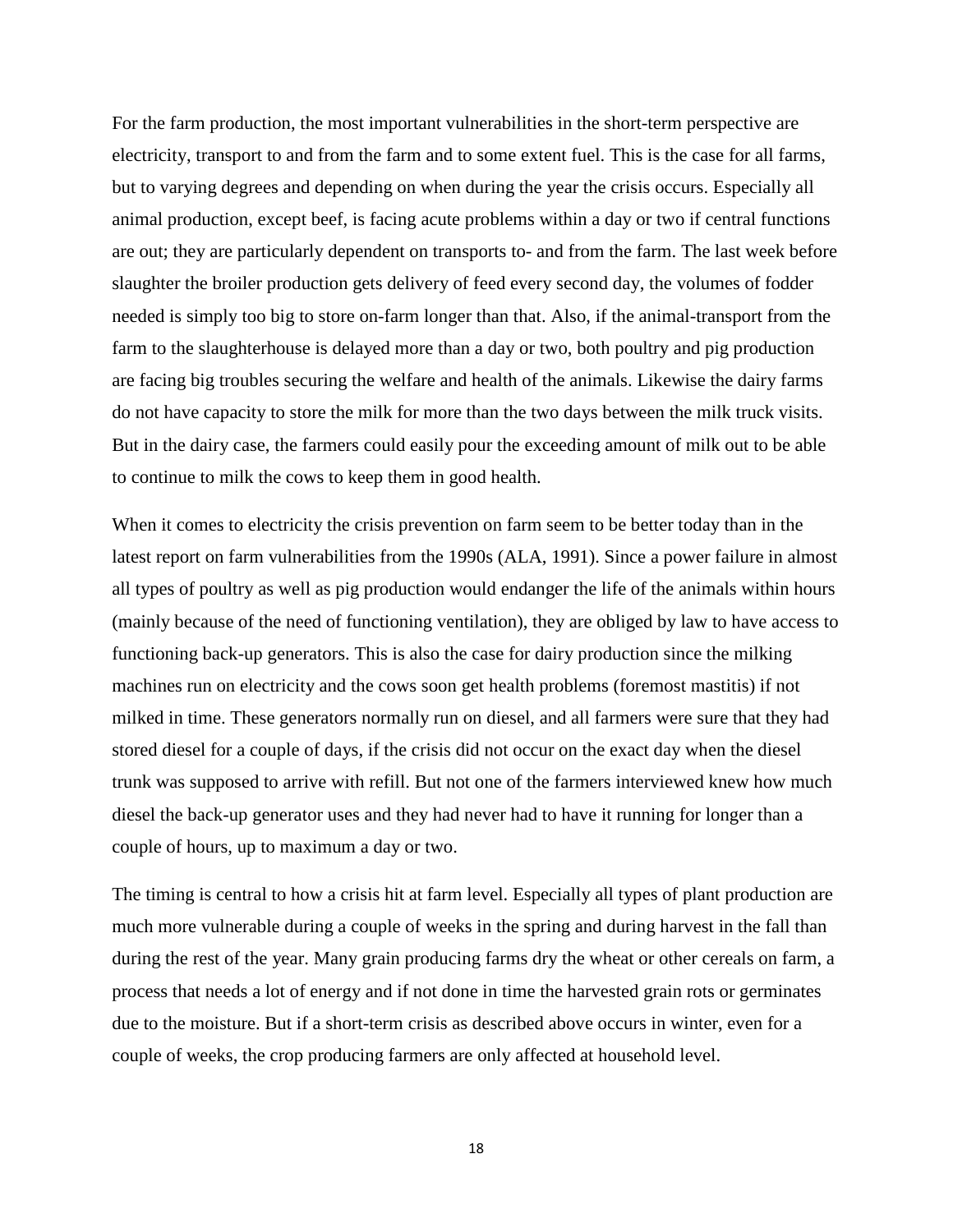The vulnerabilities somewhat increases with the scale of the production. A bit simplified, but still confirmed by all informants, the scale of the production does matter for the possibilities to manage the production in other ways than under today's circumstances. This at least applies if the crisis occurs without any prevention, like storage of inputs on the farm. But farmers today do not have much extra-capacity for storing, cooling or processing their products on farm than what is needed for the production during normal circumstances. Watering and foddering animals is also in most small-scale production systems mechanized or dependent on functioning tractors with diesel. Hence also smaller dairy and beef or sheep production that does not necessarily have a diesel generator for electricity are quickly affected by a power-cut, but these farmers expressed that they could let the animals out on fenced grazing areas in worst case. Many of the smaller farms also knew that the animals can find drinking water on the pastures. Hence a short-time crisis does not risk the animals' welfare to the same extent as for the big scale indoor-based animal production.

With size come also other vulnerabilities. The scale on all broiler- and most major pig farms means that they only have one option to the slaughterhouse that is able to receive the volumes they deliver. As for broiler, the entire production is directly determined by Kronfågel, one of the two dominant players in Sweden on poultry. One of the informants, Birgitta, tells us how the decisions by Kronfågel affect the concrete everyday life and business situation by imposing requirements on how many groups they should produce per year. With the increased demand for chicken Kronfågel wants to maximize the production as much as possible, forcing the producers to have eight rounds per year. Birgitta would rather have had seven, as it becomes stressful to clean the stables between the groups, which create uncertainness on the sanitary and health status of the birds. As they do not have the opportunity to choose something else, she has to follow the requirements, which she finds partly problematic.

This experience of being in the hands of a much larger market player is also expressed by virtually all dairy farmers, especially those who have contract with the dairy Arla. What they all have in common is that they perceive an unequal power relationship compared to the big slaughterhouses and dairies, and that this creates direct harmful effects both economically and socially. The farmers cannot control their own production, since they are dependent on the contracts which are determined by the stronger actor. Farmers do not feel that they, not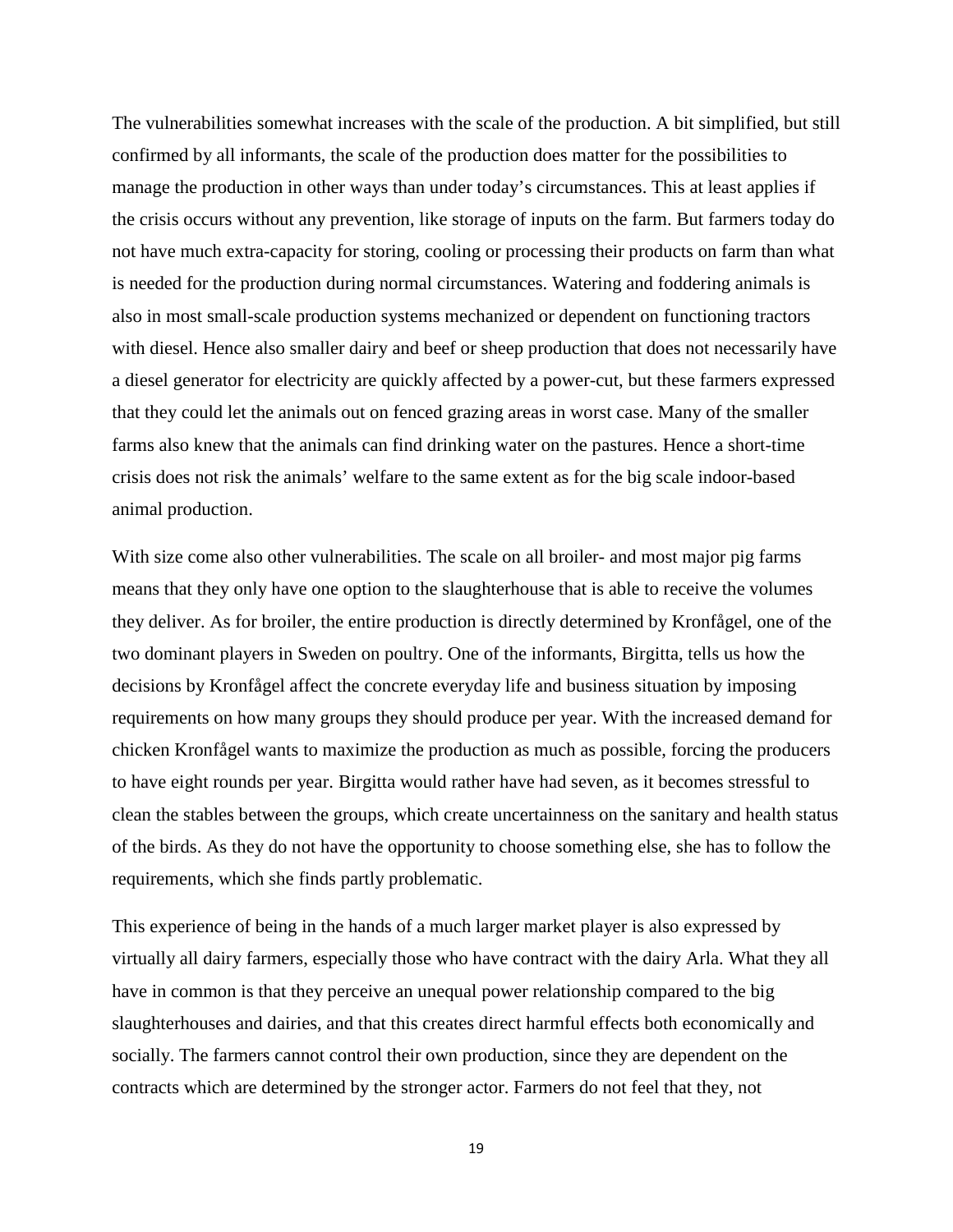individually nor through their organisations, have the same opportunities to influence the rules and market practices as the bigger players. This is a relatively unhandled phenomenon in Sweden and Europe so far, but has long been discussed internationally. In March 2015 this problem was, however, discussed in a workshop in the European Parliament, in terms of unfair trading practices (European Parliament 2015).

For the food supply at national level in crisis, however, the farmers' role is rather limited in the short term perspective, even when looking at a period of a couple of weeks. It soon becomes up to the transport- and logistic sector to solve cooling-systems and distribution of the food from the farms to consumers. Farmers see potential in sending animals to slaughter earlier if needed for meeting the demand as a short-term solution, but this foremost becomes an issue for the slaughterhouses. Farmers seldom transport their animals themselves. Transforming the farm production to meet a new goal (of maximizing production of food available for consumers instead of maximizing the production for profit as today) takes time, at least one season. Therefore the longer crisis scenario described below is more interesting for discussing the farmers' role for food security in crisis at national level.

#### <span id="page-25-0"></span>**LONG-TERM CRISIS AND NEED FOR AGRICULTURAL TRANSITION**

For the long-term crisis we imagine a situation when the trade with foodstuff as well as inputs important to the agricultural sector is obstructed for a period of at least one season, but up to several years. This is similar to the time perspective in a report on food security-consequences in case of shortage of fossil fuels in Sweden which focused on 3-5 years (Baky *et al.* 2013). Their result that the national food security is highly dependent on fossil fuels is confirmed by the farmers in this study. The access to diesel is the overall most important factor affecting the vulnerability in the long-term perspective, at farm-level as well as for distribution of foods.

We asked the farmers for possible strategies if they would get half the amount of fuel as used today. This is a situation which Baky *et al* (2013) name medium absence of fossil energy, which they conclude creates "a situation  $(...)$  where it is not possible to keep the population above the breadline" (p. 51). Hence a major shift in agricultural production is needed. The dependency of fossil energy is directly dangerous in a crisis situation with blocked import. Transition towards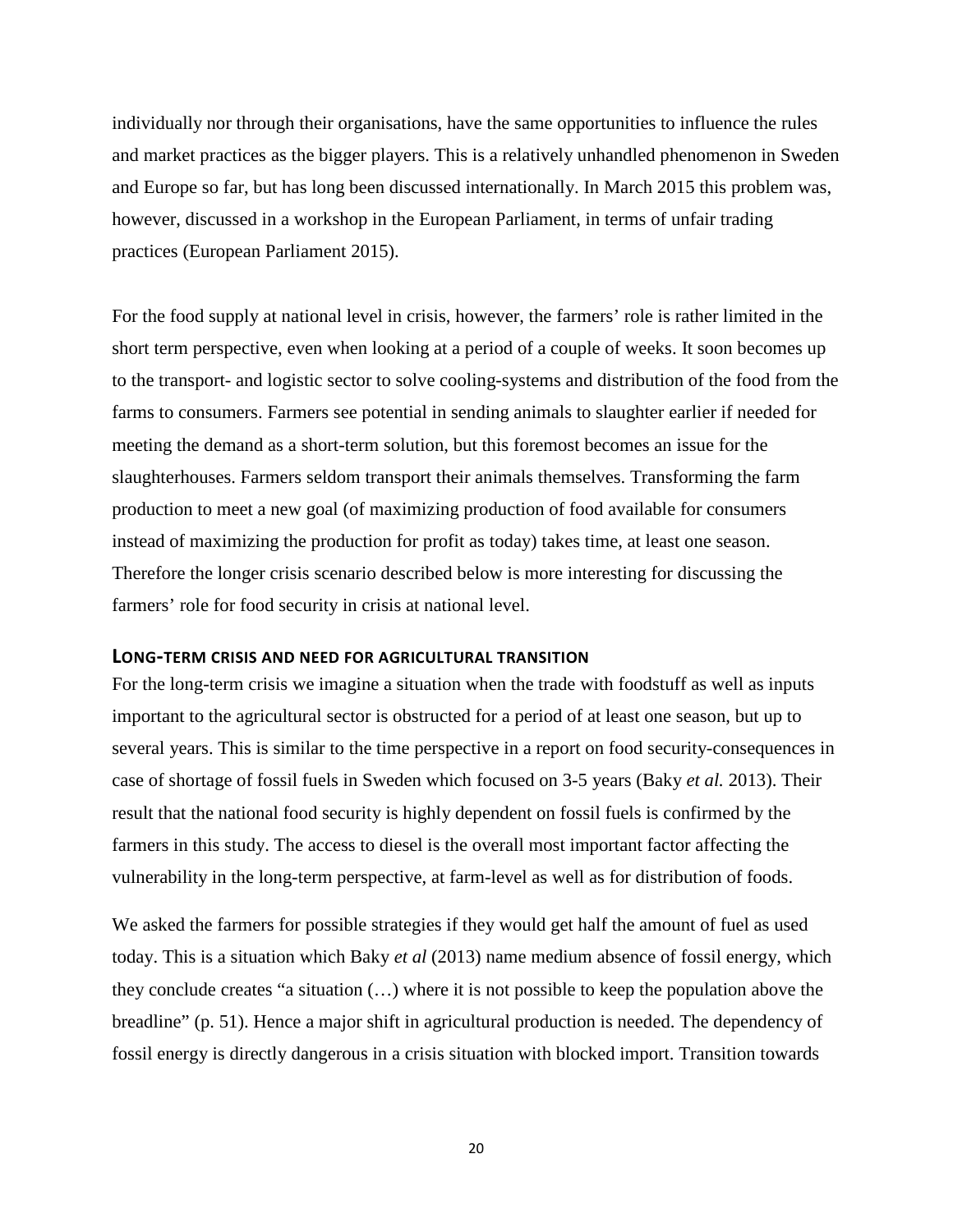less or zero dependency of fossil fuels is as important for crisis-preparedness as for climate-crisis prevention.

Only the relatively small-scale horticultural production farmers saw any possibilities to produce without any diesel at all, if no similar fuel were to find. This is mainly because the horticultural production is based on much more manual work than any other farm production. Even if soil preparation and some other operations are done with tractors, the horticultural production is much less mechanized than the rest of agriculture. International findings also finds that smallholders play a key role for food security, since it normally focuses the production on readyto-eat products for local markets, compared to the industrial grain production for global markets (IFAD 2013).

What is needed in the long-term crisis is to maximize the farming to produce as much food per energy input and land unit used as possible. We asked the farmers how they could, at their farm and with their knowledge and other resources, produce best amount of anything that provides a good source of protein, carbohydrates, fat, vitamins or minerals. It soon became clear that this is not the way farmers today are used to think about their production. All poultry producers said that it would be impossible to continue with the animals at all, one of the farmers even suggested putting rabbits in the stable instead. The same is for big scale pig production. It is easier with all types of animals that can feed on grass, since the shortage of fuel would result in less cereal production. The cereal produced would also be needed for human consumption, meaning that less farm land would be used for fodder production. The beef and sheep producers interviewed said that they could have more animals on their pastures today, the reason they do not have it today is that the animals they have is enough to keep the grasslands open and their most important income is rather the EU-support for manage of grasslands than the sale of the meat.

When given time to reason around it, many of the farmers also see solutions and possibilities at farm level. Especially if assuming that a long-term crisis and acute need for food like this does not come over-night but rather develops fast but with some time for preparing. If the demand for food is altered and the prices follow, the farmers are almost hopeful about their possibilities in crisis. As long as there is not a humanitarian catastrophe, a shortage of food would from a farmer perspective be positive, as it might get the prices up to a level when it becomes viable to live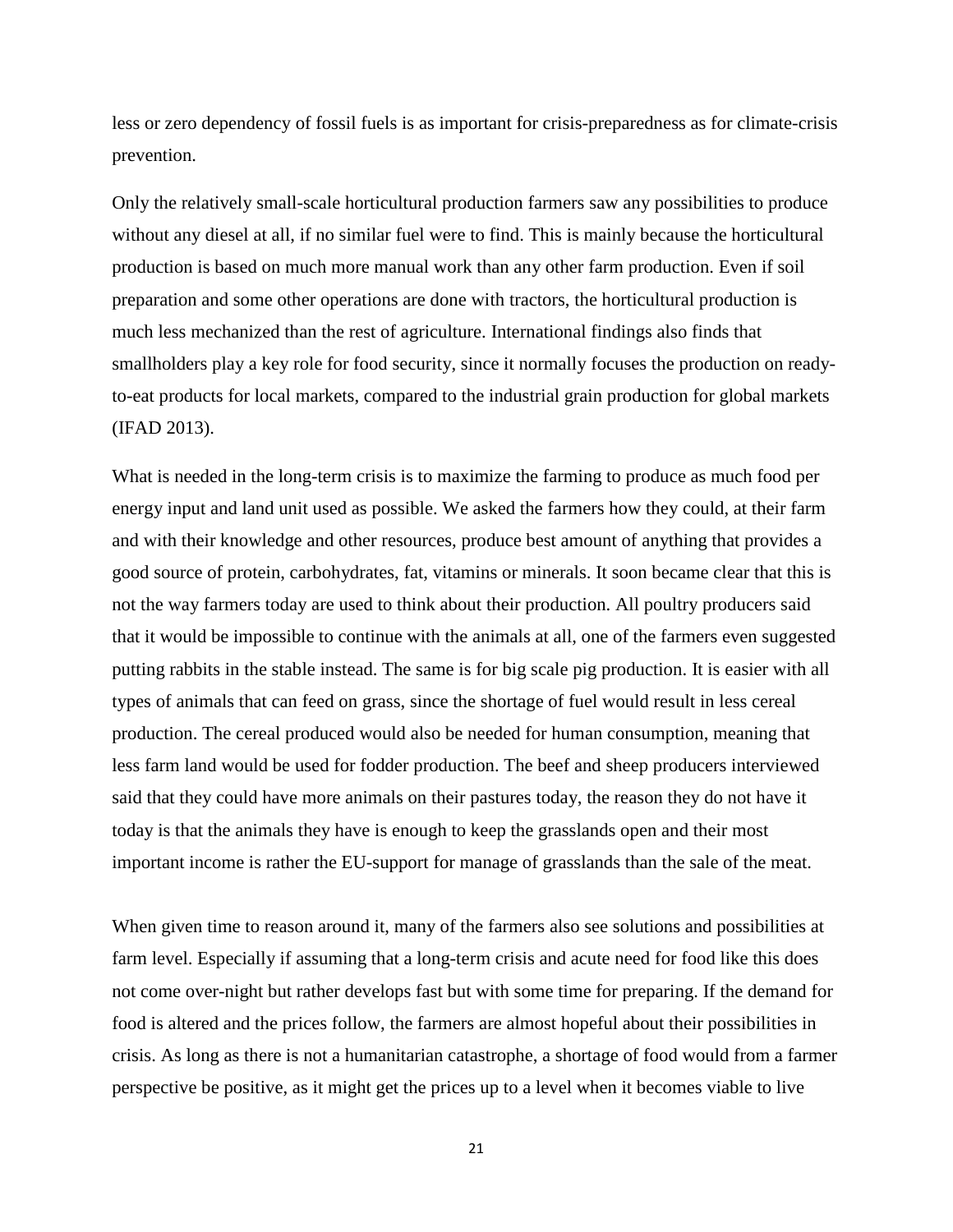even from medium- to small scale farms. This is also what the lessons from history shows; in periods of shortage on food the status and profitability of farming is raised (Nordström Källström 2008). But as seen in the background, the farming situation today is completely different than before 1939, meaning that we can only partly learn from that history.

The knowledge about crop rotation and other methods to optimize the nutrient available for plants is higher among the farmers we interviewed than in the report from 1991 (ALA). Crop rotation and other organic farming practices were only referred to as "alternative farming" and were used only on a few farms. Today all farms, including the conventional ones, know how to use manure and rotate crops to get the nutrients from preceding crops. Also, the knowledge from organic farmers on long-term soil fertility could be of use for all farmers in case of crisis in the import of fertilizers. Verner, one of the large-scale grain producers we met, converted to organic farming for about 20 years ago and says that he now have a high amount of nutrients available in the soil for years even without adding anything. The production would decrease a bit for every season of crisis situation, but he would still be able to produce.

It is clear from the interviews that there is a huge hidden potential to improve the food available at the vegetable growing farms, due to the waste and inefficient use of resources that exist today. Especially the potato industry is characterized by a market demand which is not in tune with what is actually produced on the farms. Torgny and Tobias, potato producers from two generations, described how they harvest much less potatoes than possible because of the demand for small "delicacy"-potatoes. They could harvest one month later and get much bigger potatoes out of the same land and input use. Further on there are a huge amount of potatoes and other vegetables going to waste due to that they are too "ugly" to be sold.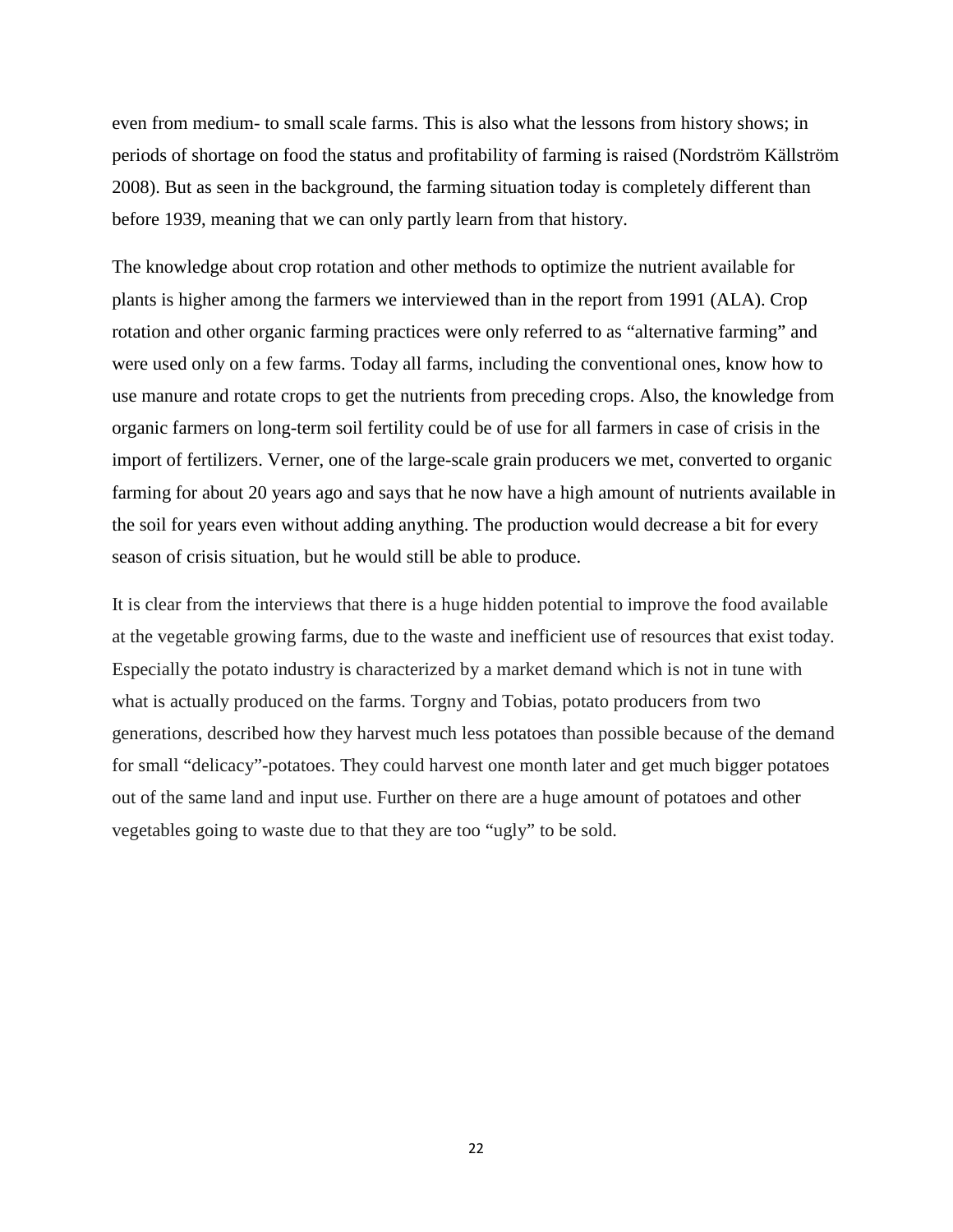#### <span id="page-28-0"></span>**RESULT AND ANALYSIS: FARMING IN SOCIETY**

This chapter aims to describe and discuss the results on how farmers view their and society's role and responsibility for food security in case of crisis. First follows an analysis drawing on two common ideas or ideals of what farming should be: a business and a lifestyle. These ideals are about the farmer as a businessman identifying with the farm as any industry or private business, contrasting with the ideal of a farmer as connected to the place and identifying with a certain production type. These are common ideas about farming that all farmers in the study directly or indirectly related to when talking about their own role and responsibilities in society in general as well as for food security in crisis. Most farmers perceive their work as characterized by being both a lifestyle and a business management (see Nordström Källström, 2008). As these are *ideals* of what farming should be guided by, both could be expressed by the same farmer during different parts of the interview. In fact, all farmers interviewed somehow related to both ideas, but many identified more with the one or the other. These are also ideals that farmers mentioned as expressed by the rest of society, which in turn affect the farmers' own view of themselves and their role. By discussing this I aim to answer the first research question, "*How do today's farmers view their role and responsibilities in the society and the food chain?"*

One could assume that these different ideas about farming would result in different views on the role of farming in case of crisis. Therefore, I then discuss these two ideas about farming in relation to two more emerging results in the interviews regarding food security: the weakening link between the farming and food, and the farmers' ambivalent trust in central authorities. In this discussion I aim to answer the second research question, "*How do today's farmers trust public institutions on emergency preparedness for agriculture and food security?"*

#### <span id="page-28-1"></span>**THE BUSINESSMAN FARMER IDEAL**

The ideal about the businessman farmer is expressed as viewing the farm as an enterprise just like any other business. This idea is eagerly stressed by the farmers as an ideal of how a farmer should be or act to run a farm in a desired manner. This ideal is also related to the ideas communicated by other actors such as the Swedish Farmers Organisation (LRF), hence it is also related to by the farmers who did not fully agree on or identified with this ideal. The idea about business farming results in farming strategies on what to produce or not and how to do it almost exclusively based on detailed economic analyses. Also, a long time perspective on profit and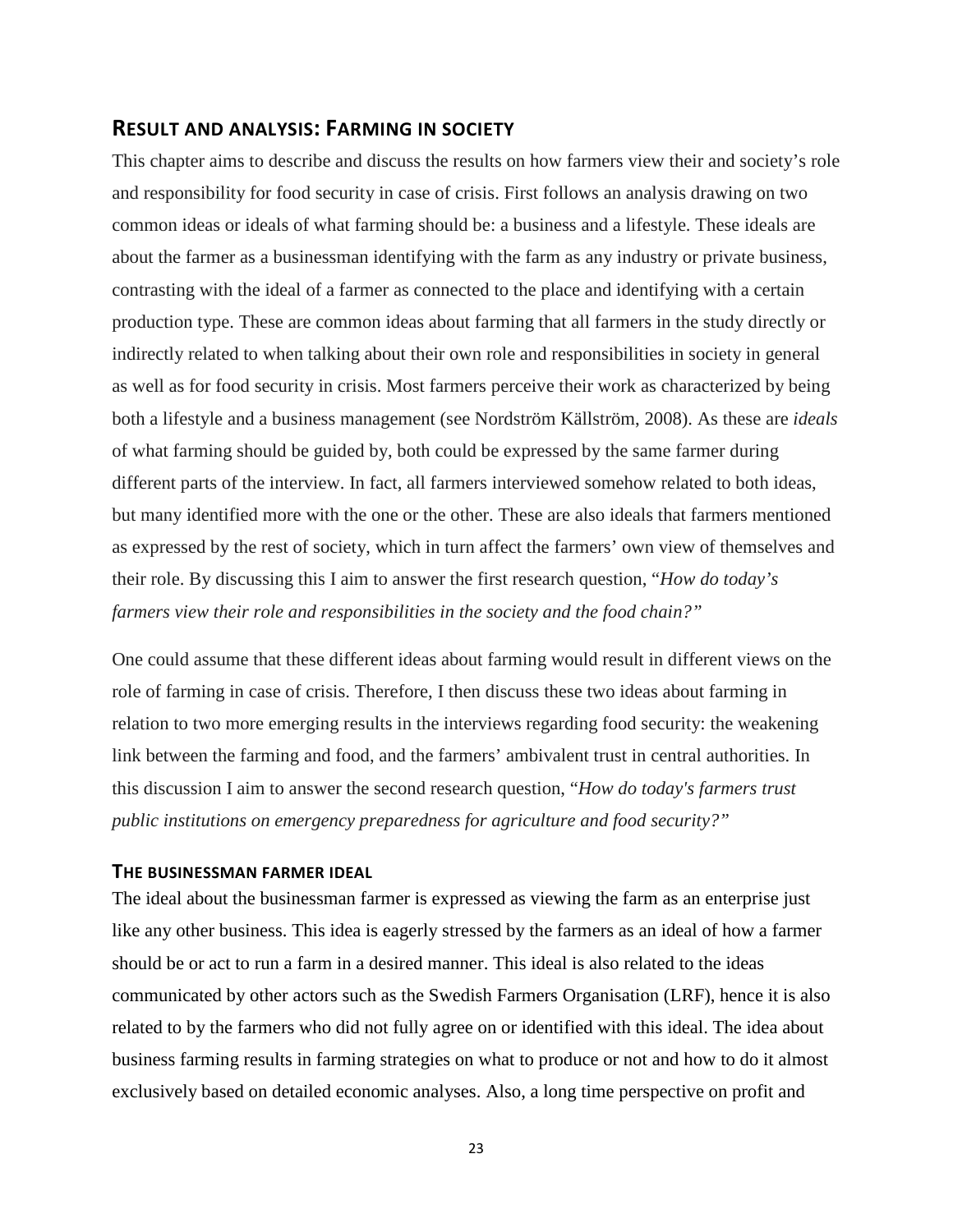company development for many years forward is common within this ideal on farming. All farmers of course want to make a living out of the farming, but it is also known that there are other approaches and driving forces to farming.

The growth of production and business size is often fascinating for the farmers who identify with the business idea about the farming. As Benny, broiler producer, said:

> *"I don't know if we have any goals, well the goal is to make money – it is the only goal we have. (…)Then I'm fascinated in big volumes as well (...) in poultry it is constantly big volumes and new animal groups coming, I think this is fun."* (Benny. Broiler, eggs and horticulture farmer. My translation).

This fascination for production-size and to grow in both volume and profitability as Benny expresses so clearly, is part of the idea of the farm as interesting for the company management and profitability more than for the practical work or production type in itself. Furthermore, this ideal motivates a size and turnover that is comparatively big. Often, farmers expressing this view also invest in several production branches to spread the economic risk as well as the benefit of labor evenly over the year. To some extent it could be argued that this also lowers the risk in case of crisis, since many different production types could mean that at least some of them could be continued and give food, even if some of the others are out of order due to e.g. lack of inputs.

The large scale makes it possible to have employees and see the farm as a workplace similar to an industry, rather than as a home. An important aspect of this is that having employees imply company and socializing at work, which is not possible on most smaller-scale farms. This idea also attracts those farmers who like the role of leaders; the idea about farming as a business is more commonly expressed by the farmers who see themselves as business-leaders rather than as farmers. Not all farmers socialize with other farmers outside work, or are active in farmer organisations. This contrasts with the idea about farming as a lifestyle; the farmers identifying strongly with the idea about the business-farming does to a quite low extent see the specific farm place or the production type as important. Besides investments in houses or machinery, the farmers identifying with this idea can switch to an entirely different production if it seems better for the company development.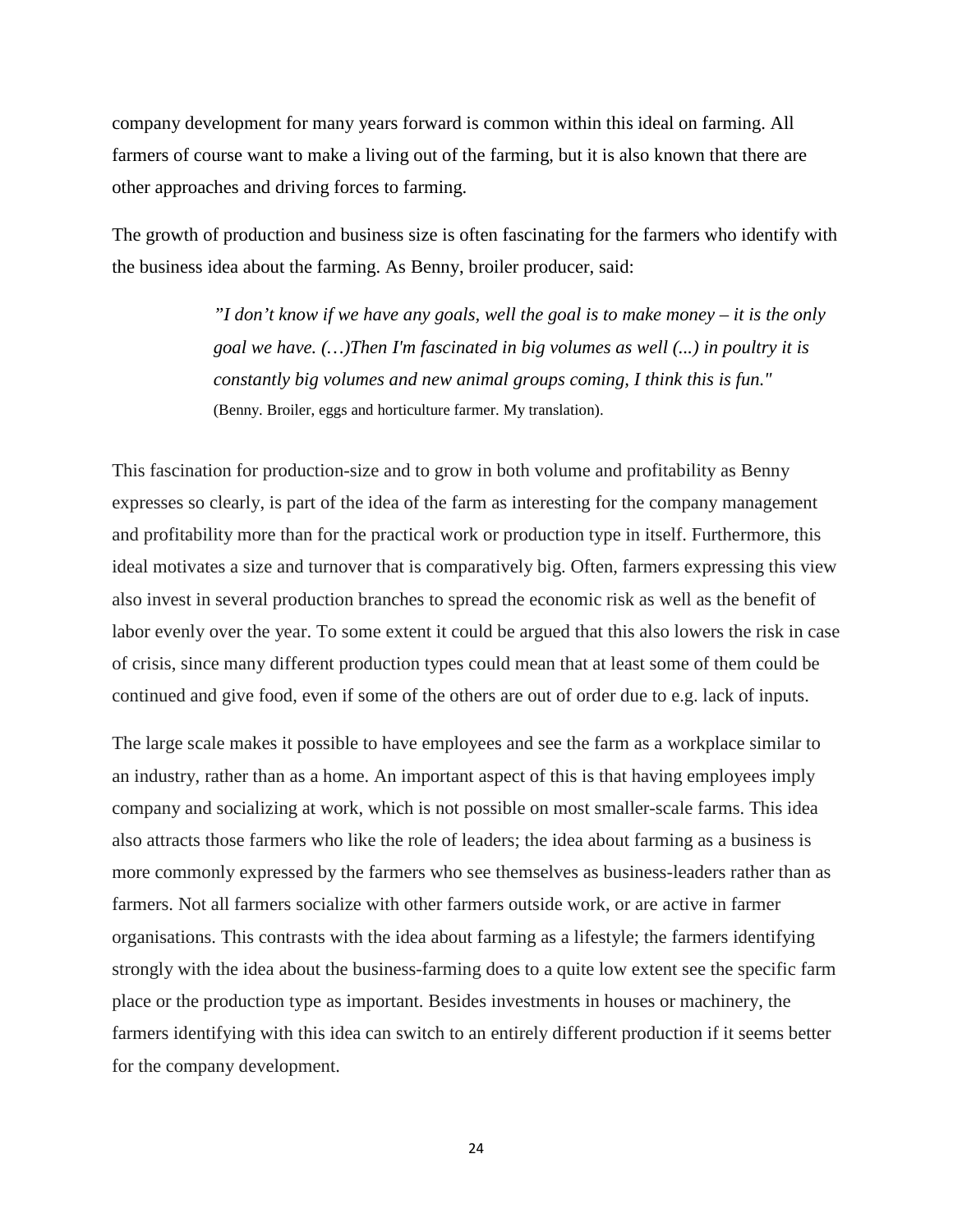The absence of strong identification with a specific farm or production type creates flexibility for solutions other than the present production. The farmers strongly influenced by the idea of business-farming are generally very flexible regarding what the farm produces, which in turn creates openness towards radically different strategies of farming if needed. This flexibility means opportunities when coming to crisis strategies for food security. The idea about business farming creates an approach among farmers to easily imagine producing something else if the demand changes. The ideal also leads to a "lets solve it"-attitude towards challenges. This was clearly expressed by Micke, when discussing his farm strategies for the future:

> *"I can't win by doing it one specific way, or the way I've been taught earlier, you have to change and do it in new ways, I think that is the biggest challenge for most farmers … You have to adapt and change to the price you can get, other ways you just put the cost somewhere else and that's not sustainable in the long run."* (Micke, dairy farmer. My translation).

Micke had recently invested in new technology for renewable fuel and had several plans to develop closed recycling of energy on the farm, with on-farm processing of the milk as one example. He would, as all farmers in the study, face big problems if a crisis occurred today, but the long term strategies and ideas shows that the openness for "any kind of business" creates onfarm solutions that would make him much more invulnerable in the future, if his plans succeed. However, regardless of their idea about farming, with time all farmers have generated more knowledge and experience of one production than another, which means that the flexibility decreases with age and time.

#### <span id="page-30-0"></span>**THE LIFESTYLE FARMER IDEAL**

This idea about farming is typically expressed in terms of valuating a long term management of land, knowledge and traditions. For almost all farmers the specific conditions of working with a strong bond to a place and close to nature makes farming a time consuming and lifestyle-like profession. This ideal however, emphasises the driving forces to be a farmer as having to do with the continuing to farm a specific farm as part of a family tradition or personal bond to a place, or to work in close contact with nature, e.g. a specific type of animal or type of production. In other words, the farmers influenced strongly by this idea express a strong identification with the practical work related to a specific farm or the specific production type. The lifestyle ideal result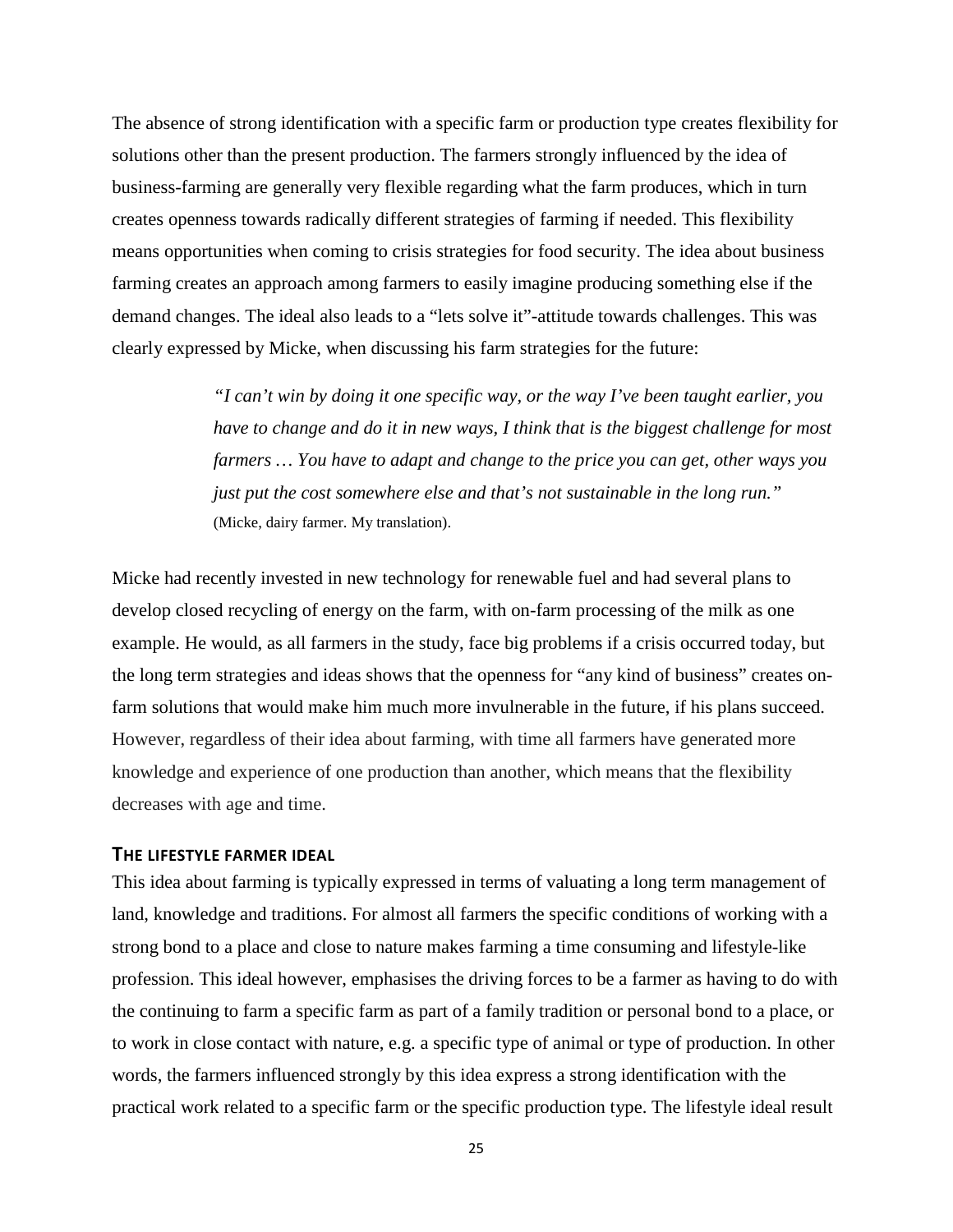in a strong interest and identification with the practical work in itself, whether it is repairing the tractors and machines or to see to the animals. A strong feeling for a specific farm or place is often linked to a long family history on the farm, similar to Flygares & Isacsson (2003) definition of the traditional family farmer. This ideal is also close to how Nordström-Källström (2008) describes "the farmer in consonance with the nature" (my translation). Even the farmers not having kids who surely wanted to take over could express a long-term responsibility to manage the land so that it can continue to produce even after their time. This ideal motivates a long-term planning on cultivation of land, above all to manage the landscape to prevent the farmland from overgrowing.

In a crisis perspective the lifestyle idea about farming creates opportunities in that the farmers identifying with this ideal often possess knowledge on other ways to produce than the mainstream, or most profitable, production. On the other side, the lifestyle ideal also results in that the farmers are less flexible to change production if needed in a food or input shortage situation. The deep interest in a specific production type means that the willingness to produce anything else is very low, even if needed or better payed. This is strongly expressed by many of the dairy farmers, many of which would rather stop farming than change to other production, or even another breed of cows. Also some of the grain and horticultural producing farmers expressed a deep interest for gardening or plant production, which implies that the motivation for farming is connected to the specific farm-type.

#### <span id="page-31-0"></span>**FARMING FOR FOOD – A WEAKENING LINK**

A growing level of compensation for environmental adjustments within the agricultural sector makes it politically and institutionally more visible as an environmentally challenging and landscape preserving sector than as a food producing sector. In Sweden this has been discussed in terms of agricultures' changing pursuit, and historian of agriculture Janken Myrdal (2001) writes that farming now faces a new role in society. Farming is more and more expected to provide the public with biodiversity, cultural environment or experiences, parallel to what Myrdal calls the basic production, i.e. food, fiber or energy. This is reflected by as good as all of the farmers interviewed for this thesis. When asked on how important it feels for them that the farm produces food the answers often were "not at all", or decreasing, like the farmers Magnus said: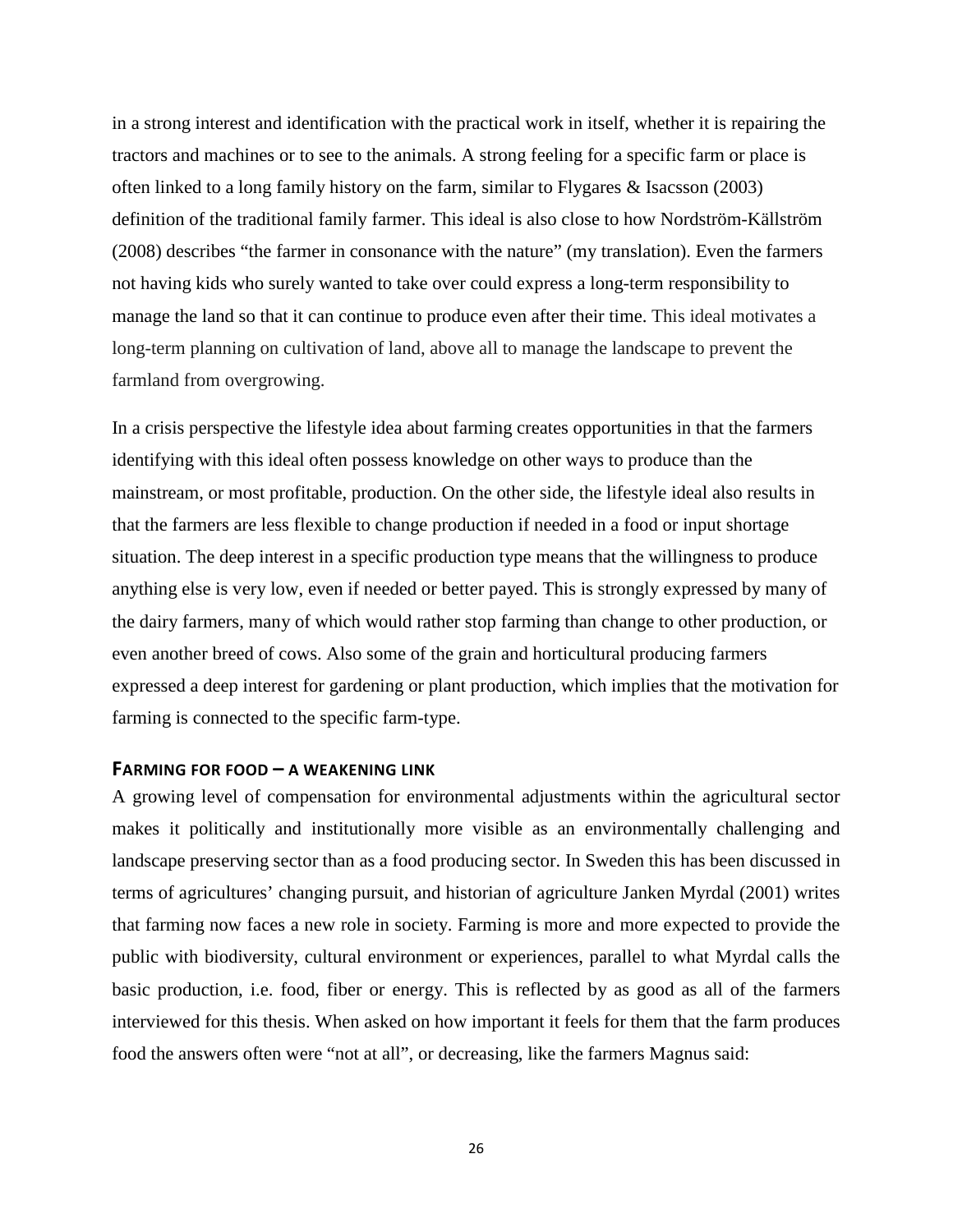*"Well, sometimes I wonder if it's that important. Sometimes it feels like you have a kick in the ass when you're working and producing when you do not have anything for it! Of course it has been important for long but one begins to get a little different mindset sometimes now ..."* (Magnus, dairy farmer. My translation).

As Magnus also expresses, many farmers see the food-producing as the farmers' real or rightful role, but due to lack of positive feedback from society at large and low profitability this is changing. This is also proved by Nordström Källström (2008), stressing that if food production is not viewed as important, nor are the farmers, this will in turn affect how farmers identify and see themselves. She also adds that farmers rather would like to be associated with food production, but they experience from many parts of society that they are rather associated with the new pursuits in Myrdal's terms. Moreover, she shows that the farmers refer to how society view farming as negative or problematic due to environmental pollution or climate problems (ibid). Conflict relations with neighbours due to farm activities that disturb the silence, smell or supposedly pollute the waters are reflected by two of the farmers interviewed. But mostly the farmers rather refer the negative associations from the rest of society to media, animal rights- or environmental organisations, or to negative experiences from central authorities as discussed in next chapter. Furthermore, this strongly affects the farmers feeling of their role for the food security in case of a crisis:

> *"Well, responsible no, then I feel more responsibility in that I want to produce something, I want the earth to produce something. But then if it is for people to have food or because it keeps the land from becoming overgrown I do not know. (...) We are so accustomed to the imported food today; we've got no responsibility today to produce for people to have food."* (Mats, dairy farmer. My translation).

What Mats also gives voice to above can be seen as a reciprocity-logic on food security; the focus on other things than food production from the rest of society regarding agriculture creates a feeling among farmers that their role in society today does not have to do with society's food supply. This results in that the farmers do not feel responsible for food security in crisis. Notably, this is expressed both by the farmers who identified more with the lifestyle ideal and those who identified with farming as the businessman ideal. The reasons and explanations behind it thus vary a little depending on ideal. Among the farmers who identify more with the lifestyle ideal it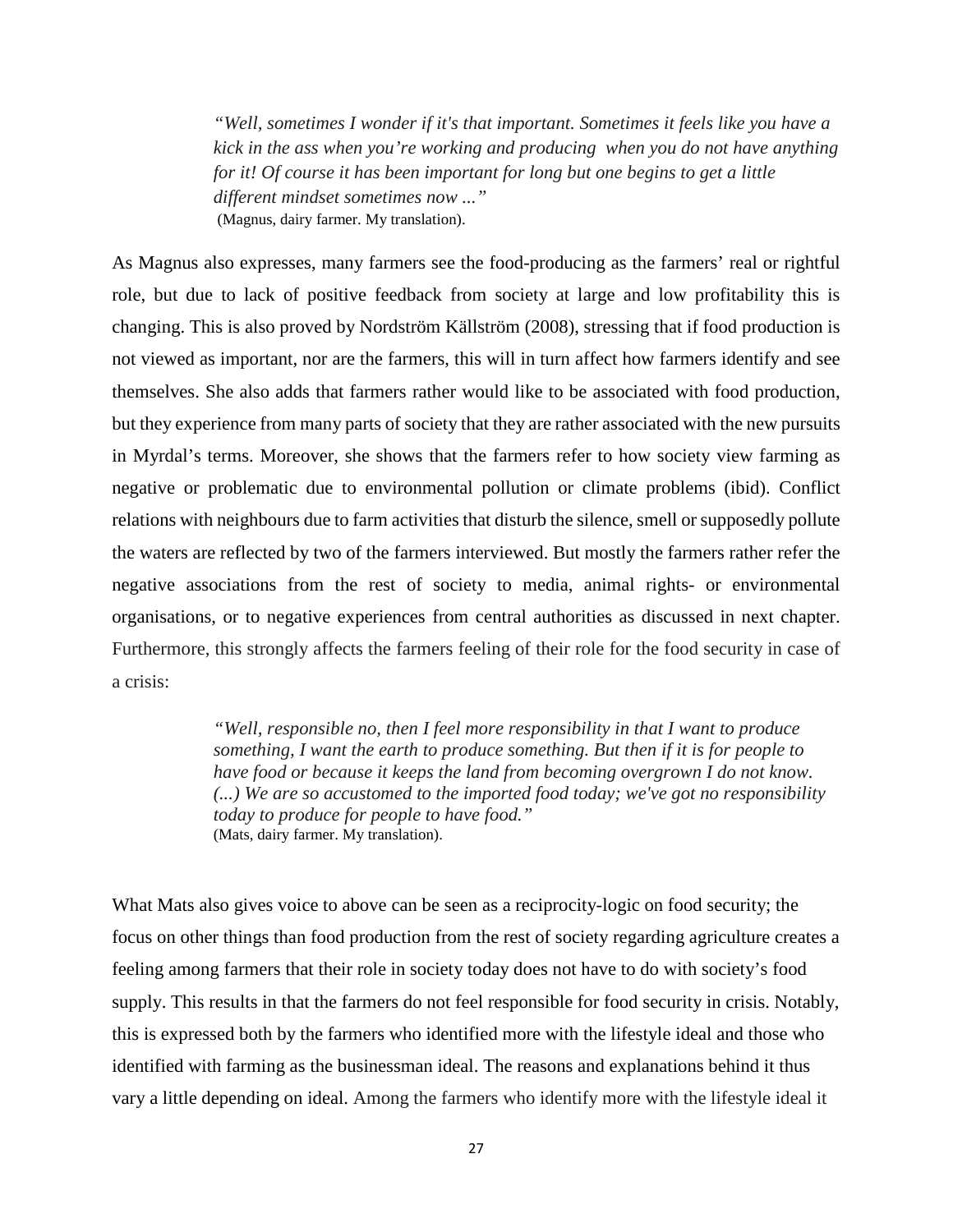is more common to relate a lower feeling of responsibility for food security to that the landscape management, or family traditions, are regarded as more important. Although most of the farmers strongly relating to the lifestyle ideal also expresses that it is important to produce food, no one mentions it as the most important part of farming and only a couple of them expresses that it is important to know where the food they produce is being consumed. However, the farmers strongly influenced by the lifestyle ideal on farming would unwillingly quit farming and change into other business; they relate to a responsibility for the profession as such and to continue with the land cultivation and longtime management.

The farmers strongly identifying with the ideal about the businessman farmer rather relate to their role as local business managers than farmers. The lack of connection to a specific production type, or even the farming as such, also makes it easier to leave agriculture and go into other businesses if possible and more profitable. Surely, even the business farmers expressed an underlying idea about that farming "should be" about producing food, however when asked about their role in society they relate more to their role for the local working life and economic development than to the local or even national food security. Hence food security can be seen as related to the farmers' experiences of being outcompeted by the growing import, foremost from other European countries. This problem, which is affecting the whole agricultural sector in Sweden today, is also reflected in how the business farmer typically do not see themselves as being food-producers as first role. The market prices on food and the pay to farmers are too low today for many farmers to live on their food-produce. And with small margins and economic stress and pressure, you find it hard to plan ahead in any company, even less plan for crisis prevention (c.f. Nordström Källström 2008).

The relation to, and knowledge about, on-farm food production or processing also seems to be decreasing among farmers. In a crisis situation, most farmers except the poultry farmers know how to kill an animal if needed. But only half of the dairy farmers and the two beef-producers in this study knew how to slaughter and take care of the meat on farm, in case of a quick need of food. Milk is easy to sell directly at the farm if needed for the surrounding community, but the volumes are hard to find use for without a dairy processing it. The same apply for the meat at bigger scale animal farms. The knowledge on how to can slaughter is not much of a help if the facilities and storing places needed to take care of bigger volumes and provide food for the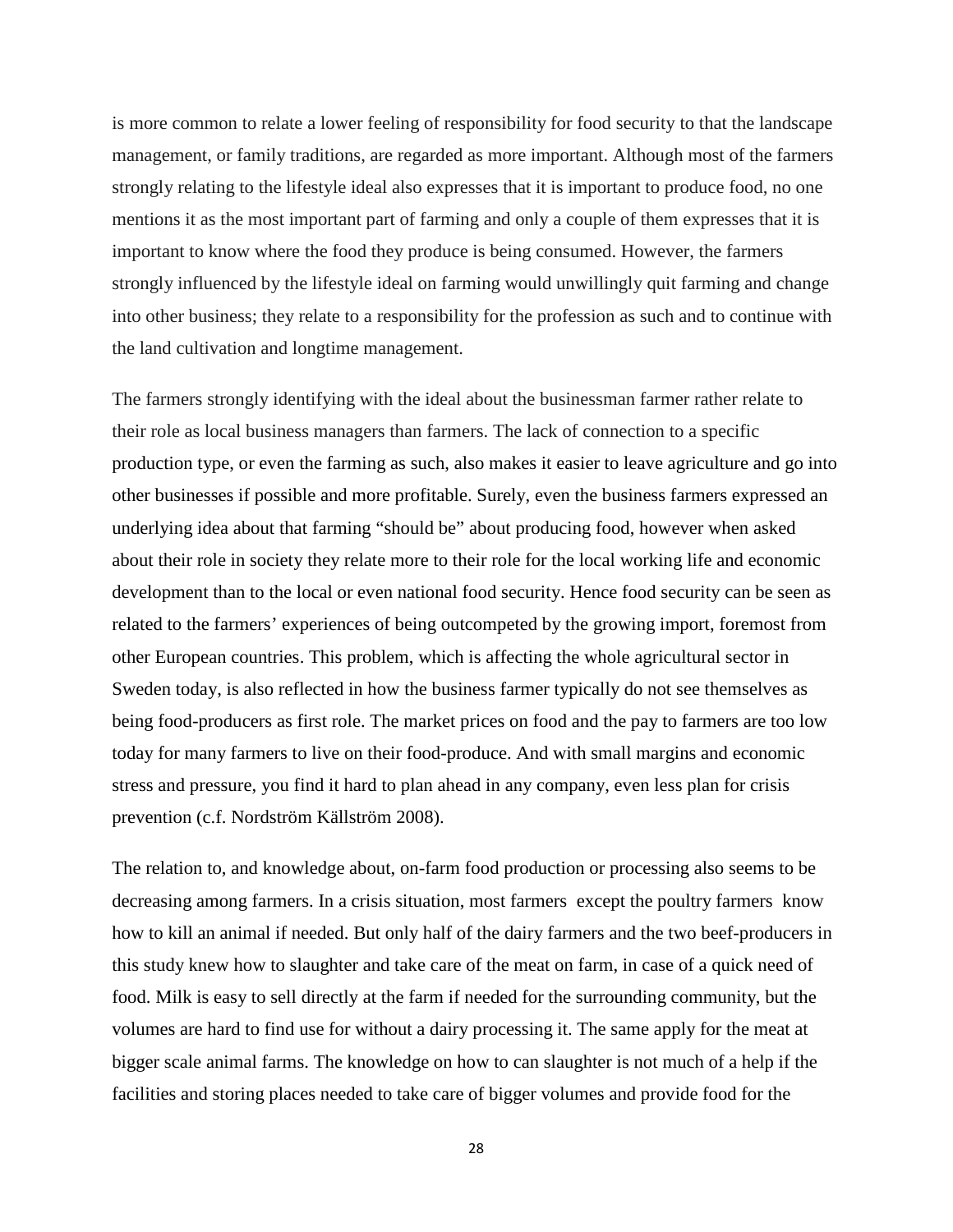whole community or region is not there. Hence, the closer it is between farms, the processing and the consuming the less vulnerable the local or regional food security is for disturbances in the transport system and fuel shortage. On-farm processing is not the mainstream practice in today's agriculture. The trend is growing, but seen by the farmers in this study mainly as a way for smaller-scale or part-time producers to get the profitability up. This means that the farmers who produce the majority of the food do not have access to processing or storing close to or on the farm. A local food chain is therefore a way to improve the food security. This is also argued by Granvik (2013), stating that municipalities have a security-interest in localizing the food chain.

In case of a long-term crisis, as well as in an environmental perspective, the production shift needed to get out of the dependency of fossil fuels is large enough for most farmers to feel that it is a completely other kind of farming than what they do and know about today. Most of the farmers therefore answered that they would need to dimidiate the land farmed in case of a rationed share of diesel by half. All farmers over 60 (6 out of 20 interviewed) stated that they probably would quit farming if the conditions would change that much. Age is an example of factors that makes it harder to imagine changing production type or methods. However, younger farmers too expressed that they would lower their production in case of longer-term shortage of inputs rather than working more or employing more people, especially if the prices on their sale also goes up. This is also found in the research of Baky *et al.* (2013), summarizing that in case of a long time crisis the production would decrease on the majority of farms compared to today. Furthermore they also find that farmers do not necessarily choose to produce what is most needed in society, if the government does not create the economic incentives or impose a certain amount of produce per farm (ibid). This is supporting my results on this. I find this weakening feeling of responsibility for food security among farmers to be related to the feeling of not being valued as food producers, which is furthermore strongly connected to the political trust among farmers.

### <span id="page-34-0"></span>**POLITICAL TRUST AND THE "WAIT AND SEE"-APPROACH TO CRISIS PREVENTION**

The trust for central governmental institutions with relevance for agriculture is low among the farmers interviewed in this study. The farmers are experiencing that it is hard to influence the decisions that affect the business and that those decisions are taken far away from the farmers'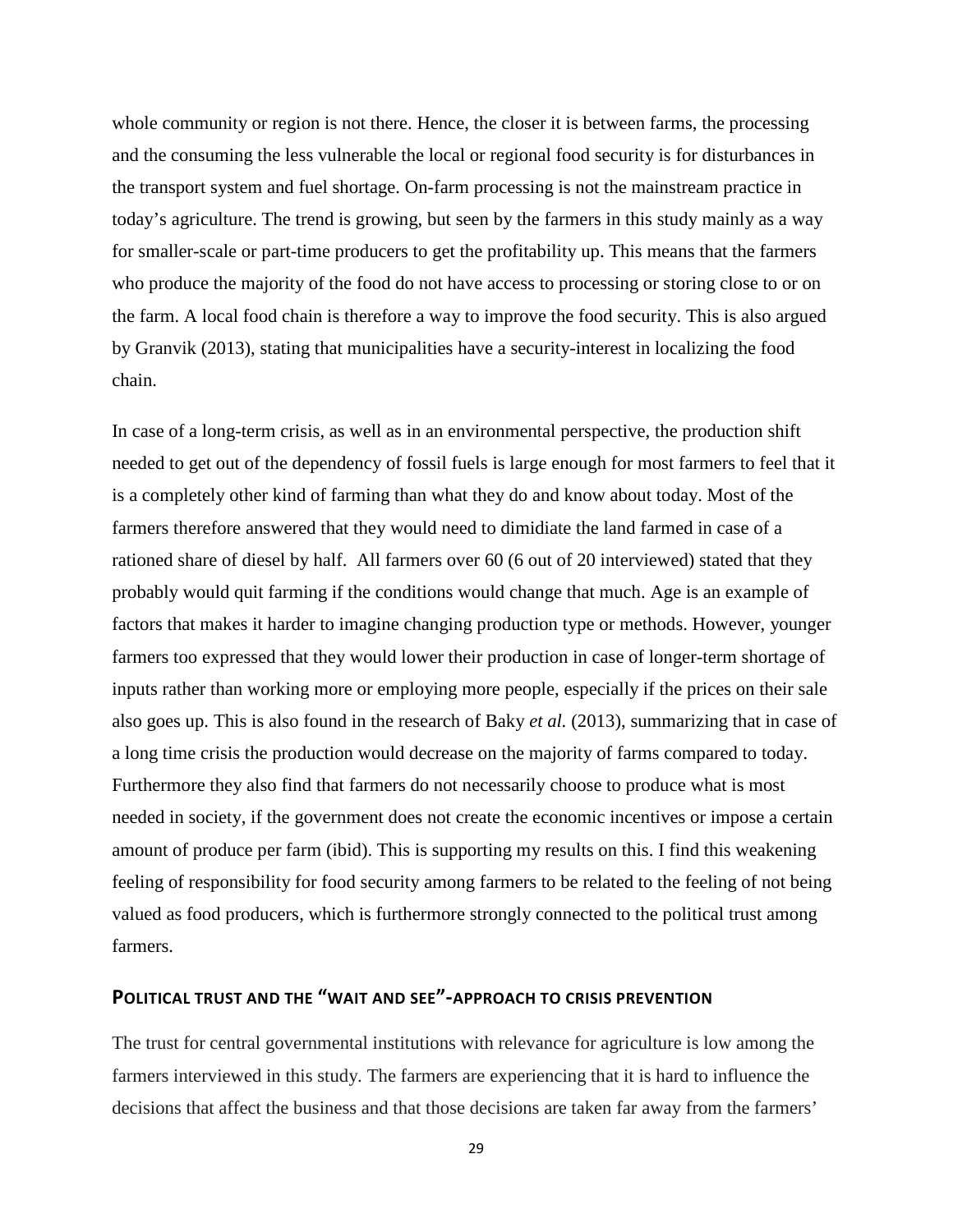reality, by people who do not seem to have understanding or knowledge of agriculture. This is also found in the research of Nordström Källström (2008), as an explanation of why farmers commonly are heavily against many of the environmental support systems and agricultural policies. This strongly affects the political trust among farmers. In an interview study about the environmental support programs in the county of Skåne, only 20 % of the farmers said that they have a positive attitude towards the central governmental authorities (Larsson, 2004).

This weak trust for central authorities that seems to be the case among the farmers can be explained by two main factors, found in the interviews. Firstly, the politics around farming are seen by the farmers as not derived from values shared by the farmers. This is related to the valuing of food production or not, as seen above. The experience of not being viewed as important for food production in the policies and in society as a whole, clashes with the still underlying idea about food production as the rightful task for farmers. This view on policies as not created with focus on the basics in farming negatively impact how farmers evaluate the politicians and authorities behind these politics. Secondly, many farmers experience that the decisions made by the central and regional authorities are sometimes unfair. For example there is a widespread view among the farmers that the County Board more often performs on-farm controls for EU-support on small-scale farms than on the bigger ones. This result in that the controls are regarded as generally unfairly performed. Some of the farmers also have bad experiences from animal welfare controls, one farmer even stating that he stopped having animals due to several controls made by young controllers which he experienced did not have sufficient knowledge to do a professional assessment. Later on, he had been in contact with another part of the County Board, who gave different information and wanted him to have animals to graze a natural reserve. But this only strengthened the feeling that the controls are not made equally and that the County Board does not seem to have consensus between different parts of the organisation. The latter add to a feeling of the governmental authorities as far away from the farmers' reality.

Another example is how the elderly farmers Viola and Viktor experience how the requirements for land management changes over time without seeming to build on proper knowledge. In the 1980s they were punished for having too many birches in the forest, now they get extra pay if they have them there, as an example. The same farmers also experienced that they were deceived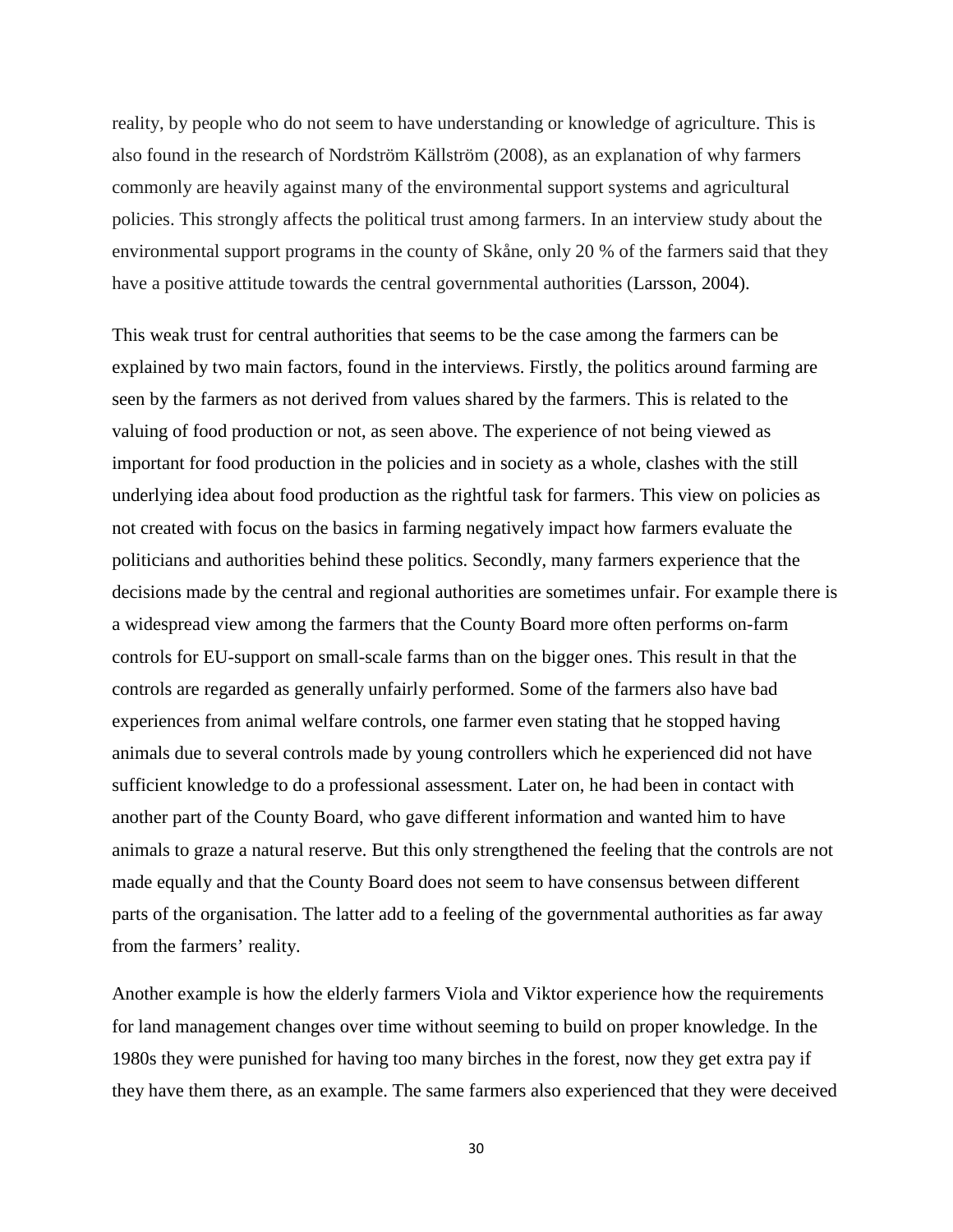by the state in the early 1990s when they got paid to take arable land out of production, but only half of the year. Viola and Viktor exemplify how the trust can decrease more and more if more negative experiences are added over time.

In other words: the County Board is seen as not working with enough integrity, which decreases the farmers trust for that institution (c.f. Rothstein and Teorell, 2012). This might also have to do with the big impact the EU has on the farmers' everyday life conditions for farming, since it is so centrally governed from the EU. Overall in Sweden, the institutions which are getting the lowest rankings on political trust form the citizens from year to year are the EU-institutions (Weibull and Holmberg 2012). Several of the farmers also stressed the recent topic of delayed EUpayments from the Swedish Board of Agriculture (Jordbruksverket). This is seen as a major problem for many farmers, causing economic stress on already tight budgets as well as pressure from the banks. Without disregarding the farmers who actually are affected by this, it was however clear from the interviews that many more of the farmers talked about it as an experience, than was actually affected themselves. This is similar to what Nordström Källström (2008, 85) calls a "storytelling-tradition" among farmers, building on the idea of farming as a free profession, but which "overemphasize the freedom aspect to justify criticism of the rules and requirements for agriculture".

Further research in Sweden also shows that there is indeed a broad public confidence in Sweden, but that it is "cooling" and having large variations within the country. Moreover, this broad political trust is under challenge because of increasing economic inequality as well as increased heterogeneity of people with different lifestyles, cultural expressions or background (Trägårdh & Wallman Lundåsen 2013). This increasing heterogeneity is in part reflected among farmers, especially in light of the altering degree of specialization and diversification. However, all farmers regardless of ideal on what farmers role should be, expresses this broad political trust in social institutions in general, as in that they follow the rules, even if they disagree with the policy behind it. In many international comparisons (see the World Bank 2015) Sweden is characterized, like the other Nordic countries, by a high level of social trust, low corruption and a strong rule of law. Jacobsson (2013) also shows that the general view of society is positive in Sweden and that "Despite the increased individualization there is a broad sense of the common interests and awareness of the collective" (my translation). Among the farmers this is particularly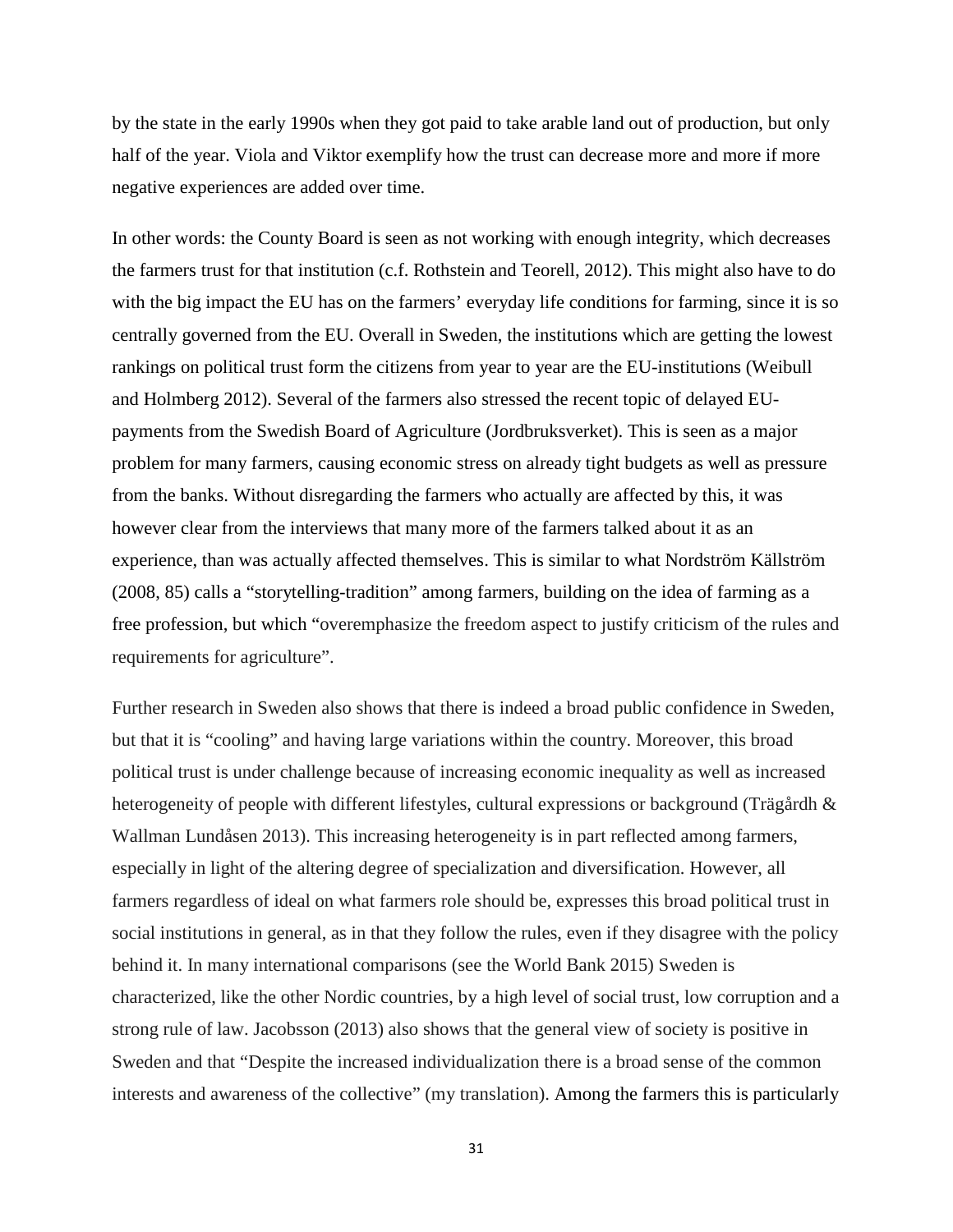shown in their approach towards crisis prevention, expressed in similar terms of reciprocity as above:

> *"I do not feel such a thing as a duty, if you don't get someone to pay for it. Or that we are being required to produce. (...) 'cause that is what they [the authorities] do always – steer us, as now with the EU funds and so on, so I do think that they would steer us in the event of war or crisis ..."* (Markus och Mikaela, dairy farmers. My translation).

Here, Markus and Mikaela spoke out something that is underlying in all the interviews when it comes to crisis prevention: they trust that the central authorities will take responsibility and decide how to solve a crisis if it gets as bad. Adding to this is also the fact that emergency preparedness for food security has been a non-issue in society for a long time, which spread a sense that it does not need to be worked with on farm level. Furthermore, most of the farmers expressed that they do not see the need to work on preparedness or long-term transitions to less vulnerable production on-farm, since they do not believe the risk for crisis to be impending. More or less directly, the farmers expressed that since central authorities do nothing, it is probably no risk and they don't have to do anything themselves. This is in a way an expression of trusting the central authorities' ability to analyse risk, as well as an expression of reciprocity; the logic is that since they do nothing then I do not have to do anything either. Many farmers also believe that the Military still has stocks of fuel, grain and foodstuff, even though they sold those 20 years ago. The Military is also one of the highest trusted institutions in Sweden in general (Weibull and Holmberg 2012) and the farmers political trust seems to follow the trend.

To summarize, despite a low and weakening trust in central authorities for agriculture, the farmers trust the state to be there with a plan if something, against all odds, happens. The combination of these two tendencies of political trust creates what I call a "wait-and-see" approach to crisis prevention. This result in that farmers do very little to prevent crisis, but when faced with a scenario of crisis, they do potentially see many possibilities to take an active part the day central authorities finds it important enough to work on.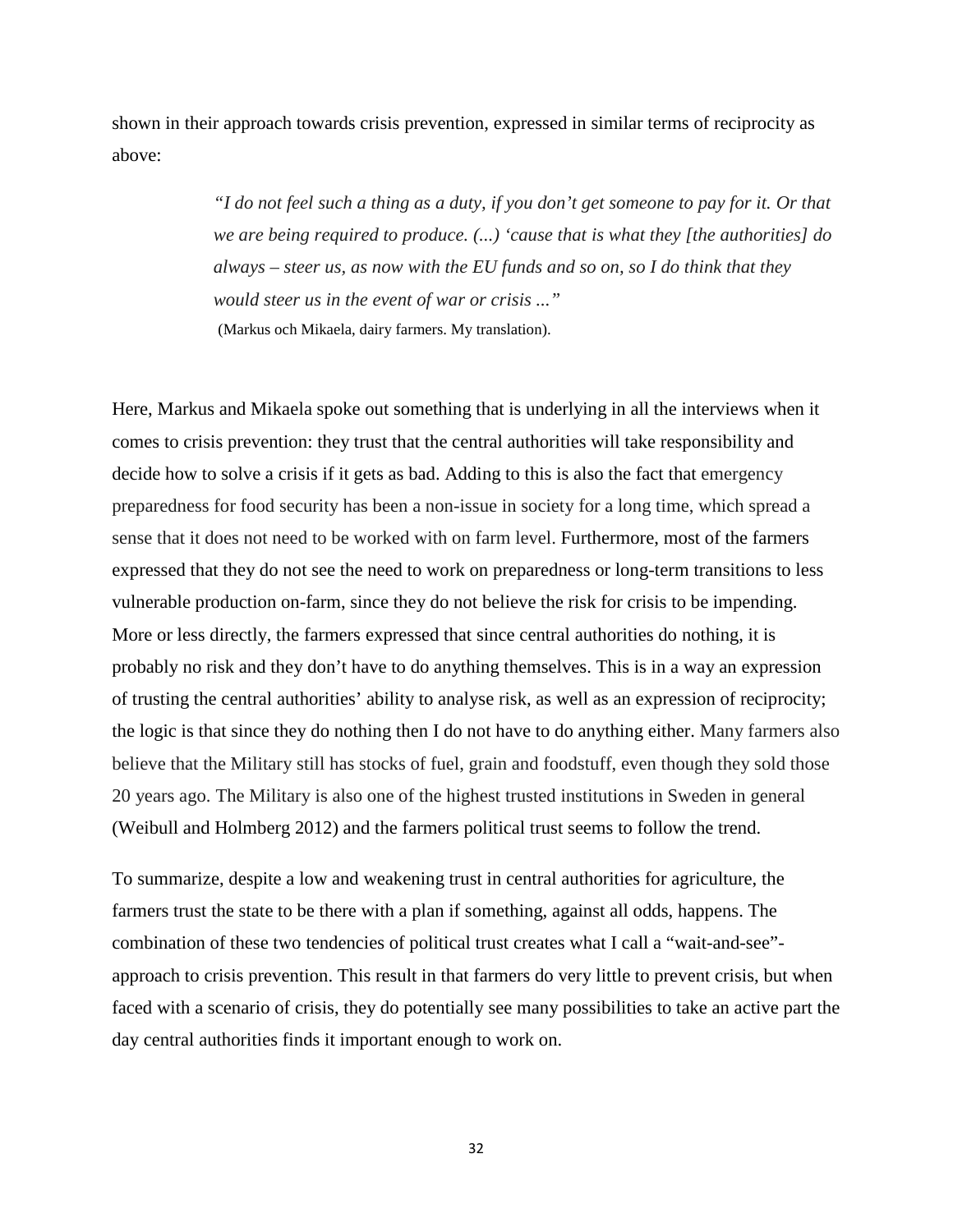This "wait and see"-approach however, seems to mostly apply to the farmers' view of their and society's role and responsibility for national food security in a long-term crisis perspective. In a shorter crisis perspective and in a more local setting, the real life experiences shows that farmers actively take part in the societal crisis management and trust the authorities to do as good as they can, but also recognize that authorities need help from local actors. This is clearly stated by Kristoffer, beef producer in a part of the county were the storm Gudrun hit, drawing from how he acted then:

> *"The ones who had machines, we helped out as best as we could. You cannot sit there and wait for someone else to fix it for you, it was a huge job for one day but then we also cleared the roads. (…)That's how it works in crisis I guess, you have to cooperate. If someone has crisis at home you help out, then I can also count on getting help myself the day it happens to me"* (Kristoffer, beef producer. My translation).

This expression shows a strong feeling of reciprocity, to help out means that he also can expect to get help himself. This hard work for the whole society as well as for themselves, on public roads, was done without any financial compensation from the state. A neighbour he knows called and he helped out, since he experienced that any help from the rest of society was far away. Kristoffer almost seemed surprised by the question when we ask if he ever tried to get compensation for the work or fuel used from the state or County Board.

This can be seen as a very clear example of local self-organisation of crisis management which is a big research area internationally but only recently studied in Swedish contexts. Building on Landgren (2011), this research indicates that individuals cooperate in crisis management when they experience that there is an acute need for it and when the public emergency doesn't seem to solve it. Cooperation is particularly likely to occur if local actors see that they can make a difference and if their peers do the same. Locally the resources at hand are used and also new resources created out of improvisation. These spontaneously organised crisis-cooperation groups by local actors have internationally been called "emergent citizen groups" and are characterized by an action-focused and flexible organization (ibid).

It is a key question if the short-time crisis experiences of local self-organisation would make the farmers co-operate even if it comes to planning for years. What we can see in the interviews is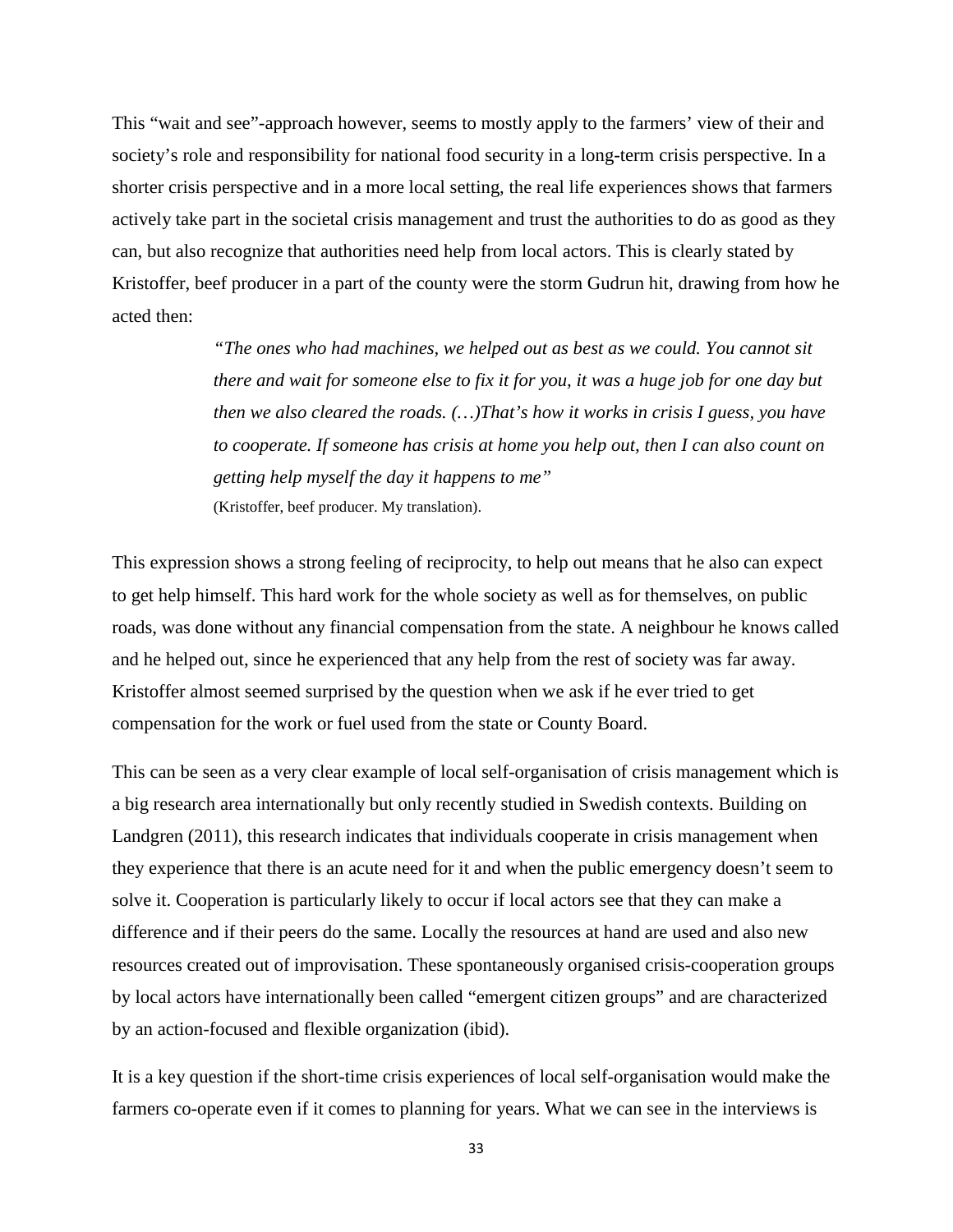that the farmers that are most positive about their possibilities to create solutions and keep on producing in the longer crisis perspective also are the ones pointing at cooperation as part of the solution. Maike and Marko, dairy farmers who ten years ago where new both to the farming and to the region, have experience of asking and getting help for long time planning. Back then they invited all farmers around to their house and asked about how everything works. When asked now about what they would do to be able to continue to produce as much food as possible for society in a crisis the answer directly relates back to this:

> *"I think we would do as we did it then, come together again. And then see what the demand are in the region and try to get us out of the crisis together. So everyone is doing something. I think, you can't do it alone, you can't. "* (Marko, in interview with him and Maike. My translation).

Further research is needed to examine the role of farmers' local networks for crisis management. What thus is clear from the interviews in this study is that cooperation with central or regional authorities or other actors as retailing companies or the dairies or slaughterhouses is not seen as the main solution among the farmers. In other words the farmers do not experience themselves as being part of a social contract for food, not today nor in crisis.

The two trends regarding farmers' political trust described above seem to result in a gap in the social contract on food security in Sweden. The state's withdrawal and the central authorities' increased focus on cooperation and the role of private actors for crisis prevention and management has not resulted in a growing sense of responsibility among farmers to maintain a food-producing capacity. Neither do farmers experience that there are other actors filling this gap. Rather, in combination with the weakening link between farming and food due to the agricultures new pursuits (in Myrdals terms) this has resulted in that farmers do not see themselves as part in a trustrelation at all on food security today. In other words the social contract on food security is not only changing, it is weakening.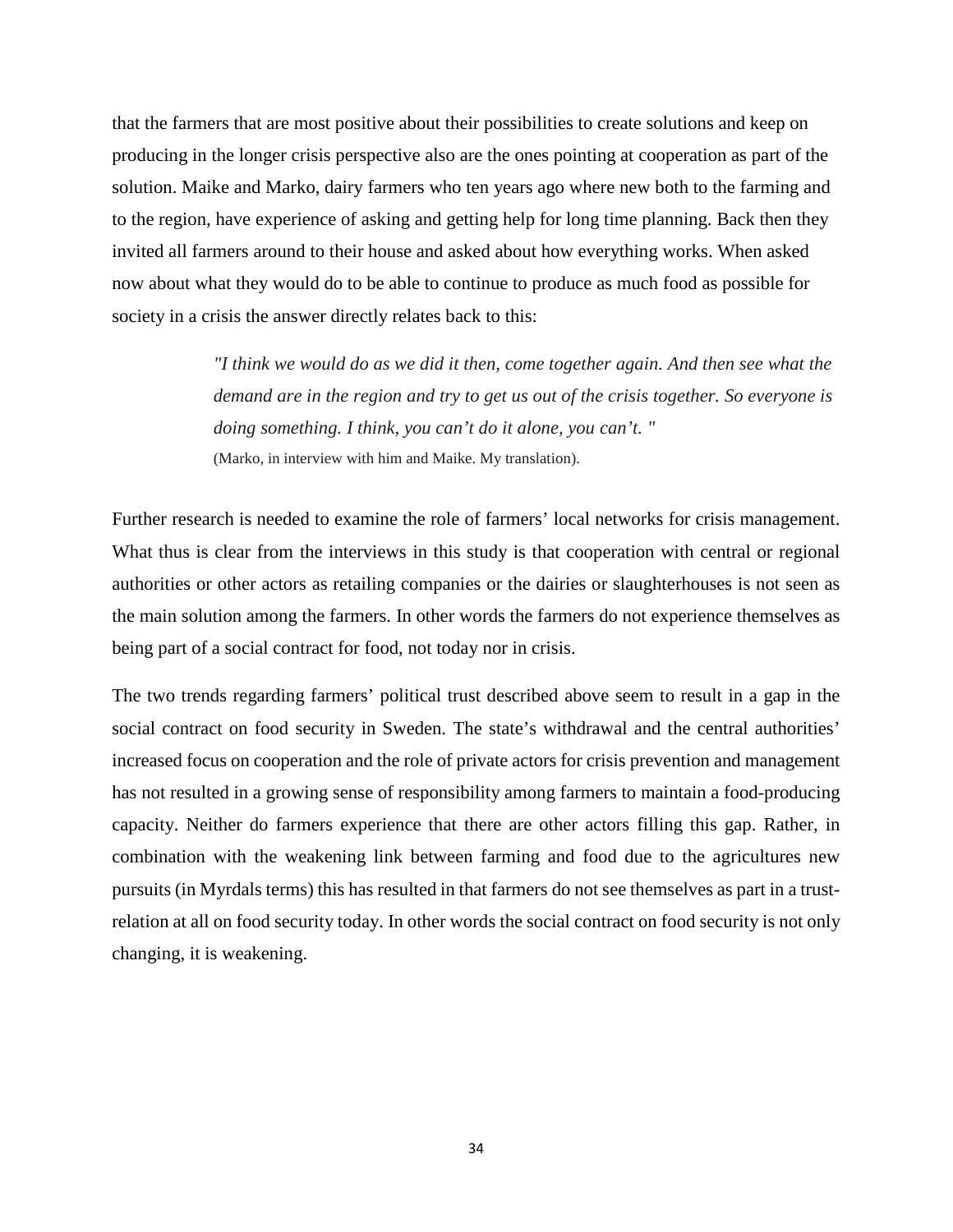#### <span id="page-40-0"></span>**CONCLUSIONS**

The aim of this thesis was to explore farmers' perspective on their and society's role for food security in case of crisis. Here, I aim to summarize the main results and reflect upon the most important findings and what this can mean for the social contract for national food security in Sweden.

The overall main finding can be described as that the social contract on food security is weakening. This is explored in three main themes: the two ideals on farming and farmers, the weakening link between farming and food, and the two tendencies on political trust among farmers. Firstly, how farmers view their role in society is strongly influenced by two ideals on farming: a lifestyle and a business. This is related to by all farmers, to varying degrees. Both ideals can be expressed by the same farmer, but many seem to identify more with the one or the other. The farmers influenced more with the lifestyle ideal on farming express strong bonds to a specific farm or production type, which creates a dedication to find solutions to continue with that specific production or at the specific farm, even if the conditions change drastically. The lifestyle ideal also means valuing the practical work in itself, which means that many farmers are developing deep knowledge and skills on different ways of producing which could be of great importance for crisis management as well as prevention. The farmers strongly influenced by the businessman farmer ideal have fewer bonds to a specific farm or production type, which creates flexibility which in a crisis perspective means openness towards radical changes and new ways of production types and methods. However, the businessman-farmer ideal strongly emphasize the market-logic which means that other businesses soon is considered if the profitability of farming is weak. Both ideals motivate what I call a "lets solve it"-attitude towards challenges.

Secondly, the farmers' role as food producers in society is changing. In today's politics and by society in general agriculture is rather valued for its landscape management or recreational services, or in terms of environmental issues, than in terms of food production. The farmers are therefore both experiencing a weakening link to food production in the societal and medial picture of agriculture, as also themselves expressing this. However, most farmers found it to be the right, or rightful, role for agriculture to produce food, even though this role is weakening.

Thirdly, there are two main tendencies regarding farmers' political trust related to crisis prevention and -management. Most striking, the farmers trust on central authorities of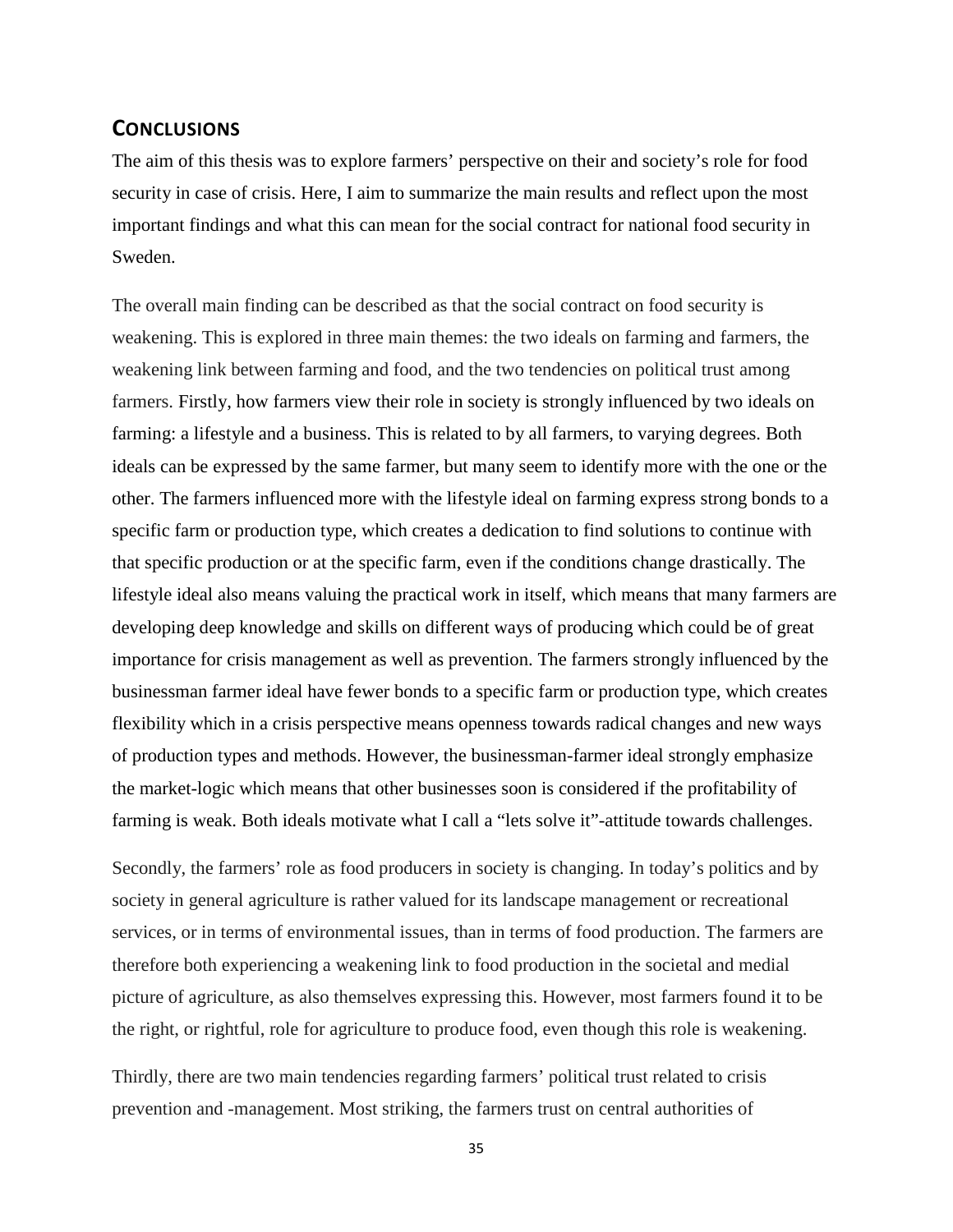importance for agriculture is low; the farmers feel that the authorities not are working with integrity or based on farmers values. Regarding society's crisis management the farmers' political trust is comparatively higher, but seems to be "cooling", following a general trend among Swedish citizens. These two tendencies are resulting in a feeling of low responsibility for food security which can be understood in terms of reciprocity; since the society do not appreciate farming for its food-producing role, and since the state do nothing on crisis-planning in relation to the on-farm production, the farmers do not feel that they should or even could work with crisis planning or -prevention. This way farmers relate to their and society's role for crisis management with what I call a "wait-and-see"-approach. The state will need to take the first step if farmers are to take an active role for food security.

In the light of the long history of peace and wealth in Sweden, combined with the ideals on farming and the weakening link to food production on farm as described above, I do not find it surprising that the farmers express this somewhat ambivalent political trust and low interest in crisis prevention. For policy-making and national security work addressing food security and potential cooperation with farmers however, I think it is vital to understand the underlying ideals and logics that create this "wait-and-see"-approach. For policy makers or state authorities aiming to develop crisis cooperation with farmers, these two ideals on farming and the somewhat hidden potential they bring for crisis prevention could be useful to address different farmers in a more adequate way. For crisis cooperation to be efficient, it is  $-$  as stated early in this thesis  $$ important that all actors experience that they are part of a trust-relation and have joint responsibility. This does not seem to be the case with farmers since there is a gap in the social contract on food security, even though farmers are the ones taking the on-farm decisions over food production. This I argue to be problematic for national food security in case of longer-term crisis, since it means no joint effort is being done on the prevention of crisis or planning for crisis management together with farmers. Besides the hidden potential for crisis management in farmers "lets-solve-it"-attitude, flexibilities and long since developed skills and knowledge, there seem to be possible solutions for crisis management and cooperation in the farmers' local network and still thriving cooperation practices. This local cooperation and more horizontal societal trust between citizens has not been the focus in this thesis, however the results indicate an interesting area where further research would be needed.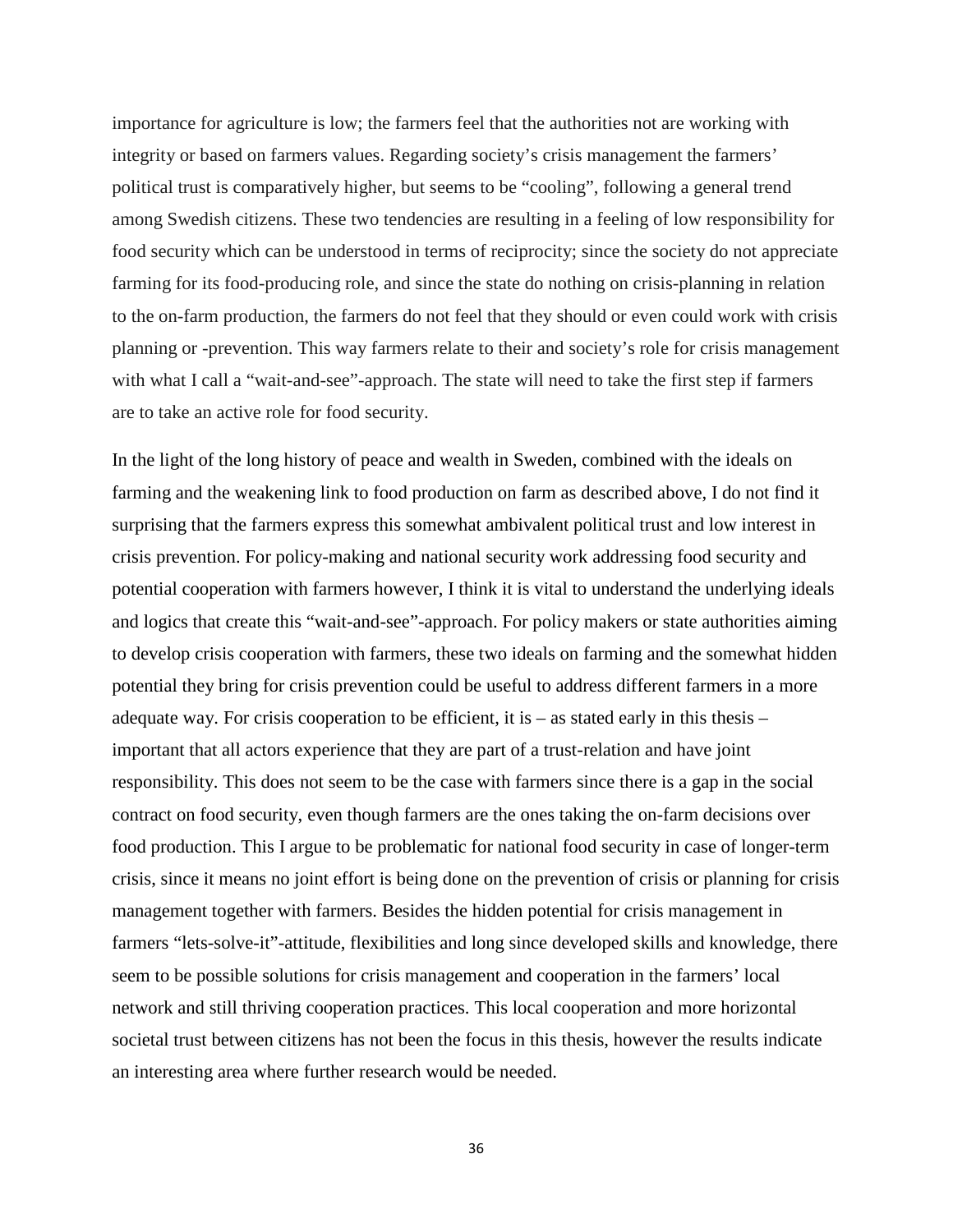### <span id="page-42-0"></span>**REFERENCES**

Andersson, I. & Brorsson. K.-Å. (1991). *Jordbrukets sårbarhet nu och för 50 år sedan. En studie på gårdsnivå utförd 1990.* ALA-Arbetsgruppen lantbruk och samhälle, Rapport 1. Sveriges lantbruksuniversitet, Alnarp.

Ashley, C. & Maxwell, S. (2001). *Rethinking Rural Development.* Development Policy Review 19 (4): 395-425.

Baky, A., Widerberg, A., Landquist, B., Norberg, I., Berlin, J., Engström, J., Svanäng, K., Lorentzon, K., Cronholm, L-Å., Pettersson, O. (2013). *Sveriges primärproduktion och försörjning av livsmedel – möjliga konsekvenser vid en brist på tillgänglig fossil energi.* Institutet för jordbruks- och miljöteknik. JTI-rapport 2013, Lantbruk & Industri nr 410.

Berkes, F. (2007). *Understanding uncertainty and reducing vulnerability: lessons from resilience thinking.* In Natural Hazards, journal, Vol. 41:2, pp 283-295.

Björnberg, A. (1946). *Hur Sverige ordnade folkförsörjningen under andra världskriget: männen och kvinnorna bakom verket.* Referenslitteratur, Kungliga skogs och lantbruksakademien.

Civilförsvarsförbundet (undated). *Vad du behöver veta för att klara av en samhällskris.*  <http://www.72timmar.se/> [2016-05-10].

Dahlstedt, M., Rundqvist, M. & Vesterberg, V. "Medborgarskap - rättigheter, skyldigheter och medborgarideal i förändring". I: Dahlstedt, M. & Neergaard, A. (ed.) (2013). *Migrationen och etnicitetens epok: kritiska perspektiv I etnicitets- och migrationsstudier.* Stockholm: Liber.

European Commission (2013). *Overview of CAP Reform 2014-2020.* Agricultural Policy Perspectives Brief, No 5.

European Parliament, Committee in Internal Market Economic and Consumer Protection (2015). *Unfair Trading Practices in the Business-to-Business Food Supply Chain – Proceedings of the Workshop.* Brussels, 24 March 2015. Available at: [www.europarl.europa.eu/supporting-analyses](http://www.europarl.europa.eu/supporting-analyses)

Eur-Lex, Access to European Union law. (2016). "Solidarity clause". [http://eur](http://eur-lex.europa.eu/summary/glossary/solidarity_clause.html)[lex.europa.eu/summary/glossary/solidarity\\_clause.html.](http://eur-lex.europa.eu/summary/glossary/solidarity_clause.html) [2016-05-01].

Eriksson, C. (forthcoming). "Jordbrukspolitiken: Från överproduktion till bristande självförsörjning". In: *Svensk politik och EU*. Daniel Silander & Mats Öhlén (Eds). Stockholm: Santerus.

Flygare, I. A. och Isacsson, M. (2003). *Jordbruket i välfärdssamhället. 1945-2000.* Örebro: Natur och kultur/LTs förlag.

Försvarshögskolan, FHS (2016). *Samhällssäkerhet och civilt försvar i livsmedelskedjan och jordbrukssektorn.* Institutet för högre totalförsvarsutbildning. Rapport 261/2015.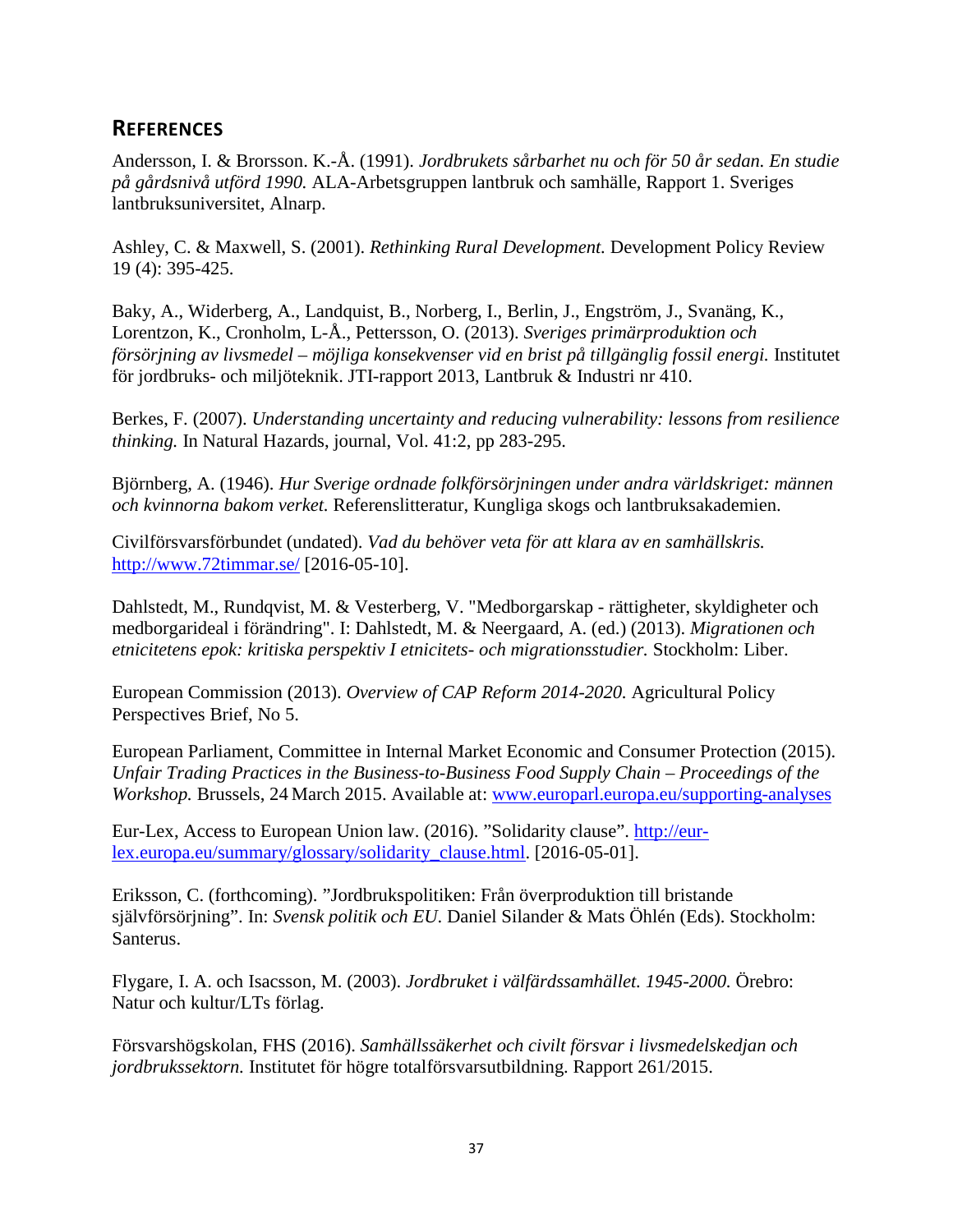Granvik, Madeleine (2013). Interaktion mellan stad och land i fysisk planering. Lokalisering för livsmedelssystem i Sveriges kommuner. In: Rytkönen, Paulina; Bonow, Madeleine och Wramner, Per (ed.) 2013. *Från matproduktion till gastronomi.* Södertörns högskola, COMREC Studies in Environment and Development.

Holmberg, Sören & Weibull, Lennart (2013). "Det viktiga institutionsförtroendet". In: Lennart Weibull, Henrik Oscarsson & Annika Bergström (ed) *Vägskäl*. Göteborgs universitet: SOMinstitutet.

IFAD (2013). *Smallholders, food security and the environment.* International Fund of Agricultural Development. Available at: [https://www.ifad.org/documents/10180/666cac24-14b6-](https://www.ifad.org/documents/10180/666cac24-14b6-43c2-876d-9c2d1f01d5dd) [43c2-876d-9c2d1f01d5dd.](https://www.ifad.org/documents/10180/666cac24-14b6-43c2-876d-9c2d1f01d5dd)

Jacobsson, K. (ed.) (2011). *Känslan för det allmänna: Medborgarnas relation till staten och varandra.* Stockholm: Boréa bokförlag.

Jordbruksverket (2015). "Jordbruksverkets ansvar vid kris". [http://www.jordbruksverket.se/omjordbruksverket/krisberedskap/jordbruksverketsansvarvidkris.](http://www.jordbruksverket.se/omjordbruksverket/krisberedskap/jordbruksverketsansvarvidkris.4.3a2bcf1b1244c6487a480001810.html) [4.3a2bcf1b1244c6487a480001810.html.](http://www.jordbruksverket.se/omjordbruksverket/krisberedskap/jordbruksverketsansvarvidkris.4.3a2bcf1b1244c6487a480001810.html) [2016-05-17]

Kvale, S. & Brinkmann, S. (2015). *InterViews. Learning the Craft of Qualitative Research Interviewing.* 3d ed. SAGE Publications, Inc.

Landgren, J. (2013). "Spontant organiserad samverkan kompenserar för de centrala aktörernas misslyckande". In: MSB 2011. *Samverkan för säkerhets skull.* Swedish Civil Contingencies Agency. Available at:<https://www.msb.se/RibData/Filer/pdf/25963.pdf>

Lantbruksstyrelsen (1991). *Jordbrukets blockorganisation.* Jönköping: Lbs Offset.

Larsson, A. (2004). *Landskapsplanering genom jordbrukspolitik – en kritisk granskning av EU:s agrara miljöstödspolitik ur ett planeringsperspektiv.* Acta Universitatis Agriculturae. Institutionen för landskapsplanering, Swedish University of Agricultural Sciences, Alnarp.

Lichbach, Mark Irving (1997). *The Cooperator's dilemma".* Michigan: The University of Michigan press.

Lindensjö, Bo (1996). *Liberalismen och den moderna demokratin.* Lund: Studentlitteratur.

Livsmedelsverket (2016). "Livsmedelsförsörjning vid kris". [http://www.livsmedelsverket.se/om](http://www.livsmedelsverket.se/om-oss/krisberedskap/livsmedelsforsorjning-vid-kris/)[oss/krisberedskap/livsmedelsforsorjning-vid-kris/.](http://www.livsmedelsverket.se/om-oss/krisberedskap/livsmedelsforsorjning-vid-kris/) [2015-05-05].

Livsmedelsverket, (odaterad). *SRSA: sektorsövergripande risk och sårbarhetsanalys. En metodutveckling med utgångspunkt i livsmedelskedjan.* I samarbete med Statens veterinärmedicinska anstalt (SVA) och Jordbruksverket.

LRF, Swedish Farmer Organisation (2010). "Mer och mer mat importeras"*.* In: *Internationella perspektiv*, Nr 18, 11 June 2010. Newsletter.

McCormick, J. (2008). *Understanding the European Union – A concise introduction.* New York: Palgrave Macmillan.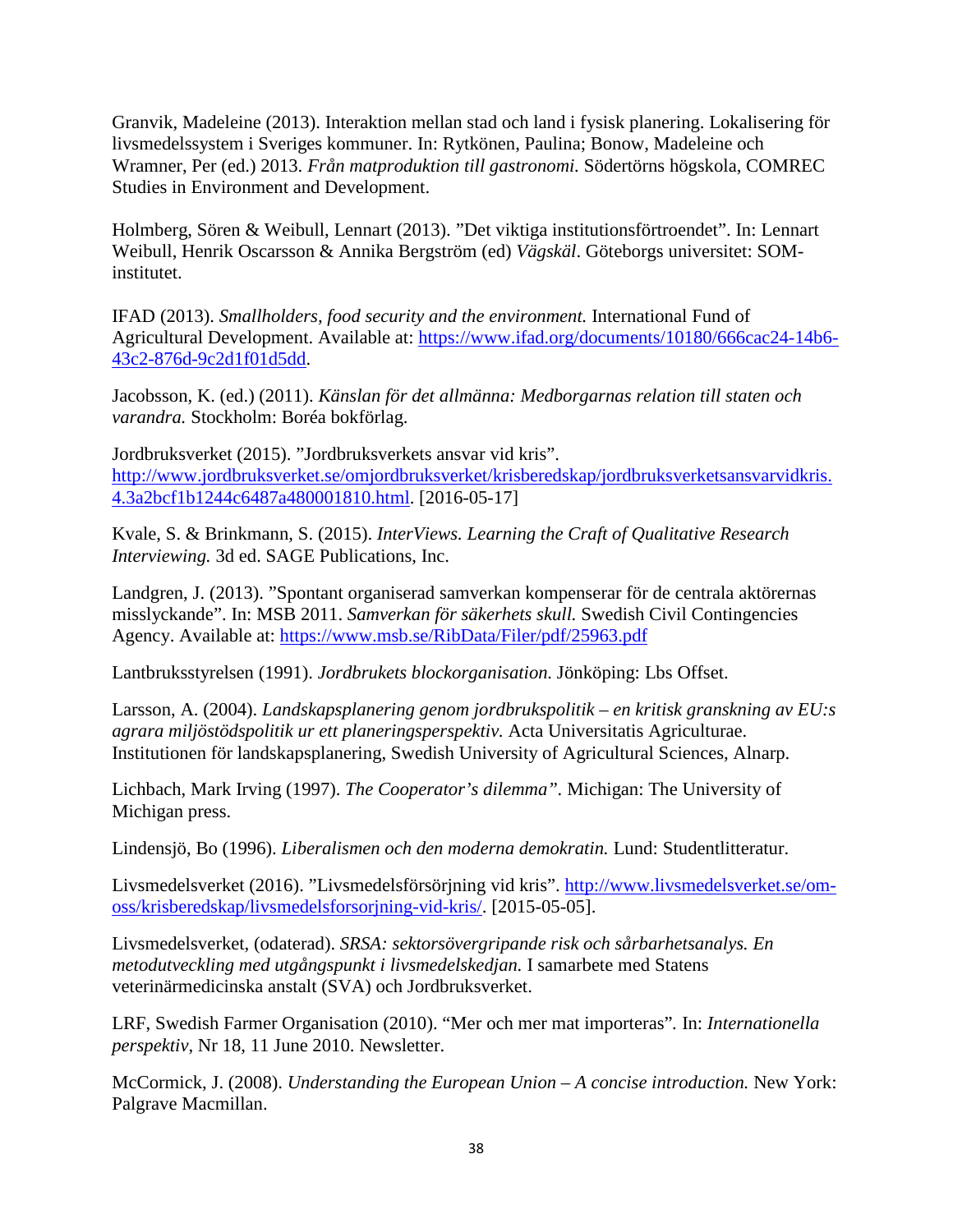Milestad, R., Dedieu, B., Darnhofer, I. & Bellon, S. (2012). "Farms and farmers facing change: The adaptive approach". In: *Farming systems Research into the 21st Century: The New Dynamic.*

MSB, Swedish Civil Contingencies Agency (2014). "Detta gör samhället"[.https://www.krisinformation.se/detta-gor-samhallet.](https://www.krisinformation.se/detta-gor-samhallet) [2016-04-11].

MSB, Swedish Civil Contingencies Agency (2015). "Civil Emergency Planning/Crisis Management in Sweden". [https://www.msb.se/en/About-MSB/Crisis-Management-in-Sweden/.](https://www.msb.se/en/About-MSB/Crisis-Management-in-Sweden/) [2016-05-11].

MSB, Swedish Civil Contingencies Agency (2016). "Samhällsviktig verksamhet". [https://www.msb.se/Templates/Pages/AreaStartPage.aspx?id=7972&epslanguage=sv.](https://www.msb.se/Templates/Pages/AreaStartPage.aspx?id=7972&epslanguage=sv) [2016-05- 05].

Myrdal, J. (2001). *Den nya produktionen – det nya uppdraget (Jordbrukets framtid i ett historiskt perspektiv).* Näringsdepartementet. Ds 2001:68.

Nordström Källström, H. (2008). *Mellan trivsel och ensamhet – om sociala villkor i lantbruket*. Acta Universitatis Agriculturae Sueciae vol. 2008:74, Sveriges lantbruksuniversitet, Uppsala.

Norén Bretzer, Ylva. (2005). *Att förklara politiskt förtroende. Betydelsen av socialt kapital och rättvisa procedurer.* Filosofie doktorsexamen i statsvetenskap. Statsvetenskapliga institutionen. Göteborgs universitet.

O'Brien, K., Hayward, B. and Berkes, F. (2009). *Rethinking Social Contracts: Building Resilience in a Changing Climate.* In: Ecology and society 14 (2): 12. Available at: <http://www.ecologyandsociety.org/vol14/iss2/art12/>

Olofsson, A. och Öhman, S. (2009). *Risker i det moderna samhället: Samhällsvetenskapliga perspektiv*. Lund: Studentlitteratur.

Olsson, O. (2013). *Det nya samhällskontraktet.* In: Ekonomisk Debatt 2013:4, s. 43-53. Göteborgs universitet: Institutionen för nationalekonomi med statistik. Available at:<http://www.nationalekonomi.se/sites/default/files/NEFfiler/41-4-oo.pdf>

Putnam, R. (1993) *Making Democracy Work: Civic traditions in modern Italy.* Princeton: Princeton University Press.

Regeringens beslut 11:16. 2015-12-10. *Planeringsansvisningar för det civila försvaret*. Stockholm: Justitiedepartementet.

Regeringens proposition 2007/08:92 *Stärkt krisberedskap – för säkerhets skull*. Stockholm: Regeringskansliet.

Regeringens proposition 2014/15:109. *Försvarspolitisk inriktning - Sveriges försvar 2016-2020*. Stockholm: Regeringskansliet.

Rose, N. (1999). *The governing of the soul: Shaping of the Private Self.* 2d ed. London: Free Association Books.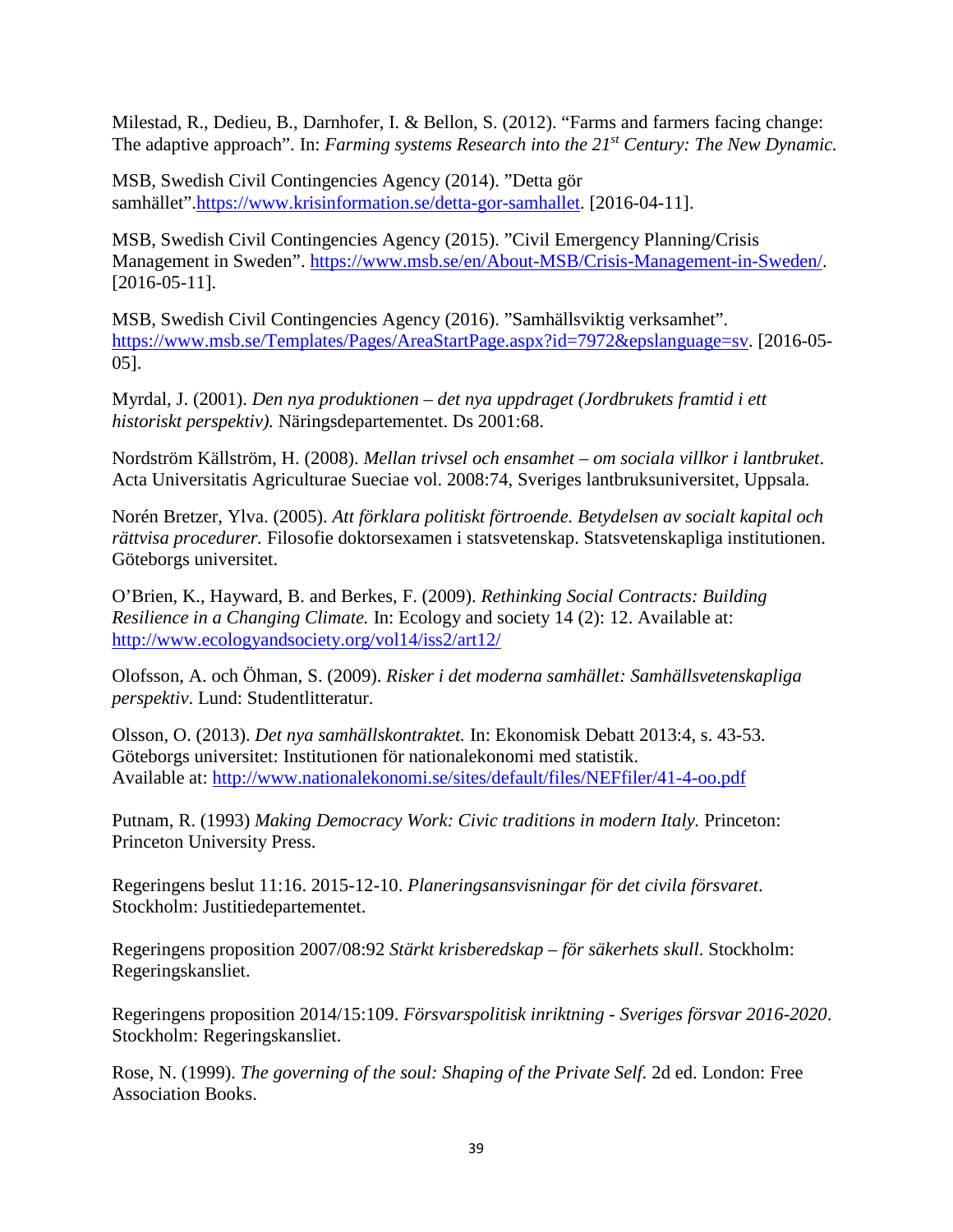Rothstein, B. (2005). *Social traps and the problem of trust.* Cambridge University press.

Rothstein, B. & Teorell, J. (2012) Defining and measuring quality of government. In Holmberg, S, Rothstein, B, (Eds.) *The Quality of Government. Corruption, Social Trust and Inequality in International Perspective*. Chicago: University of Chicago Press.

SCB (2014). *Jordbruksstatistisk årsbok 2013: med data om livsmedel*. Örebro: Statistiska centralbyrån.

SCB (2015). *Statistikskolan: Urbanisering – från land till stad.* [http://www.scb.se/sv\\_/Hitta](http://www.scb.se/sv_/Hitta-statistik/Artiklar/Urbanisering--fran-land-till-stad/)[statistik/Artiklar/Urbanisering--fran-land-till-stad/#](http://www.scb.se/sv_/Hitta-statistik/Artiklar/Urbanisering--fran-land-till-stad/) [2016-05-05]

SIK. Institutet för Livsmedel och Bioteknik (2014). *Hållbara matvägar – resultat och analys.* SIK-rapport 891. I cooperation with the Swedish University of Agricultural Sciences (SLU) och Jordbrukstekniska institutet (JTI).

Teorell, J. & Svensson, T. (2007). *Att fråga och att svara. Samhällsvetenskaplig metod.* Malmö: Liber.

The World Bank (2015). *World Governance Indicators.* [http://info.worldbank.org/governance/wgi/index.aspx.](http://info.worldbank.org/governance/wgi/index.aspx) [2016-04-15].

Trägårdh, L. (ed.) (2009). *Tillit I det moderna Sverige. Den dumme svensken och andra mysterier*. Stockholm: SNS förlag.

Trägårdh, L., Selle, P., Skov Henriksen, L. och Hallin, H. (ed.) (2013). *Civilsamhället klämt mellan stat och kapital. Välfärd. Mångfald. Framtid.* Stockholm: SNS Förlag.

Trägårdh, L., Wallman Lundåsen, S. (2013). *Den svala svenska tilliten: Förutsättningar och utmaningar.* SNS Förlag.

Tyler, T. R. (2001). *Public trust and confidence in legal authorities: What do majority and minority group members want from the law and legal institutions?* Behav. Sci. Law, 19: 215–235

Tuler, S., Agyeman, J., da Silva, P., LoRusso, K., Kay, R. (2008). *Assessing vulnerabilities: Integrating Information about Driving Forces that Affect Risks and Resilience in Fishing Communities.* In: Human Ecology Review, Vol 15, No. 2, 2008. Available at: <http://ww.w.humanecologyreview.org/pastissues/her152/tuleretal.pdf>

Weibull, S. & Holmberg, L. (2013). *Förtroendet för samhällets institutioner. Utvecklingen i Sverige 1986-2012.* SOM-institutets temaserie 2013:1.

World Health Organization, WHO (2016). "Food Security". [http://www.who.int/trade/glossary/story028/en/.](http://www.who.int/trade/glossary/story028/en/) [2016-04-27]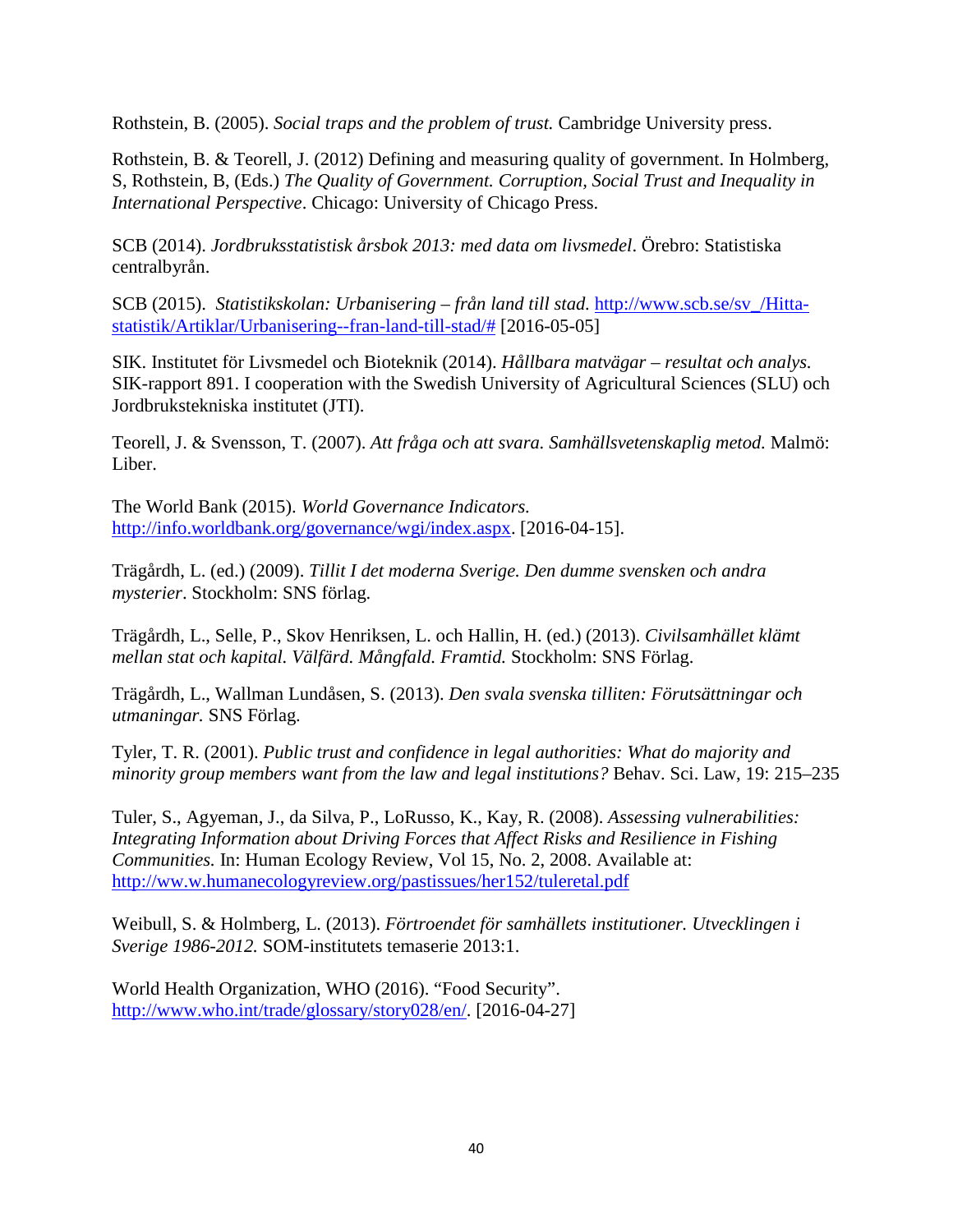## <span id="page-46-0"></span>**APPENDIX 1.** THE FARMERS INTERVIEWED

| <b>Anonymous</b><br>name  | <b>Main production type</b>    | <b>Size</b> | <b>Arable land</b><br>total (ha) | Organic | Approx. age |
|---------------------------|--------------------------------|-------------|----------------------------------|---------|-------------|
| Kristoffer                | <b>Beef</b>                    | Part time   | $20 - 30$                        |         | 40          |
| Karin,                    |                                |             |                                  |         | 40,         |
| Kalle,<br>Kajsa           | Pig, sheep, egg                | Hobby       | $0 - 5$                          | Yes     | 20,<br>40   |
| Micke                     | Dairy                          | Commercial  | 300-400                          |         | 50          |
| Magnus                    | Dairy                          | Commercial  | 300-400                          |         | 60          |
| Mats                      | Dairy                          | Commercial  | 50-100                           | Yes     | 60          |
| Malin                     | Dairy                          | Part time   | $5 - 10$                         |         | 50          |
| Mikaela,<br><b>Markus</b> | Dairy, beef                    | Commercial  | 100-200                          |         | 40          |
| Marko<br>Maaike           | Dairy                          | Commercial  | 100-200                          | Yes     | 40          |
| <b>Birgitta</b>           | <b>Broiler</b>                 | Commercial  | 300-400                          |         | 65          |
| Benny                     | Broiler, egg and horticulture  | Commercial  | 200-300                          |         | 40          |
| Bengt                     | <b>Broiler</b>                 | Commercial  | 200-300                          |         | 50          |
| Verner                    | Grain production, horticulture | Commercial  | 400-500                          | Yes     | 60          |
| Veikko<br>Vera            | Grain production               | Commercial  | 100-200                          |         | 65,<br>70   |
| Viola<br>Viktor           | Grain production               | Part time   | $20 - 30$                        | Yes     | 65,<br>70   |
| Vilhelm                   | Grain production               | Commercial  | 500-                             |         | 50          |
| Torgny<br>Tobias          | Potato and grain production    | Commercial  | 300-400                          |         | 70,<br>30   |
| Gustav                    | Pig, integrated production     | Commercial  | 400-500                          |         | 50          |
| Gunnar                    | Piglet production              | Commercial  | 50-100                           | Yes     | 50          |
| Tina                      | Horticulture, grain production | Commercial  | 50-100                           |         | 65          |
| Torbjörn                  | Horticulture                   | Commercial  | $5 - 10$                         | Yes     | 50          |